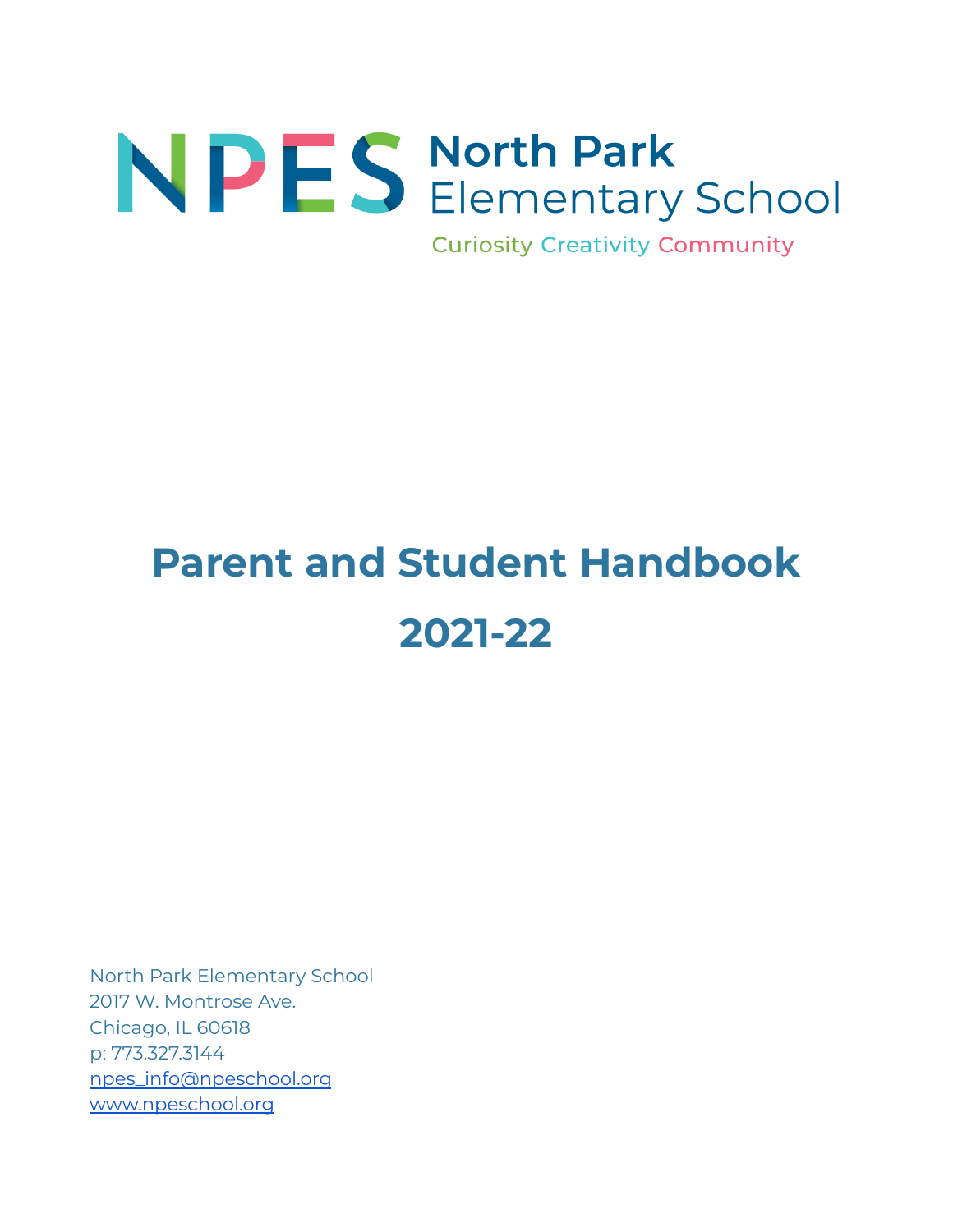# **TABLE OF CONTENTS**

| From the Head of School: The Essential Joy of Inquiry                                                                                      | 2                 |
|--------------------------------------------------------------------------------------------------------------------------------------------|-------------------|
| Note About COVID-19; Purpose of the Handbook; NPES Mission                                                                                 | 3                 |
| Diversity, Equity, and Inclusion                                                                                                           | 4                 |
| School Overview; Accreditation; Board of Directors                                                                                         | 6                 |
| Administrative Team and Faculty/Staff                                                                                                      | 7                 |
| Software Used at NPES                                                                                                                      | 8                 |
| <b>School-Day Operations</b>                                                                                                               | 9                 |
| Arrival/Dismissal Times and Safety                                                                                                         | 9                 |
| Before and After Care                                                                                                                      | 10                |
| Lunch; Attendance; Early Dismissal; Schoolwork after Absence                                                                               | 11                |
| Celebrating Birthdays or Holidays                                                                                                          | $12 \overline{ }$ |
| The Parent/Guardian Role at North Park                                                                                                     | 12                |
| Addressing Concerns as a Parent/Guardian                                                                                                   | 12                |
| <b>School Communications</b>                                                                                                               | 13                |
| <b>Student Directory</b>                                                                                                                   | 13                |
| Changes to Family Contact Information                                                                                                      | 13                |
| Contacting Faculty/Staff; Conferences; Shark Bites Newsletter                                                                              | 14                |
| <b>Medical Policies and Procedures</b>                                                                                                     | 14                |
| Important Note about the COVID-19 Pandemic                                                                                                 | 14                |
| Health Records and Form Requirements by Grade Level                                                                                        | 15                |
| Dispensing Medication; Nut Allergy Safety Policy; Health Services                                                                          | 16                |
| Health Policies/Attendance; Lice; Accident Insurance; Diabetes<br>Excuses from PE; Concussions/Head Injuries                               | $16-17$           |
| Student Records; Tutoring; Field Trips; Room Parents                                                                                       | $17-18$           |
| Service Learning; Sustainability                                                                                                           | $18-19$           |
| Security and Safety Matters                                                                                                                | 19                |
| Elevators; Bicycles; Personal Electronic Devices; Emergency Protocols                                                                      | $20 - 21$         |
| Academics - Habits of Learning; Assessment; Grades/Reporting; Homework<br>Curriculum; Learning Services; Social-Emotional Skills; and More | 21                |
| Behavioral Norms and Discipline Policies - Positive Discipline Approach;<br>Bullying, Harassment, and Hate Speech; Attire; and More        | 27                |
| <b>Technology Use Policies</b>                                                                                                             | 33                |
| <b>Admissions Policies</b>                                                                                                                 | 36                |
| Enrollment Contract, Delinquent Account, and Refund Policies                                                                               | 38                |
| Handbook Acceptance Policy                                                                                                                 | 40                |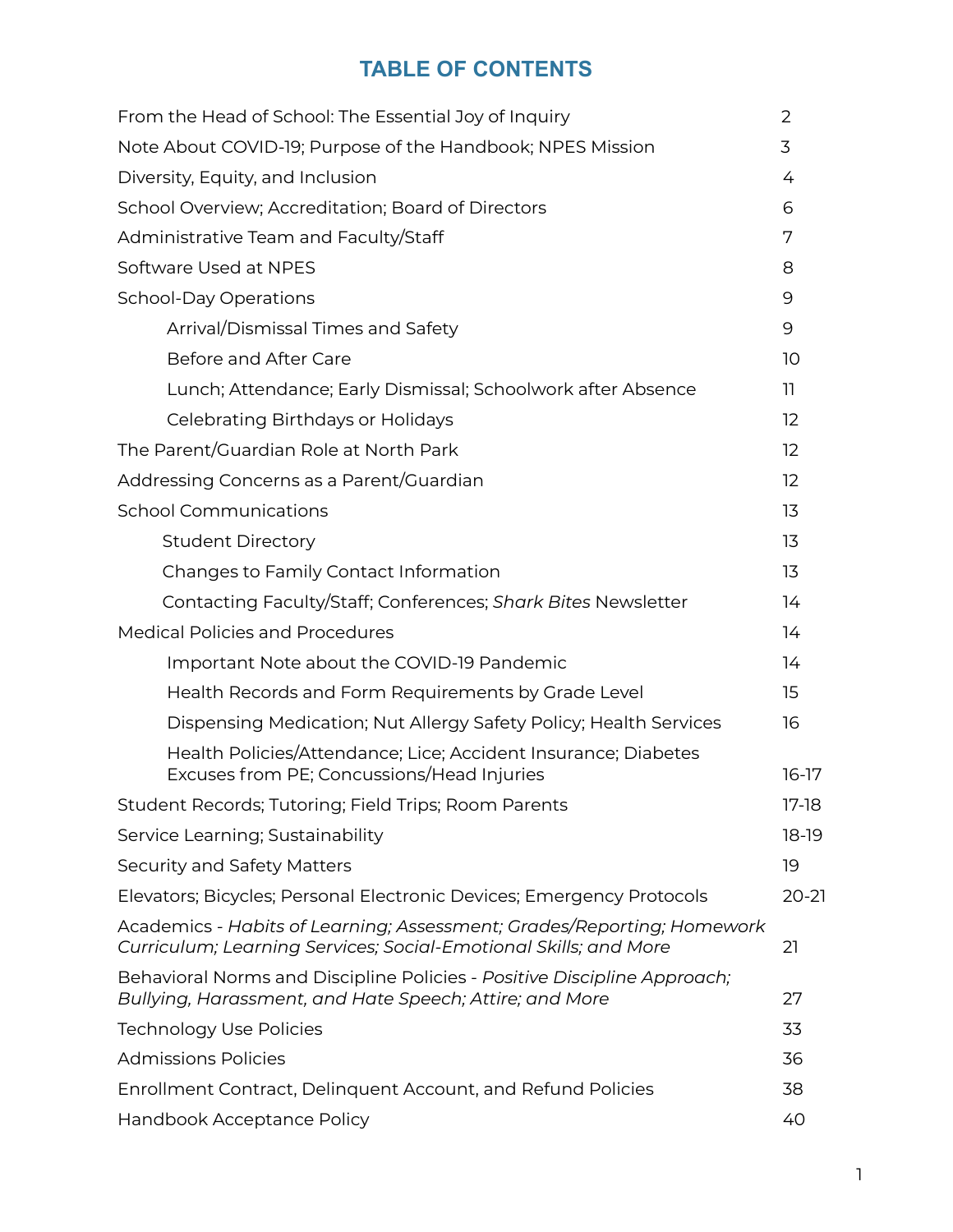# **FROM THE HEAD OF SCHOOL: THE ESSENTIAL JOY OF INQUIRY**

Research has found that children between the ages of three and five-years-old ask, on average, *seventy-six questions per hour* (this will likely not come as a surprise to anyone who has spent even a day with a child). As Michael M. Chouinard notes in a University of California monograph:

*When children encounter a problem with their current knowledge state (a gap in their knowledge, some ambiguity they do not know how to resolve, some inconsistency they have detected), asking a question allows them to get targeted information exactly when they need it. This information is available to them when they are particularly receptive to it, and because it comes as the result of their own disequilibrium, it may have depth of processing benefits. In that questions allow children to get information they need to move their knowledge structures closer to adult-like states, the ability to ask questions to gather needed information constitutes an efficient mechanism for cognitive development. The ability to ask questions is a powerful tool that allows children to gather information they need in order to learn about the world and solve problems in it.*

Wondering, then questioning--then understanding, synthesizing what we've learned into our existing knowledge in ways we find interesting, satisfying, or even joyful--before wondering and questioning again, this is how we all learn and grow, and always have. Yet children, as the individuals in almost every society who possess the least amount of power over their lives, while they wonder the most and verbalize their questions the most, in reality, they exercise the least amount of control over what they learn and when and how they learn it.

But at North Park Elementary School, our talented and dedicated faculty inspire curiosity, teach children to think creatively and critically, and encourage self-expression from the earliest ages, empowering and coaching all to express their wonderings, thoughts, and feelings authentically for the greater good. Our school sees the enormous potential for intellectual and personal growth in questioning, and in valuing and being responsive to student interests, adapting curriculum whenever possible to reward organic curiosity, seeking not to provide answers that block the process of wondering but that engender new and deeper questions from which all children present can benefit. This measure of student voice in curriculum and instruction--and the resulting benefits that students come to see their studies as relevant to them personally, as they develop self-confidence and esteem, as well as considerable skill in self-expression--is an essential component of the student experience at NPES. And this is precisely why our 2021-22 school-wide theme, *Inquiry,* is such an exciting one which will be visible in many areas of the school this year.

We invite you as parents and guardians to join us and your children this year in consciously seeking to expand your own wonderings about the world, anything and everything of interest to you, whatever you're curious about...to question and to understand deeper, so that you can share with your own family and others, and then wonder and question and understand some more. Consider it a form of self-care. Of renewal and restoration. Of self-fulfillment, expression, or exploration. And of modeling for your own family and friends just how rewarding and joyful curiosity, learning, and growth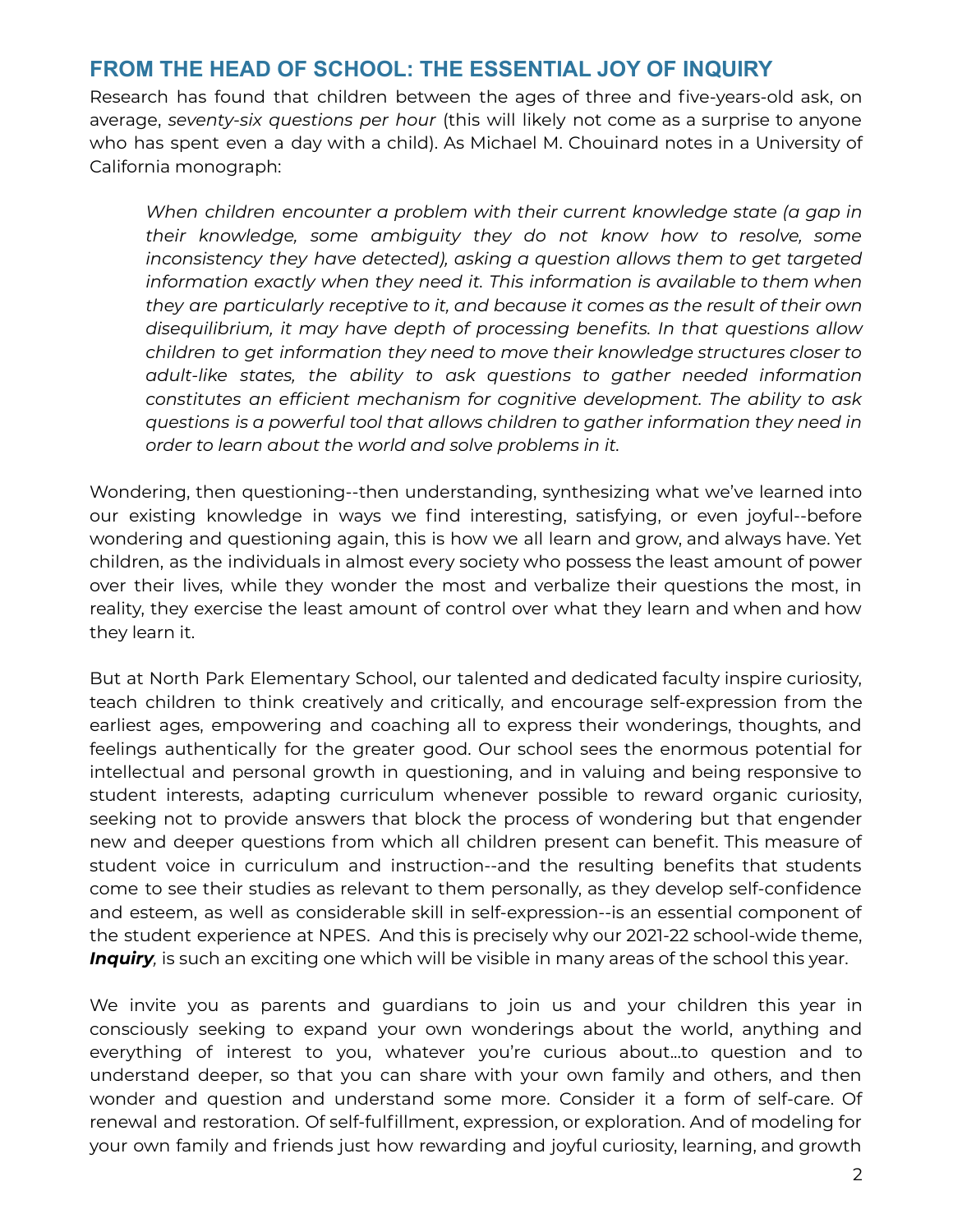can be. On behalf of our exceptional administrative team and faculty/staff, I wish you and your children a healthy and meaningful school year, rich with inquiry. It is our great privilege to work with your children, and to partner with you

John Novick, Jr. Head of School

# **REGARDING THE PANDEMIC**

With the COVID-19 pandemic continuing into the 2021-22 school year, please note that any policies, procedures, and protocols announced by the school as result of the pandemic take precedence over the ordinary policies, procedures, and protocols described in this Handbook.

# **PURPOSE OF THIS HANDBOOK**

The procedures and policies detailed in this Parent and Student Handbook are grounded in the mission and values of North Park Elementary School. They have been established formally as norms for our school so that employees, students, and parents--note that throughout this Handbook the term *parents* refers not to biological parents alone, but to all legal guardians--can work together to maintain a safe, healthy, respectful, inclusive, and vibrant learning community in which all members may present their authentic selves and thrive. Healthy boundaries and clear expectations for all members of a community, adults and children, are critical to children developing the foundational sense of safety and stability needed to grow intellectually, emotionally, and socially to their fullest potential. In the broadest sense, this is the purpose of the North Park Handbook, along with providing families with a resource for common questions that arise throughout a school year and an understanding of the school's mission, values, structure, and operations. As new policies are adopted, they are added, with or without notice. Some policies and procedures might be effective immediately due to unforeseen circumstances. This Handbook is updated annually by the administrative team.

# **OUR MISSION**

North Park Elementary School is dedicated to raising confident, self-reliant individuals, in partnership with families, while instilling a sense of curiosity, a passion for learning and a commitment to having an impact on the broader community.

# **Student Experience**

- Our rigorous academic curriculum is built on small class sizes and authentic, hands-on experiences that develop essential skills for life beyond the classroom.
- Art, Drama, Music, Physical Education, and Spanish Language and Cultures are central to the experience and afford each student important opportunities to develop and excel.
- The modeling and teaching of healthy social-emotional skills enables personal growth and full utilization of our academic curriculum; we value each student and focus on the habits of heart and mind together to develop resilient, empathetic, and confident learners.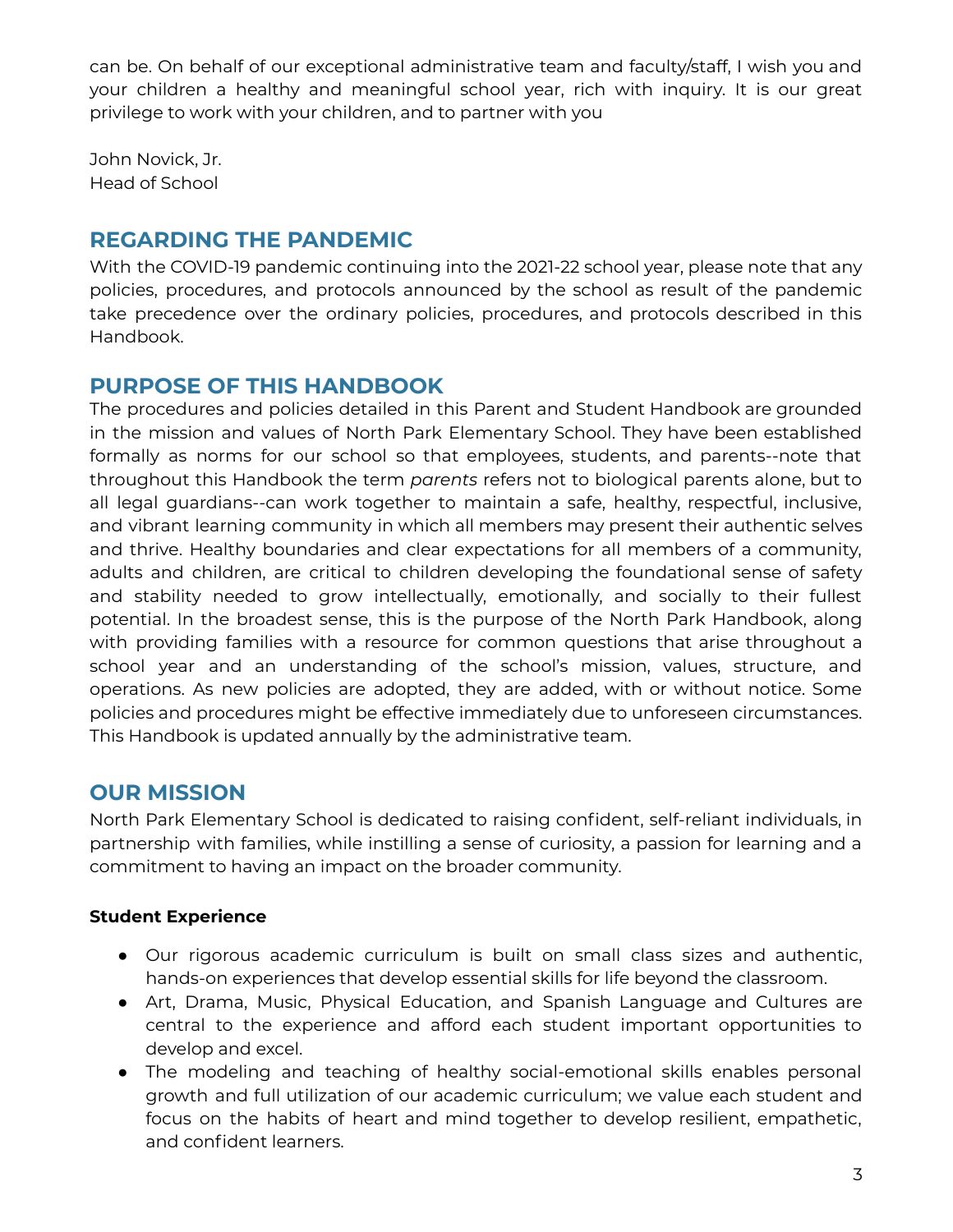● The North Park commitment to excellence begins with our faculty and staff's deep care for the well-being of children, combined with specialized instructional expertise and extensive professional development.

# **Community**

- Students and parents are active and invested in the learning process, and partner with faculty and staff to help students become the very best versions of themselves.
- The North Park community is vibrant and inclusive, sustained by lasting friendships, with all working toward a common purpose: supporting the growth and well-being of every student.
- Diversity of backgrounds, experiences, and perspectives are a critical source of strength in the community.
- North Park provides an extraordinary educational value, with resources directed thoughtfully to impact the student experience. As such, parents' charitable giving is essential for new program development, curricular enhancements, the professional growth of faculty and staff, and capital improvement projects to keep our program current for the benefit of every student.

# **Character**

- North Park students are kind; they are good citizens and demonstrate open-mindedness, respect, empathy, and responsibility everyday.
- Our students learn to see beyond themselves through a commitment to service, and understand the value of being a part of a larger community.
- They are collaborators, working effectively in teams to solve problems creatively, and participating in multi-age collaborative learning activities.

# **Outcomes**

- North Park graduates are recognized easily for their critical thinking, confident public speaking, self-awareness, compassion, creativity, and motivation to succeed.
- Our students are proud of their academic achievements and are well prepared to succeed at the high school of their choosing.
- North Park alumni highly regard and value their experience at the school, and remain connected to the community. They also are grateful and invested to the point where they offer us valuable and useful input about how we might improve the student experience.

# **DIVERSITY, EQUITY, AND INCLUSION**

At NPES we believe that diversity, equity, and inclusion are integral parts of how we live, learn, and grow together. Our welcoming community supports and honors the unique members of our families and staff, as we all gain a deeper understanding of and appreciation for our world together. This is reflected in our curriculum, service learning, social-emotional learning, admissions, student and family support services, and interaction with the local Chicago community and world around us.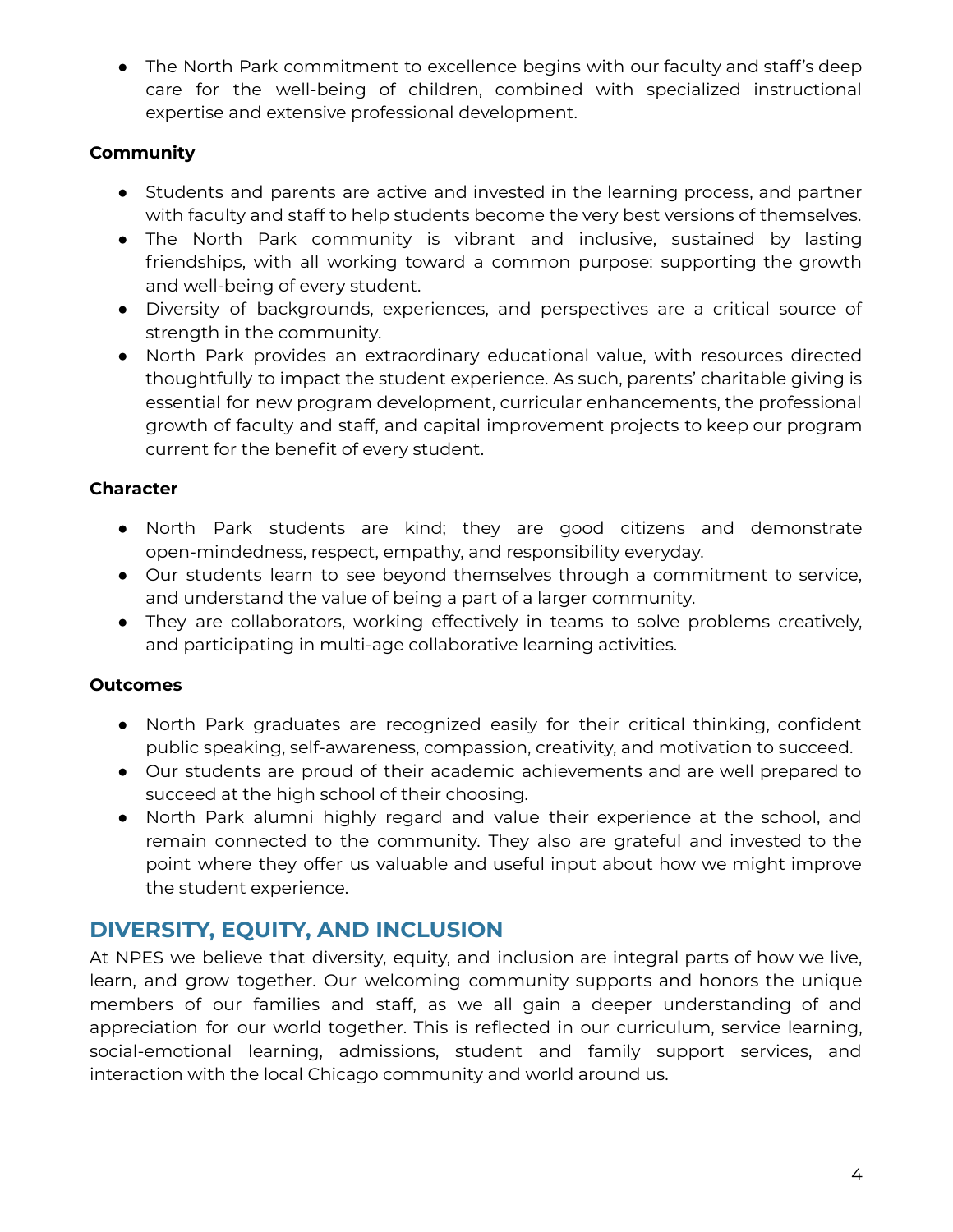# **Community**

NPES is composed of students, faculty, staff, and families. As a community, we:

- celebrate the unique abilities, different learning styles, and characteristics of NPES students and their families.
- support diverse types of learners.
- provide opportunities for students to explore their identity in order to find and develop their voice and live their truth.
- honor and celebrate members of our community.
- foster a community that welcomes a variety of cultures, experiences, and life stories.
- develop a faculty with common values and beliefs around diversity, equity, and inclusion and community engagement, with professional development programming aimed at growing our cultural competence
- actively seek underrepresented applicants to our professional community and engage in conversations about diversity, equity and inclusion with prospective candidates and all current employees.

# **Student Experience**

As a community, we:

- strive to provide an experience-centered education, rich in diversity.
- aspire to include multicultural viewpoints across all classes.
- choose learning materials and experiences that represent the diversity of our city and our shared broader world.
- bring the city into our classrooms and take our students out into the community.
- commit to telling everyone's story, including the un(der)represented.
- continually reflect on our teaching practice and materials and are responsive to the changing world.
- aspire to utilize technology to have a global reach and interact in a connected world.
- provide students with the background knowledge and critical thinking skills that allow them to be a community of diverse, independent thinkers, and inclusive, mindful learners.
- provide opportunities for students to grapple with complex world issues that enable them to explore the roles, rights, and responsibilities of citizens in a democratic society as they work toward becoming engaged civic participants.
- ask that students recognize that they have a particular perspective, and that others may or may not share it.
- practice communication, debate, and dialogue in a productive and respectful way.

# **Character**

As a community, we:

● instill a sense of personal agency within each of our students through Responsive Classroom and Positive Discipline practices which empowers them to grow into active and aware global citizens.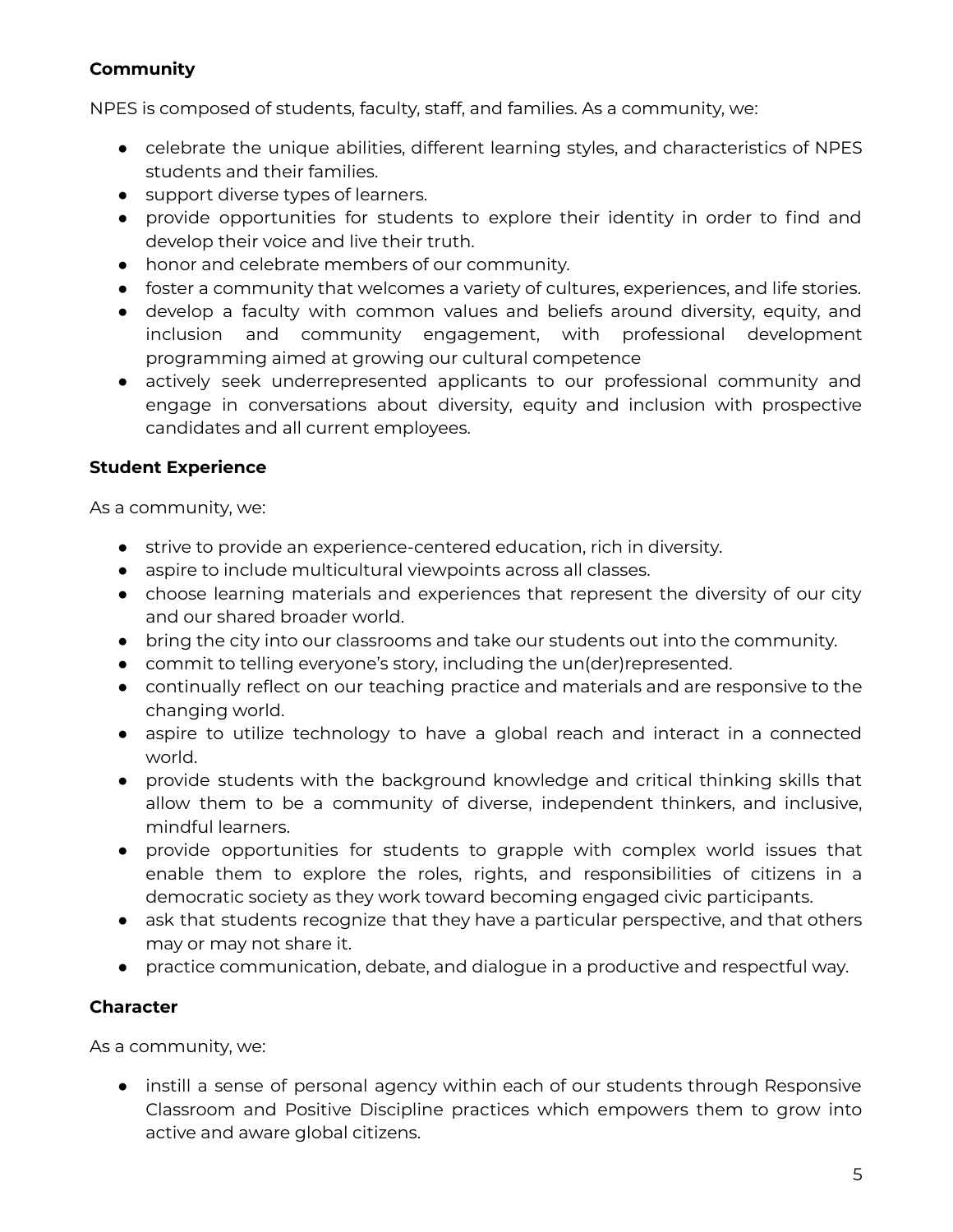- strengthen our students' capacity to relate to one another, treat each other with respect and kindness and challenge behaviors that oppress, exclude, or demean the humanity of others.
- build a safe space that allows us to communicate and interact effectively across cultures.
- help students understand that differences and commonalities in experiences, opinions, ideas and identities, enrich us and empower us with the skills for living in a diverse world.
- cultivate an empathetic and inclusive climate that fosters relationships of integrity between all members of our community.
- foster globally competent students who are aware, curious, and interested in learning about the world and how it works.
- model for students the necessary skills to not just learn about the world, but also make a difference in the world.

# **OVERVIEW, ACCREDITATION, BOARD OF DIRECTORS**

NPES is a preschool through 8th grade non-sectarian independent day school accredited by the highly-regarded [Independent](https://www.isacs.org/about-isacs) School Association of Central States (ISACS). In the summer of 2021, North Park was again granted full accreditation by ISACS for the next seven-year cycle following a comprehensive self-study and engagement with an ISACS visiting team composed of educators from other ISACS schools. At the time of this writing, enrollment is 245 students, with 38 full-time employees. Visit [this](https://drive.google.com/file/d/1xoUNeFwnRx3sxMfo9W1wa5yM0VhJyuSb/view?usp=sharing) link for a school history.

NPES provides a high-quality education to students while maintaining a value-based tuition and fee model supplemented by essential funds raised through an annual giving campaign and capital initiatives, such as *Project North Park*, which made the complete remodeling and updating of our campus interior possible between 2020 and 2021.

NPES is dedicated to advancing student success by utilizing proven instructional strategies based on best practices; integrating strong fine arts, Spanish language and cultures, physical education, and technology programs; supporting the professional development of NPES faculty and staff; maintaining a setting in which students feel safe, known, valued, and supported; and creating a community that values diversity and cultural competence, and in which all members are seen, respected, affirmed, and valued. North Park is governed by an independent self-sustaining Board of Directors which collaborates with the Head of School to establish overall school policies, ensure financial stability, and develop long-range strategic goals for the school's continued success. The Board is not responsible for personnel decisions, apart from hiring and evaluating the Head of School, the Board's sole employee. Nor does the Board manage day-to-day administration of the school's operations. Board members are essential as fiduciary stewards of the school's well-being, values, mission, effectiveness, and longevity.

# **Board of Directors**

- President Laura Coy
- Vice Chair Robert Verigan
- Treasurer Jennifer Seitz
- Secretary Susan Schuetz
- Director Ravi Kalhan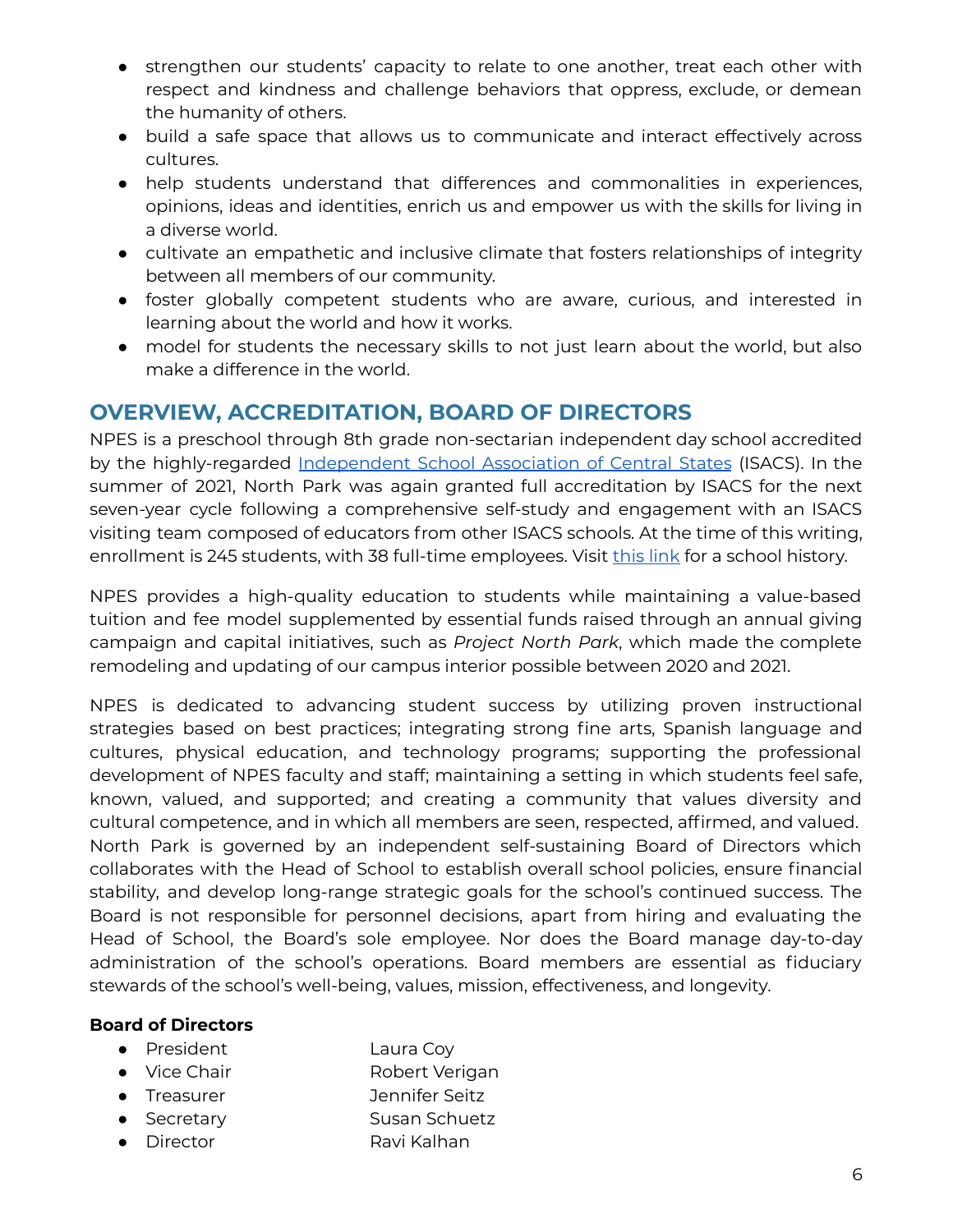- Director Ted Moore
- Director Neepa Patel
- Director Joshua Samis
- Director Jessica Westhoff
- Associate Director Dana Weed
- Honorary Director Bob Hoelle
- Head of School John Novick, Jr. (Ex-Officio)
- Business & Operations Marshall Warren (Ex-Officio)

# **FACULTY AND STAFF**

# **Administrative Team**

Head of School [Novick,](mailto:novick@npeschool.org) Jr. (1994) 1994 Mr. John Novick, Jr. Director of Admissions & Marketing Ms. Anne [Zagotta](mailto:zagotta@npeschool.org) Director of Business & Operations **Dr. [Marshall](http://warren@npeschool.org) Warren** Director of Development & Communications Ms. Laura [McCammack](http://mccammack@npeschool.org) Director of Instructional Technology Mr. Brad [Riggs](http://riggs@npeschool.org) Director of Learning Services and High School Guidance Counselor **Ms. Kim [Smith](mailto:smith@npeschool.org)** Director of Teaching and Learning Ms. Emily [Friend](mailto:friend@npeschool.org)

# **Support Staff**

Office Manager **Manual Accord Manual Michael Ms. Kerry [Maman](http://maman@npeschool.org)** Student Services Coordinator/After Care Mr. Elan [Frankel](mailto:frankel@npeschool.org) Bookkeeper Ms. [Brenda](http://accounting@npeschool.org) Pantle Full-Time Substitute Teacher Ms. [Morgan](http://tate@npeschool.org) Tate Facility Maintenance Mr. [Greg](http://basil@npeschool.org) Basil

# **Preschool**

Preschool Lead Teacher and 4s Teacher Ms. [Lauren](http://russell@npeschool.org) Russell Preschool 3s Teacher Ms. [Nicole](http://smart@npeschool.org) Smart Preschool Art Teacher Ms. Anna [Nardulli](http://nardulli@npeschool.org) Preschool Associate Teacher Mr. Paul [Bulgajewski](http://bulgajewski@npeschool.org) Preschool Associate Teacher Ms. Megean [Lundberg](http://lundberg@npeschool.org)

# **K-5th Grade**

Kindergarten Teacher Mus. Zoe [Ardito](http://ardito@npeschool.org) Kindergarten Associate Teacher Michael Ms. Sarah [Woltmann](http://woltmann@npeschool.org) First Grade Teacher Ms. Nikki [Lawrence](mailto:nlawrence@npeschool.org) First Grade Associate Teacher Music Channel [Swanson-Nystrom](mailto:swanson@npeschool.org) Second Grade Teacher Music Contract Mr. [Adam](mailto:litt@npeschool.org) Litt Second Grade Associate Teacher Ms. [Kathy](http://weil@npeschool.org) Weil Third Grade Teacher Ms. Talia [Blivaiss](http://blivaiss@npeschool.org) Third Grade Associate Teacher Ms. Katie [Kirelik](http://kirelik@npeschool.org) Fourth/Fifth Grade Humanities Teacher Mr. [Connor](http://dillon@npeschool.org) Dillon Fourth/Fifth Grade STEM Teacher Music Ms. [Nicole](mailto:allen@npeschool.org) Allen Fourth/Fifth Grade Associate Teacher [Elizabeth](mailto:schug@npeschool.org) Schug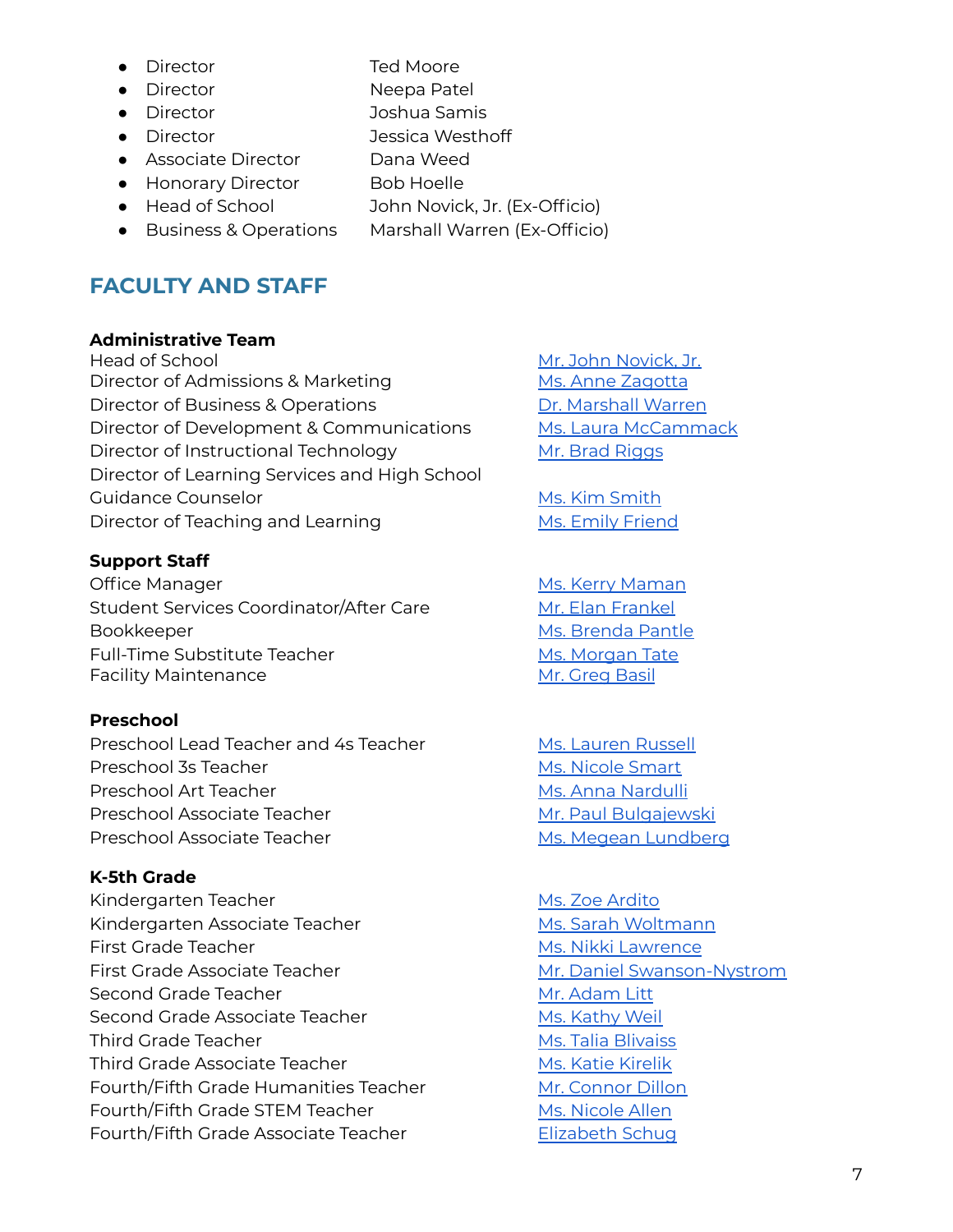# **6th-8th Grade (Middle School)**

Language Arts Teacher Music Controller Ms. [Melissa](http://payne@npeschool.org) Payne Mathematics Teacher Mathematics Teacher Muslim Mr. Rhodi [Hotaling](mailto:hotaling@npeschool.org) Science Teacher Mr. Peter [Tortorici](mailto:tortorici@npeschool.org) Social Studies Teacher Ms. Mary [Wells](http://wells@npeschool.org) Substitute Social Studies Teacher (covering leave September through December) Mr. David [Hemak](mailto:hemak@npeschool.org) Middle School Associate **[Przemyslaw](mailto:bosak@npeschool.org) Bosak** 

# **Co-Curricular**

Art Teacher Montana Art Teacher Music Entertainment and Ms. [Janice](http://hovey@npeschool.org) Hovey Creative Drama Teacher Ms. Wendy [Andrews](mailto:andrews@npeschool.org) Librarian Ms. Helen [Rosenberg](mailto:npeslibrary@npeschool.org) Music Teacher and Band Director Mr. [Justin](http://past@npeschool.org) Past Physical Education Teacher Microsoft Mr. Rob [Hirsch](mailto:hirsch@npeschool.org) Spanish Teacher Preschool - Third Grade Ms. Ariel [Barbick](mailto:barbick@npeschool.org) Spanish Teacher Fourth - Eighth Grade Franko [Mansilla](mailto:mansilla@npeschool.org)

# **SOFTWARE USED AT NPES 2021-22**

| Software                                   | URL                                                      | Contact                                       |
|--------------------------------------------|----------------------------------------------------------|-----------------------------------------------|
| <b>NPES Website</b>                        | https://www.npeschool.org                                | <b>Kerry Maman and Laura</b><br>McCammack     |
| <b>Health Records</b>                      | https://magnushealth.com                                 | <b>Kerry Maman</b>                            |
| 3-8 Assignments                            | npes.schoology.com                                       | <b>Your Classroom Teacher</b>                 |
| PK-2 Daily Activities/<br>Learning Journal | app.seesaw.me                                            | Your Classroom Teacher                        |
| Donations                                  | <u>npeschool.bigsis.com/portal</u> >><br>Donations       | Laura McCammack                               |
| Admissions: Contracts &<br>Re-enrollment   | npeschool.bigsis.com/portal<br>>>Admissions              | <b>Anne Zagotta</b>                           |
| <b>Student Directory</b>                   | npeschool.bigsis.com/portal<br>>>Parents                 | <b>Kerry Maman</b>                            |
| <b>Tuition Management</b>                  | npeschool.bigsis.com/portal >><br><b>Student Billing</b> | <b>Marshall Warren</b>                        |
| <b>Address Changes</b>                     | npeschool.bigsis.com/portal<br>>>Profile                 | Self-Service update contact<br>info as needed |
| <b>Report Cards</b>                        | npeschool.bigsis.com/portal                              | <b>Brad Riggs or Kerry Maman</b>              |
| Before and after care                      | https://www.procaresoftware.co<br>m/                     | <b>Marshall Warren</b>                        |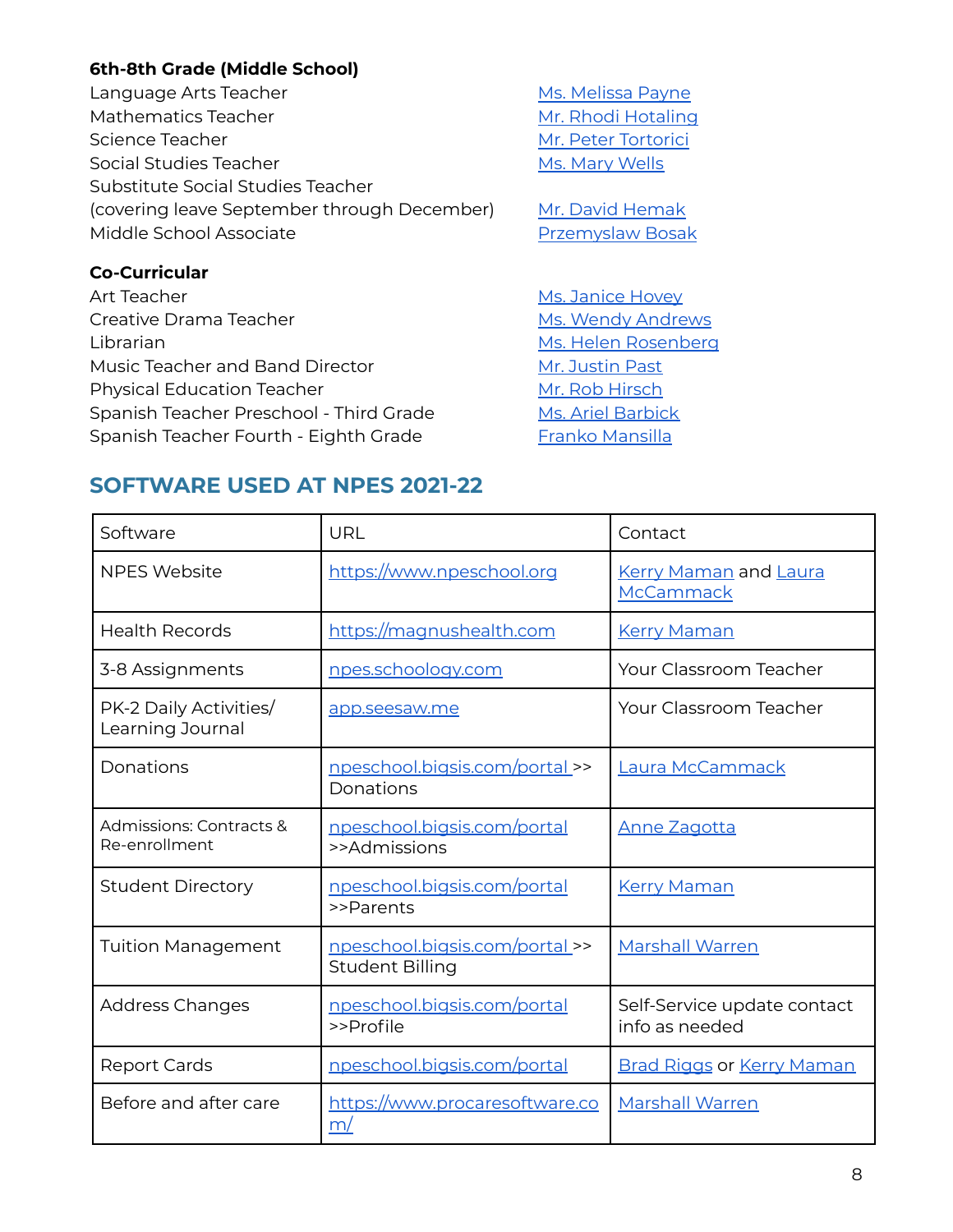# **SCHOOL-DAY OPERATIONS**

# **Arrival and Dismissal Times**

- Beginning on September 8 school doors open at 7:30 a.m. for the before care program (pre-bell extracurricular programming will begin later in the month).
- Drop off and pick up times are staggered across the school to alleviate traffic congestion and to ensure a safe arrival and dismissal for all children.
- All K-8 students who arrive *after their designated attendance time* must check in at the main office before proceeding to their classrooms.
- **Preschool students** enter through the Minnow Gate on the Playlot at 8:35 a.m. when class begins. Half Day Preschool students are dismissed from the front door for 11:15am. Full Day students are dismissed from the playlot at 3:00pm.
- **Grades K through 2** enter the building at 8:30 a.m., attendance is taken at 8:40 a.m. (students who arrive after 8:40 a.m. are marked tardy), and K-2 students are dismissed at 3:10 p.m. K-2 students are dismissed from the playlot.
- **Grades 3 through 5** enter the building at 8:25 a.m., attendance is taken at 8:35 a.m. (students who arrive after 8:35 a.m. are marked tardy), and are dismissed at 3:15 p.m. 3-8 students are dismissed from the front door.
- **Grades 6 through 8** enter the building at 8:20 a.m., attendance is taken at 8:25 a.m. (students who arrive to class after 8:25 a.m. are marked tardy), and all middle schoolers are dismissed at 3:18 p.m. 6-8 students are dismissed from the front door.
- In regard to families dropping off children in multiple grades (and before care), all children dropped off between 7:30 and 8:00 a.m. enter the before care program for a fee. Children in grades K-8 who are dropped off at 8:00 a.m. or after (on the playground, supervised by school personnel) await their designated entry time into the building, and there is no cost for supervision beginning at 8:00 a.m. (in inclement weather, the supervision beginning at 8:00 a.m. takes place indoors). All preschool students who arrive before 8:30 a.m. join the before care program for a fee.
- Students not collected by 3:30 p.m. will be assigned to After Care and charged accordingly.
- Students are to remain in supervised areas before and after school.
- Students will not be allowed to visit their lockers or classrooms before or after school without supervision or prior approval from a faculty.

# **Arrival and Dismissal Safety Reminders**

- To maintain safety for students while also being good neighbors, cars may not stop in the middle of the street on Montrose, nor double park to drop off students. We appreciate your patience in the line.
- There is no parking in the drop-off zone, and parents cannot leave their vehicles while in the drop-off zone.
- If your vehicle is parked nearby, please do not leave your car idling.
- The school schedules a team of Safety Patrol Students supervised by a faculty member who assists students exiting cars during drop off.
- When they are dropped off at school, children should come into the building or go to the playlot.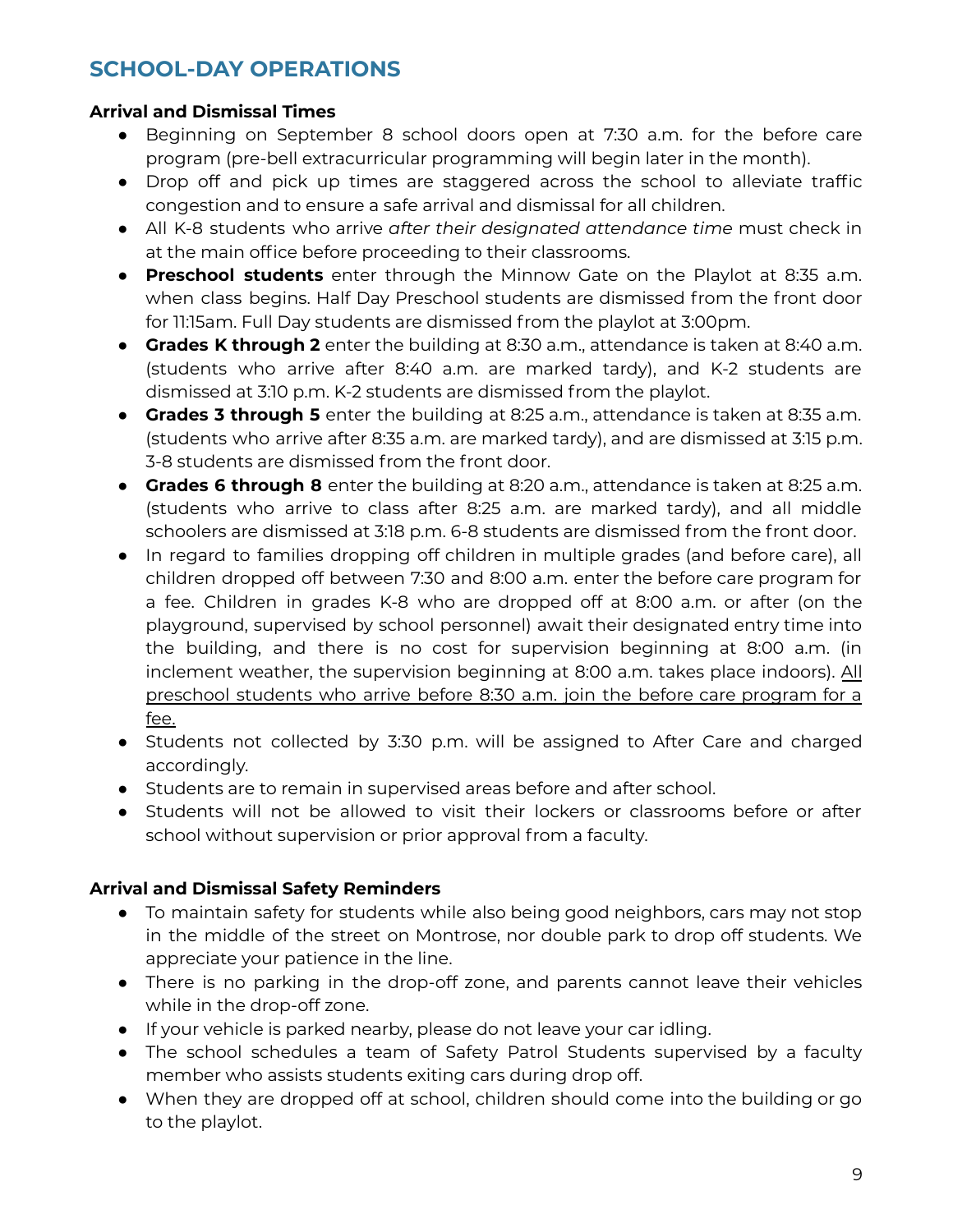- Students remain in the building until after 8:00 a.m. At 8:00 a.m. Kindergarten through 8th grade students are taken to the playlot and will remain there until dismissed to their classrooms.
- If students are dropped off after 8:00 a.m., K-8 students will not be signed into before care. Preschool students are dropped off at the front door and signed into before care until 8:35 a.m.
- Students are to remain in supervised areas before and after school. Students will not be allowed to visit their lockers or classrooms before or after school without supervision or prior approval from a faculty member.

# **Extended Day Care (Before and After Care)**

In regard to families dropping off children in multiple grades (and Before School care), all children dropped off at North Park between 7:30 and 8:00 a.m. enter the Before School program for a fee. Children in Grades K-8 who are dropped off at 8:00 a.m. or after (on the playground, supervised by school personnel) await their designated entry time into the building, and there is no cost for supervision beginning at 8:00 a.m. (in inclement weather, the supervision beginning at 8:00 a.m. takes place indoors). All preschool students who arrive before 8:30 a.m. join the Before School program for a fee, and beginning Monday, September 13, preschool parents do not enter the building with their child in the morning, but drop-off on the playlot.

Before care is available from 7:30 to 8:30 a.m. After Care is available from 3:10 to 5:45 p.m. for Kindergarten through 8th grade and from 3:00 to 5:45 p.m. for preschool. Childcare is generally offered when the school has half days or early dismissal. The cost for care is \$10.00 per hour per child. Any student not picked up by 3:30 p.m. will be signed in to After Care and charged accordingly. Students attending after school activities must be picked up at the conclusion of their program (generally 4:30 p.m.). If these students are not picked up by 4:30 p.m., they will be signed in to After Care and charged accordingly.

Late fees are assessed if a child is picked up late: the first 15 minutes (5:45–6:00 p.m.) is \$15; then \$1.00 per minute is charged thereafter. Please call the school if a late arrival is anticipated (773) 327- 3144.

Usage and resulting billing will be administered through Procare. All charges must be paid in full each month.

Sometimes students forget books or materials in their classrooms. If students come early to get their work or materials, they need to sign into before care and then go to the office to have one of our personnel open the classroom or check with the classroom teacher. After school, students may not go into the classrooms after 3:30 p.m. because many teachers are meeting or conferencing there.

Homework Help is provided Monday through Thursday from 3:30-4:30 p.m. for students who are signed in to After Care. Homework Help provides a quiet time for students to complete assignments or read silently. A teacher associate supervises and is available to assist students during this time. Students who do not exhibit appropriate behavior may be asked to return to general After Care. School iPads may be used for homework but will need to be put away once the student returns to the general After Care setting.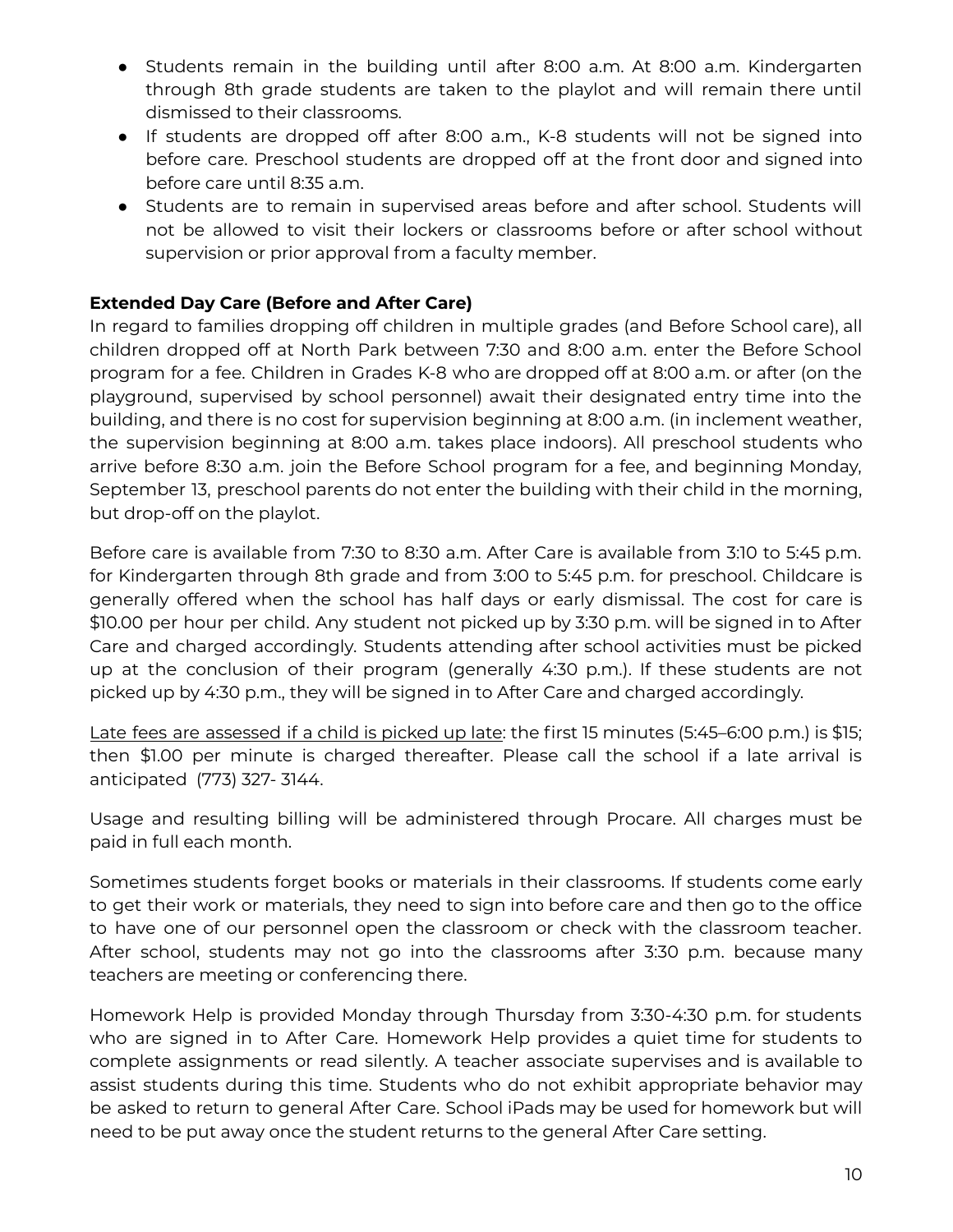There is no use of personal electronic devices or school iPads for entertainment purposes in Before or After Care. Devices will be confiscated and must be picked up by a parent or guardian in the office. Any contact via cell phone by students with their parents should occur with staff supervision.

# **Lunch**

Families may choose to order lunch from the lunch program vendor (Gourmet Gorilla) at additional expense or send children with their own lunch. Lunch and recess are tech free times for all students. Students are expected to clean up after themselves. No lunches or snacks should contain items that include nuts or nut derivatives in order to keep all children safe from severe allergic reactions.

# **Attendance Policies and Procedures**

If your child will be absent for the day, please email your child's teacher and the school's office manager [\(maman@npeschool.org](mailto:maman@npeschool.org)) by 8:25 a.m. to report an absence. Each teacher records class attendance in the morning. If a child is not in class and the parent has not called in, the school will contact the parents to determine the whereabouts of that child.

NPES requires students who are enrolled to attend school daily during the school year. Exceptions to this policy include cases of illness, death in the family, observance of a religious holiday, or an emergency. Excessive absences not related to these exceptions may result in administrative follow-up. NPES discourages parents from taking children out of school for vacations during the school year. If a student is absent from school, they cannot attend or participate in after school activities.

# **Early Dismissal Requests for Students**

A written note/email or phone call from a parent requesting an early dismissal must be provided to the teacher and the office manager the morning of the requested dismissal. Parents should email the teacher and the Office Manager ([maman@npeschool.org](mailto:maman@npeschool.org)). A child will not be released to anyone other than those listed on their pick-up permission form without the proper authorization.

# **Early Dismissal for Faculty Planning and Professional Development**

Faculty and staff participate in professional development activities throughout the year that may necessitate early-dismissal days. Preschool will be dismissed at 11:15 am, Grades Kindergarten through second will be dismissed at 12:00 p.m., and grades three through eight will be dismissed at 12:15 p.m., unless otherwise announced. Consult the current school calendar for early dismissal days. Paid after care is available to families who register.

# **Schoolwork After Absences**

Work for students who are ill may be picked up upon their return to school. Teachers are not expected to prepare work in advance for students who will be going on vacation during school days. Makeup work will be provided upon the student's return. It is the responsibility of the child to complete missed work according to classroom policies. Students and parents of students in grades three through eight are encouraged to utilize Schoology access for information regarding missed assignments.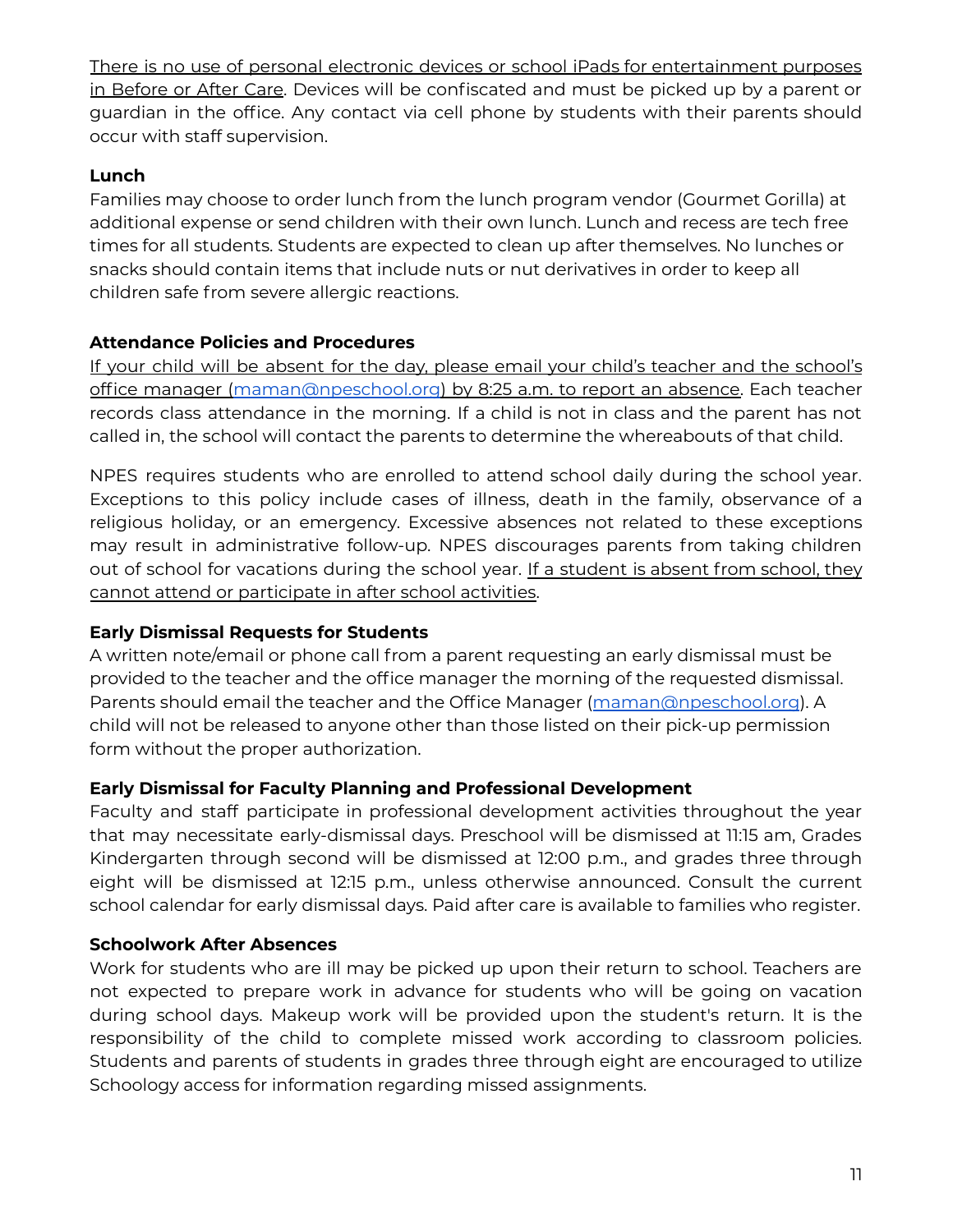# **Celebrating Birthdays and Holidays**

Due to food allergies and food safety concerns, NPES does not allow edible treats for birthday celebrations. Teachers share their grade level plan for non-food celebrations at each grade level at the start of the school year.

At NPES, we strive to make holiday celebrations inclusive and respectful. These celebrations are an excellent opportunity to provide a window into a culture or understand more about a group of people, as well as reinforce the diversity of all community members' experiences. Parents who are involved in organizing holiday parties are asked to consider carefully that the celebration is representative of many experiences. Depicting a diversity of beliefs and customs is important when celebrating with students, as is being culturally respectful and sensitive to the risks of engaging in or encouraging cultural appropriation.

# **THE PARENT ROLE AT NORTH PARK**

Parents at North Park Elementary School play a vital role in the educational experience of students, and always have. All parents are members of the *NPES Association* and share the following responsibilities:

- 1. Participate in the three regularly scheduled Association meetings:
	- a. Fall: meet the NPES Staff, learn about new initiatives for the coming school year.
	- b. Winter: presentation of the 2022-2023 budget.
	- c. Spring: vote on slate for Board of Directors.
- 2. Contribute in whatever way possible: donating money, goods in kind, and services.
- 3. Participate in annual fundraising events such as Auction, Chili Cook Off and Fun Run.
- 4. Volunteer time and skills; serve as committee or task force chairs and participants.
- 5. Assist teachers and staff as requested.
- 6. Improve the facilities when opportunities to help arise.
- 7. Interact positively with teachers and the Head of School about the growth and development of their child/children.
- 8. Commit to growing cultural competence just as our faculty and staff does, so that all members of our community feel included equitably in the life of the school.
- 9. Treat one another and all NPES employees with respect and dignity.

# **Committees/Task Forces/Volunteers**

Committees and task forces rely on the volunteerism and expertise of NPES parents who are encouraged to join a group based on their areas of professional knowledge or interest. For more information about the menu of volunteer opportunities offered at NPES, please contact Director of Development and Communications Laura McCammack

# **ADDRESSING CONCERNS AS A PARENT**

All parents at NPES agree to these norms for behavior in addressing any concerns that arise, as they have proven useful in addressing concerns effectively, promoting a respectful and healthy community for all, and modeling for children how to communicate and collaborate with an open mind to resolve misunderstandings or disagreements.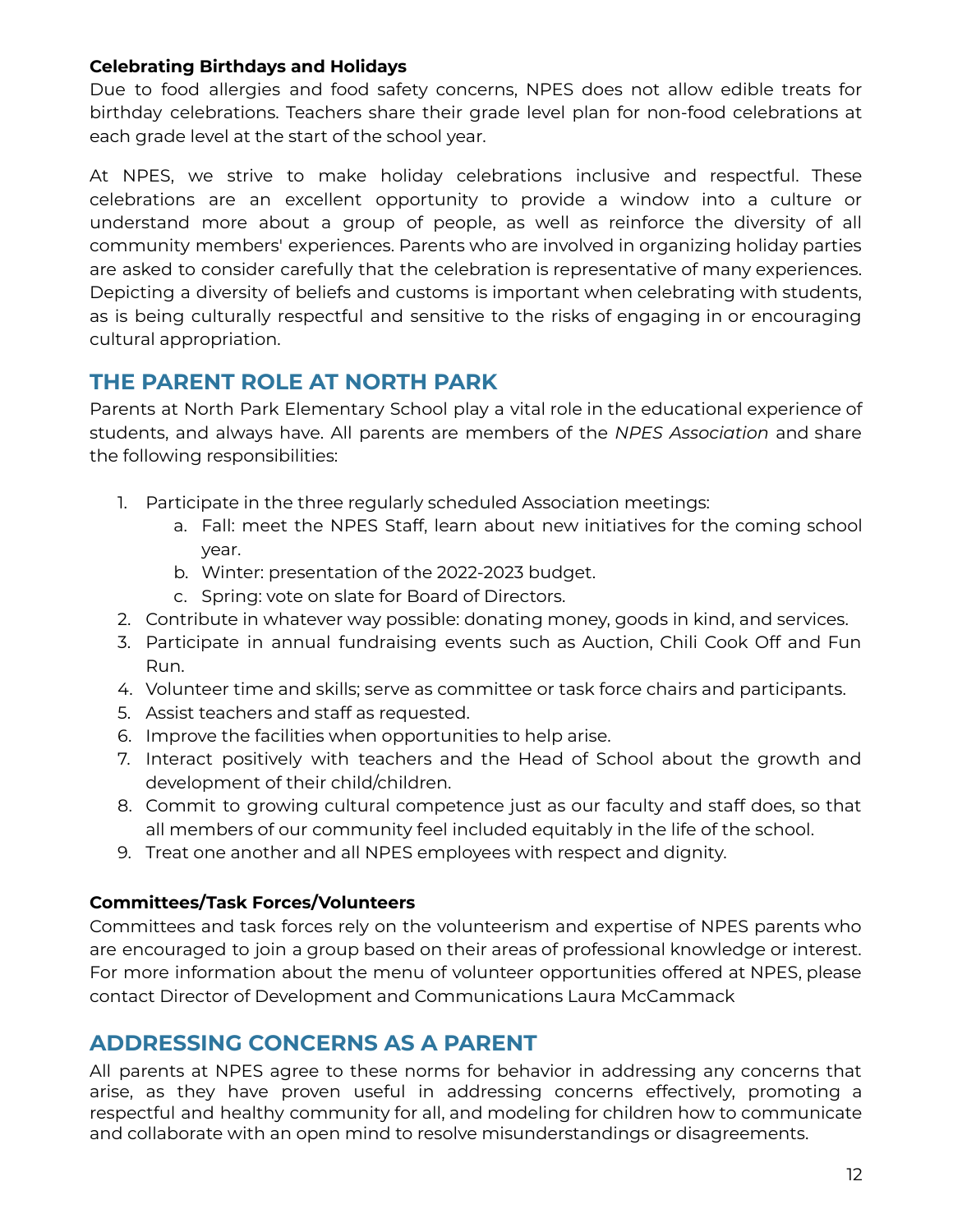- 1. First, communicate with the classroom teacher, since you can resolve most questions or concerns that affect your child with the educator who knows them best, and who spends the most time with them. The teacher nearly always has a fuller, richer perspective to offer.
- 2. When collaborating with school employees, listen for understanding, not debate, and they will strive to do the same.
- 3. The teacher is to be regarded as the authority for conducting classroom activities and making academic judgments. Please respect their training, experience, professional judgment, and expertise.
- 4. Accept that some challenging situations in human development are more process-oriented, and take time; there isn't always an easy answer, or a quick fix. And there is much to be gained in terms of growth and development through patience, flexible thinking, and time to reflect and process before acting. See the big picture.
- 5. Raise issues respectfully and thoughtfully. If an issue involves your child/children, bring concerns to the classroom teacher first, and do so as someone seeking information and understanding. If you've been triggered by your child's emotions, that is understandable. But perhaps that is not the best time to send a long email or drop by the room for a moment...when the conversation may deserve much more thought and time.
- 6. Recognize that it is not always possible for a faculty or staff member to return a call or email quickly, and in some instances, may take a day to do so. If it is time sensitive or urgent on a school day, please call. While it is fine to email after hours or over the weekend when necessary, please recognize that you may not hear back until school resumes, unless it is a safety issue.
- 7. If the issue is not resolved, or if perceived to be widespread beyond the classroom, bring your concerns to the Head of School to discuss further.

In regard to the Board of Directors: while the Board encourages parent communication and interaction on appropriate topics, the Board is not responsible for the administration of day-to-day operations of the school. If the situation does not present a school-wide concern or challenge existing school policy, the Board will defer to the teacher/Head of School for resolution. Issues concerning student or teacher conduct, academic achievement, or discipline usually do not constitute a school-wide concern or challenge to warrant Board involvement. Confidentiality policies may prevent Board members from having all the pertinent information about a given situation and thus cannot responsibly respond to parents on some matters.

# **SCHOOL COMMUNICATIONS**

# **Student Directory**

Each year a Student Directory is made available to NPES families. This is for family use only and not intended to be used or shared with others for non-school related commercial or charitable solicitations. Please log in to <https://npeschool.bigsis.com/portal/> to access the directory.

# **Changes to Contact Information**

Please notify Office Manager Kerry [Maman](mailto:maman@npeschool.org) (maman@npeschool.org) of any changes to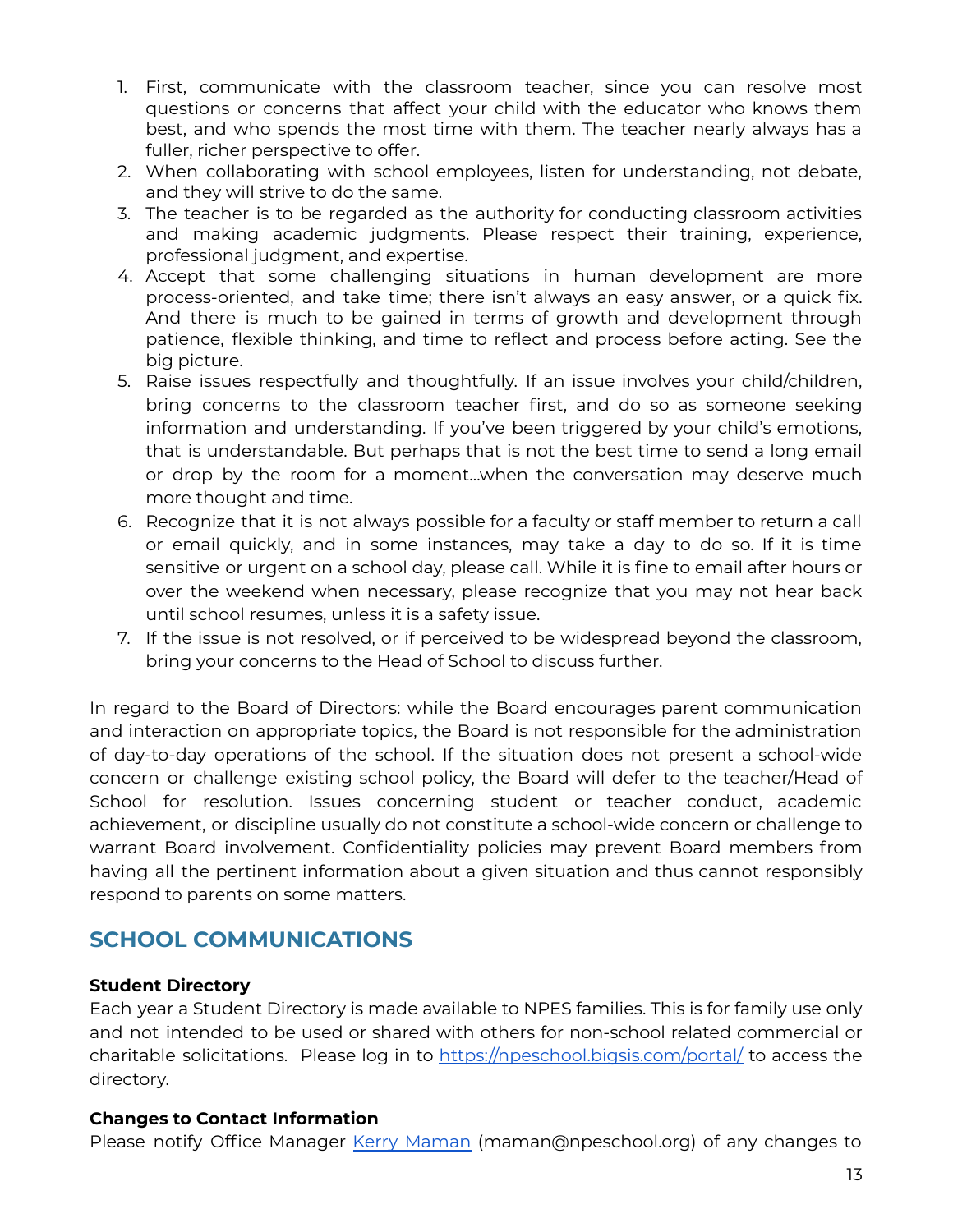your contact information. Your family is responsible for updating any changes to your home address, work address, phone numbers, or email addresses in Schoology, Magnus, Seesaw, Procare, and BigSIS. If you're having difficulty making changes, please contact Ms. Maman.

# **Contacting Faculty and Staff**

Parents, administration, and faculty work together to support all NPES students. NPES staff will make every effort to respond to emails and other phone messages within 24 hours. We pride ourselves on our responsiveness and care for our students, and we also want our school employees to lead balanced and healthy lives away from school with their own families. We don't see this as an *either-or* proposition, but instead as an intentional balance we seek to maintain for the well-being of our community, and to model for our students. The goal of all communication with parents is to build a strong and positive partnership to help students achieve their greatest personal success. Respectful and appropriate communication between home and school is expected from all stakeholders.

# **Teacher Office Hours**

K-8 teachers at NPES will hold office hours for a total of one hour (before and/or after school) each week. Teachers will post their schedule for office hours in Schoology or Seesaw, however, the schedule is subject to change based on student needs. Any changes to the schedule will be communicated.

Office hours are scheduled to allow students to receive small group academic support outside of class time. Student needs take priority during a teacher's office hours; however, parents may also use this time to conference with a teacher by appointment. If a student will be utilizing office hours, the teacher must be notified by the parent (and the student when appropriate) by email in advance of the scheduled office hours.

# **Parent-Teacher Conferences**

Parent-teacher conferences are a vital component of the relationship between home and school. It is important for parents to attend conferences to discuss a student's areas of strength and of growth during the first reporting period and in mid-March (see school calendar for dates). Students in 3rd through 8th grade attend conferences with their parents as they practice the skills of reflection and self-advocacy, developing their own goals for growth. Parents are expected to sign up in a timely manner for conferences when notified via *Shark Bites* (our weekly electronic newsletter).

At any time, teachers or parents may request a meeting. Appointments are required and should be made at least 24 hours in advance of a school visit or virtual conference.

# **Shark Bites**

The school's weekly electronic newsletter, *Shark Bites*, is distributed community-wide via email most Fridays throughout the school year and periodically through the summer.

# **MEDICAL POLICIES AND PROCEDURES**

# **IMPORTANT NOTE REGARDING COVID-19**

Pandemic related medical protocols, procedures, and requirements will be communicated separately in writing by the school, based on the most current CDC,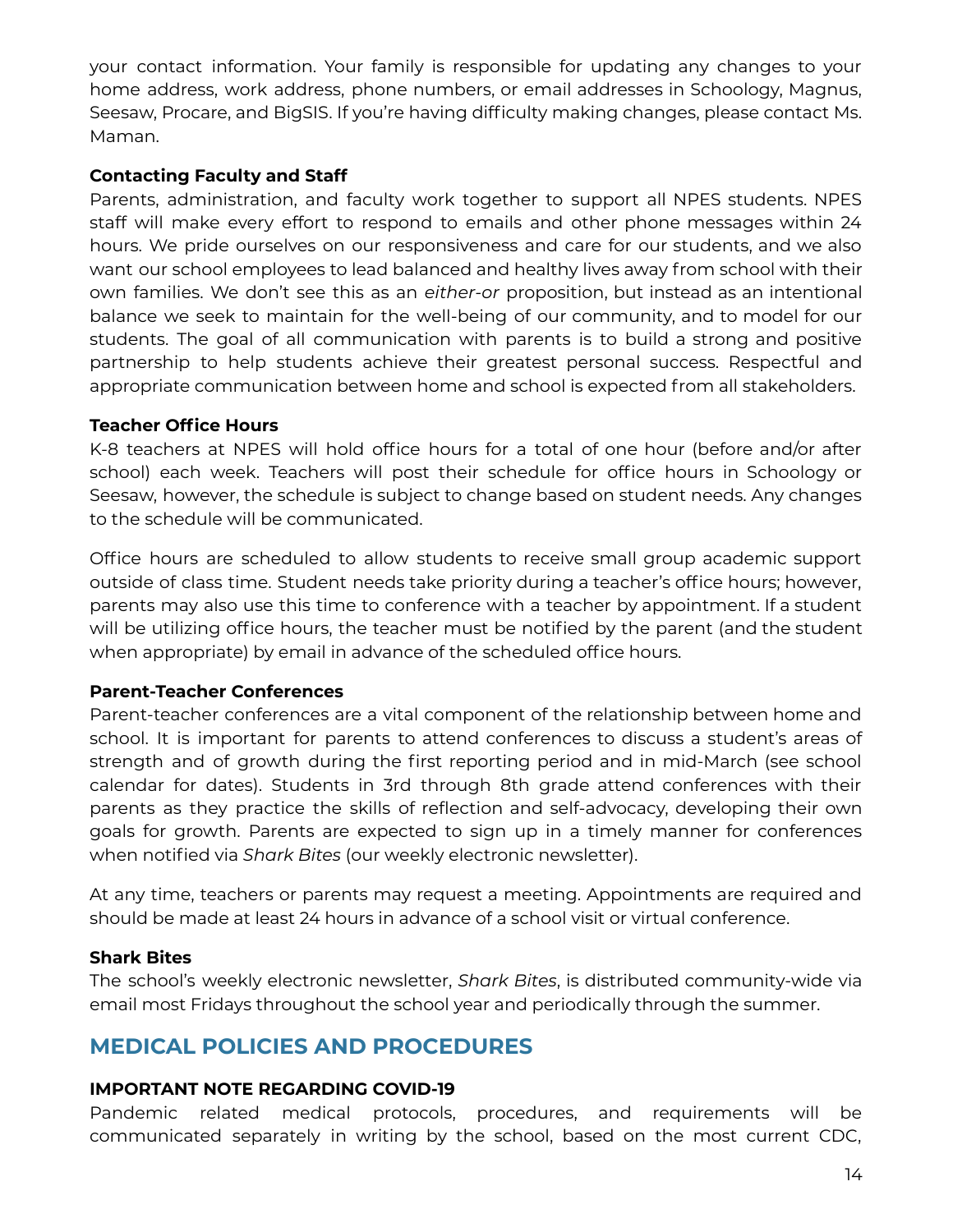CDPH, IDPH, and ISBE guidelines for schools--and the counsel of North Park's own medical committee--as always, with the safety of our students, personnel, and families foremost in mind. All pandemic-related medical policies and protocols communicated by NPES for and during the 2021-22 school year are extensions of this Handbook, and thus are official school policy applicable to all members of our community.

# **Health Records**

The State of Illinois and the City of Chicago require schools to maintain current health records for all children. North Park Elementary School uses Magnus Health to collect, evaluate, and store student health records. Parents will be given login instructions prior to the start of the school year. Requirements by grade level and forms requested by NPES include:

# **ALL Preschool 3-year-old Students and NEW Preschool 4-year-old Students:**

- Child Health Examination
- Complete Immunization Record signed and stamped by a doctor\*

# **Kindergarten Students (K):**

- Child Health Examination
- Complete Immunization Record signed or stamped by a doctor\*
- Dental Exam on Illinois form
- Eye Exam on Illinois form dated within one year of the first day of school

# **Second Grade Students (2nd):**

● Dental Exam on Illinois form

# **Sixth Grade Students (6th):**

- Child Health Examination
- Complete Immunization Record signed and stamped by a doctor\*
- Dental Exam on Illinois form

# **New Students K-8**

- Child Health Exam on Illinois form
- Complete/Current Immunization Record stamped and signed by health care provider
- Dental Exam on Illinois form
- Eye Exam on Illinois form dated within the last 12 months

Illinois Physical Health & [Immunization](http://dph.illinois.gov/sites/default/files/forms/certificate-ofchild-health-examination-03032017.pdf) Exam Form Illinois [Dental](http://www.idph.state.il.us/HealthWellness/oralhlth/DentalExamProof10.pdf) Exam Form [Illinois](http://www.idph.state.il.us/HealthWellness/EyeExamReport.pdf) Eye Exam Form Minimum Immunization [Requirements](http://dph.illinois.gov/sites/default/files/publications/Minimum%20Immunization%20Requirements.pdf) Entering a Child Care Facility or School in Illinois, [Fall-2019](http://dph.illinois.gov/sites/default/files/publications/Minimum%20Immunization%20Requirements.pdf)

Immunizations not given due to medical reasons (i.e., allergy, adverse reaction, immunodeficiency) or not at scheduled times must be documented by a healthcare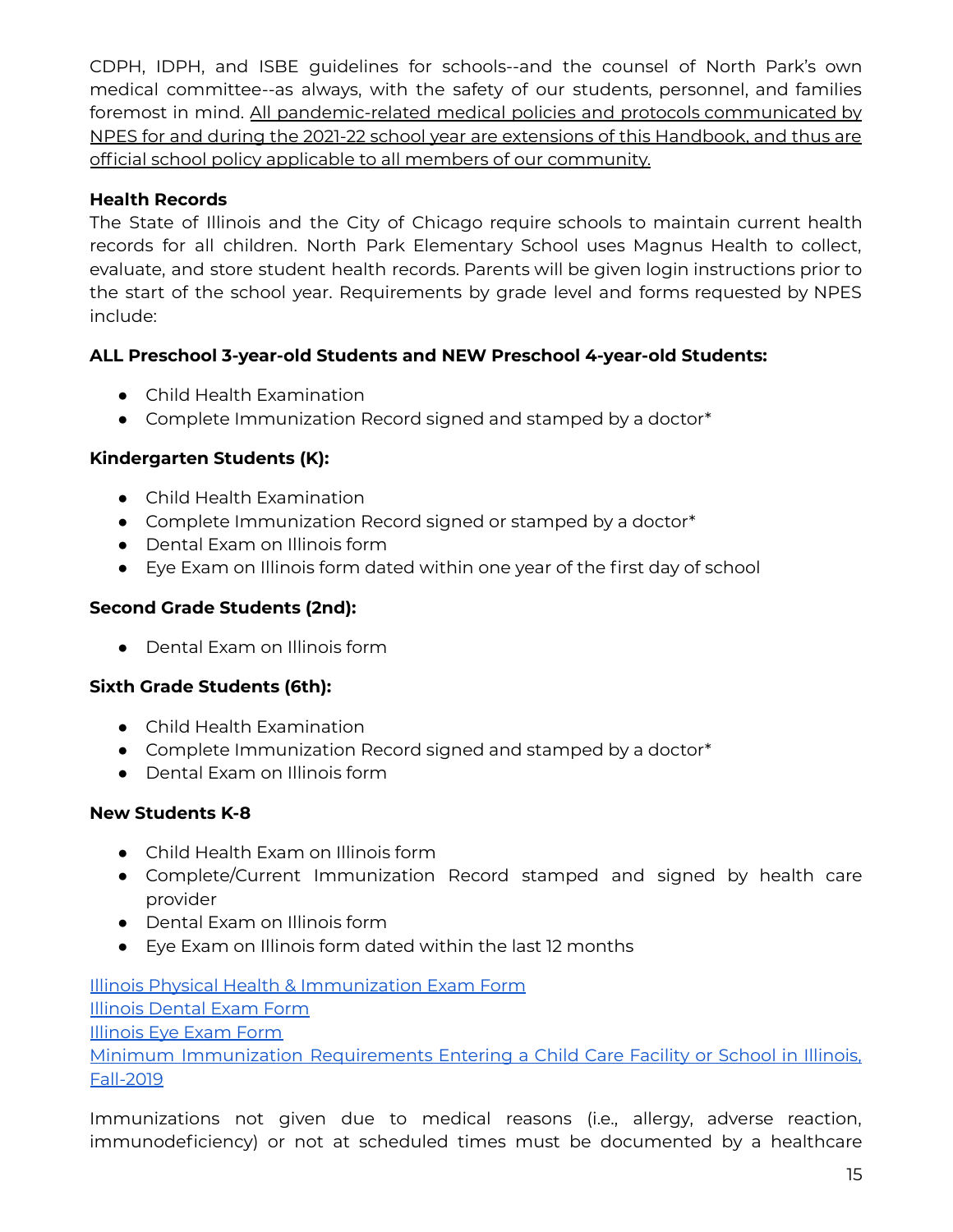provider. The parent must document immunizations not given based on religious grounds. Documentation can be included directly on the medical form or in a separate letter accompanying the form.

#### **Medicine Dispensing Authorization**

If your child needs to take medication during school, a new medication authorization form is needed each school year. Complete the Permission for Prescription Medications form in your Magnus Health account. No medications are given to students without proper authorization from a parent or health care provider. If your child uses an inhaler for asthma or requires an emergency EpiPen for allergic reactions, contact the office manager. An allergy and/or asthma action plan form should be completed in your Magnus Health account.

#### **Allergic Reaction Protocol**

Parents who have children with allergies are encouraged to meet with the child's teacher early in the school year. Together, teachers and parents working cooperatively may prevent severe reactions and the school will be better prepared, in case of a severe reaction. Please note that any allergy will require an action plan signed by a physician.

#### **Nut Allergy Awareness and Safety Policy**

NPES makes every effort to maintain awareness of students' allergies to nuts, and the effect that proximity to nuts and nut-based products can have on those students (physically, emotionally, and in terms of inclusion/exclusion). Each enclosed space in the school is designated as a "nut-aware" zone. The school aims to be nut and peanut free at all times, including lunches and snacks. **No student should come to school with food items that contain nuts or nut derivatives.**

Food brought to school for class parties or activities must be nut free, store bought, and not manufactured on equipment or in a facility containing nuts. It is also most inclusive for students when a gluten-free option is provided at such gatherings, so that no child is left out of the celebration. The ingredient list of any food item sent to school to share among students should be examined carefully for nuts and/or ingredients manufactured in facilities that also process nuts and nut products. Sharing of foods by students themselves is prohibited so that all remain safe.

#### **Health Services**

The NPES office has first aid kits available. NPES contracts with professional personnel to do speech/language screenings and hearing screenings during the school year. Other testing that is indicated by student performance can be referred to the appropriate specialist in cooperation with the parents. The parents are responsible for covering the costs of any such additional testing.

#### **Health Policy**

# **Please see the most recent communications from the school regarding COVID-19 for important updates to this policy. Policies related to the pandemic take precedence.**

The regulation of the State of Illinois Department of Health shall be observed regarding the exclusion from school of children when there is a contagious disease diagnosis.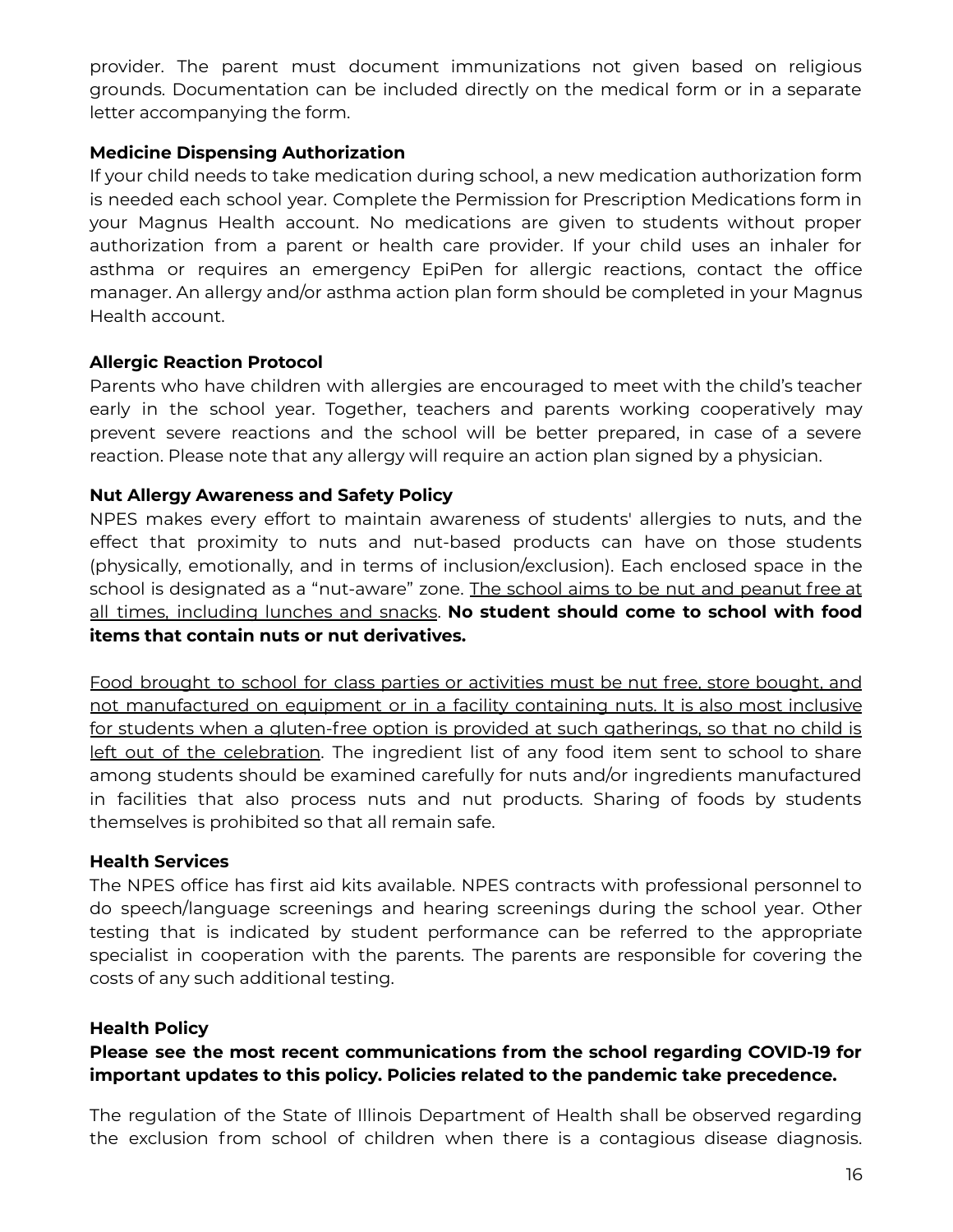Students are sent home if their temperature is 100.4 degrees or above. Students must be fever free for 24 hours before returning to school. Parents are to notify the office when a child has contracted a contagious disease. Students must be vomit- and diarrhea-free for 24 hours before returning to school.

# **Lice**

Students are professionally checked for head lice at least twice during the school year. If a child is sent home due to lice, they will need to be nit-free before being allowed to return to school. Hair re-checks will be done prior to returning to the classroom.

# **Student Accident Insurance**

NPES provides student accident insurance which is supplemental to parent's primary health insurance. The insurance will not duplicate benefits paid by any other plan. Accidents must be reported to the school within 20 days of the incident. Questions regarding claim procedures should be directed to First Agency, Inc at 269-381-6630. Claim forms are available in the school office.

# **Excuses from Physical Education**

If a student is to be excused from gym class, a written note is necessary. If the child needs to miss more than one week, a doctor's note is expected.

# **Concussions and Head Injuries**

Students and student athletes must comply with the Illinois' Youth Sports Concussion Safety Act when participating in any athletic activity, including practice or competition. Staff members will notify the parent/guardian of a student who exhibits symptoms consistent with that of a concussion. In the event of a concussion or head injury, a student must be removed from participation or competition at that time and that such student will not be allowed to return to play unless cleared to do so by an Illinois licensed physician. Parents who have children who participate as student athletes are required to review and consent to the school policy on concussions and head injuries in the Magnus Health system as directed by the Illinois State Board of Education.

# **Care of Students with Diabetes**

If your child has diabetes and requires assistance with managing this condition while at school and school functions, a Diabetes Care Plan must be submitted to the school through your Magnus Health Account. Parents/guardians are responsible for and must:

- 1. Inform the school in a timely manner of any change which needs to be made to the Diabetes Care Plan on file with the school for their child.
- 2. Inform the school in a timely manner of any changes to their emergency contact numbers or contact numbers of health care providers.
- 3. Sign the Diabetes Care Plan.
- 4. Grant consent for and authorize designated school representatives to communicate directly with the health care provider whose instructions are included in the Diabetes Care Plan. For further information, please contact the Office Manager.

# **STUDENT RECORDS**

In addition to birth certificates and documentation of health examinations, NPES is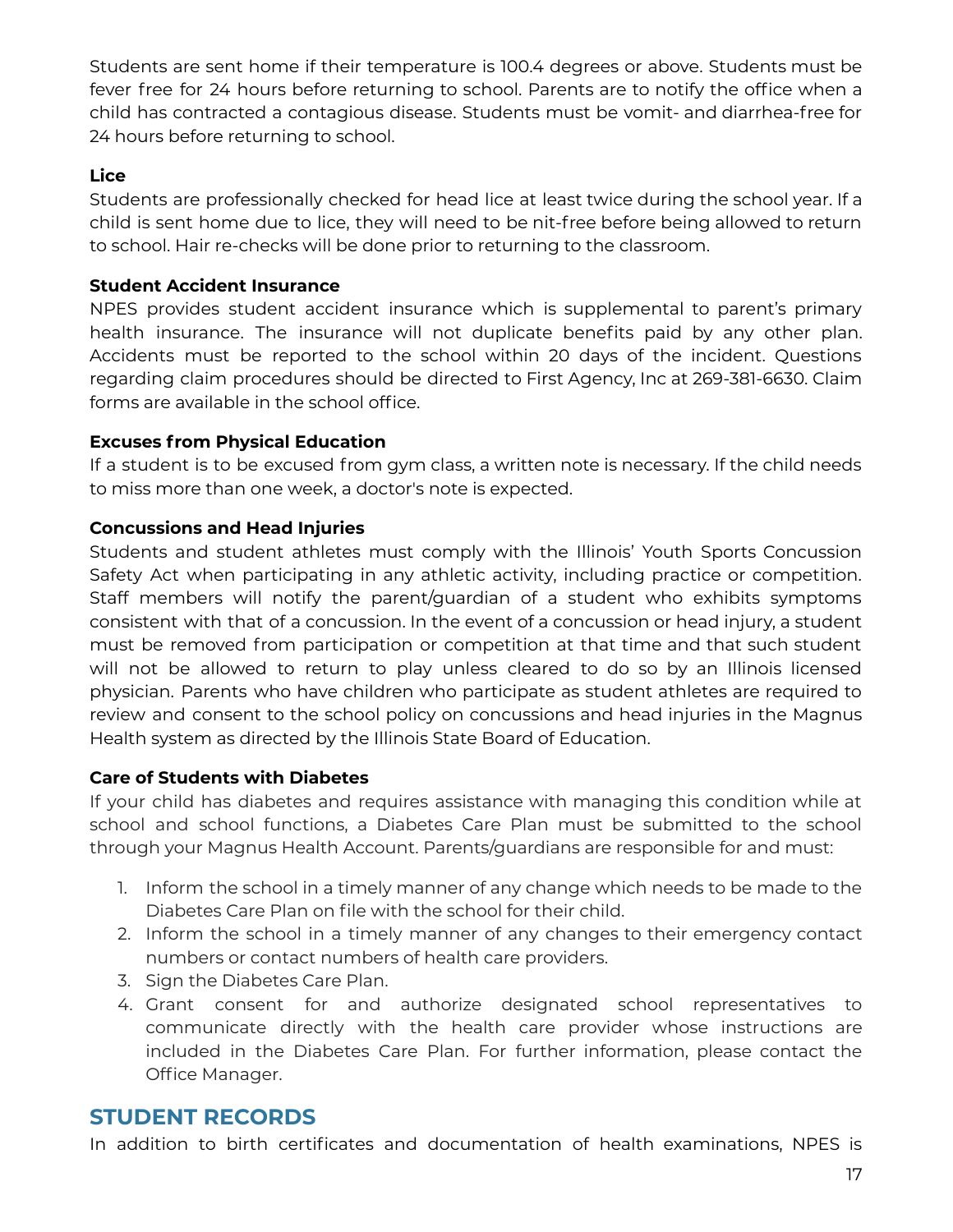required to maintain records regarding the academic growth of each student. These records are available to parents to review in the company of the Head of School and/or Director of Learning Services, by appointment. Should parents enroll their student in another school, they can request that NPES send academic records to the student's new school. Unofficial records will be sent by NPES to the new school within ten (10) days of the parent's request provided the family account is paid in full and the outstanding due NPES balance is zero. For faculty or staff at NPES to communicate with any outside providers who may be working with a student, NPES must have a current Consent to Release Information on file with the Director of Learning Services. This document must be updated each academic year to include contact information of any provider that the parents wish to include on their child's academic team.

# **TUTORING**

NPES families may employ the school's teachers to provide tutoring and/or childcare services outside of the regular school day. Compensation rates are set between the employee and hiring family and billing for these services is transacted outside of the purview of the NPES Business Office. Students are encouraged to utilize office hours prior to engaging in a tutoring relationship with any employee.

Should a parent choose to engage a tutor outside of the NPES faculty, it may be possible to use space within the school building for those services. The Director of Learning Services should be contacted in the event of interest by a family.

# **ROOM PARENTS**

One way for parents to participate at NPES is to become a Room Parent. Tasks include helping the teacher with class-related duties, including contacting other parents for help on projects or field trips, arranging for parent involvement in class parties, organizing teacher appreciation week activities, and hosting the year-end luncheon. Optimally, each class will have two to three room parents. Parents interested in serving as a room parent should contact the Office Manager Kerry Maman.

# **FIELD TRIPS**

Each classroom teacher plans field trips during the year. A field trip fee is included in school fees, so NPES will not collect money for most local educational trips. However, parents might incur an additional fee for optional special field trips. Upon signing of the contract, permission is granted for student participation in field trips. Seesaw, Schoology, and the school calendar will be updated to inform parents of field trips.

Parents may be asked to help supervise students on a field trip. Parents are not to bring other children along.

NPES schedules several multi-day overnight field trips for middle school students during the school year. There is a fee for participation and families may opt out of these trips.

# **SERVICE LEARNING**

Through service learning, students acquire and use academic skills to become leaders, perform needed service and increase civic participation, reflect on and learn from their experiences as they define who they are, and provide tangible benefits that serve the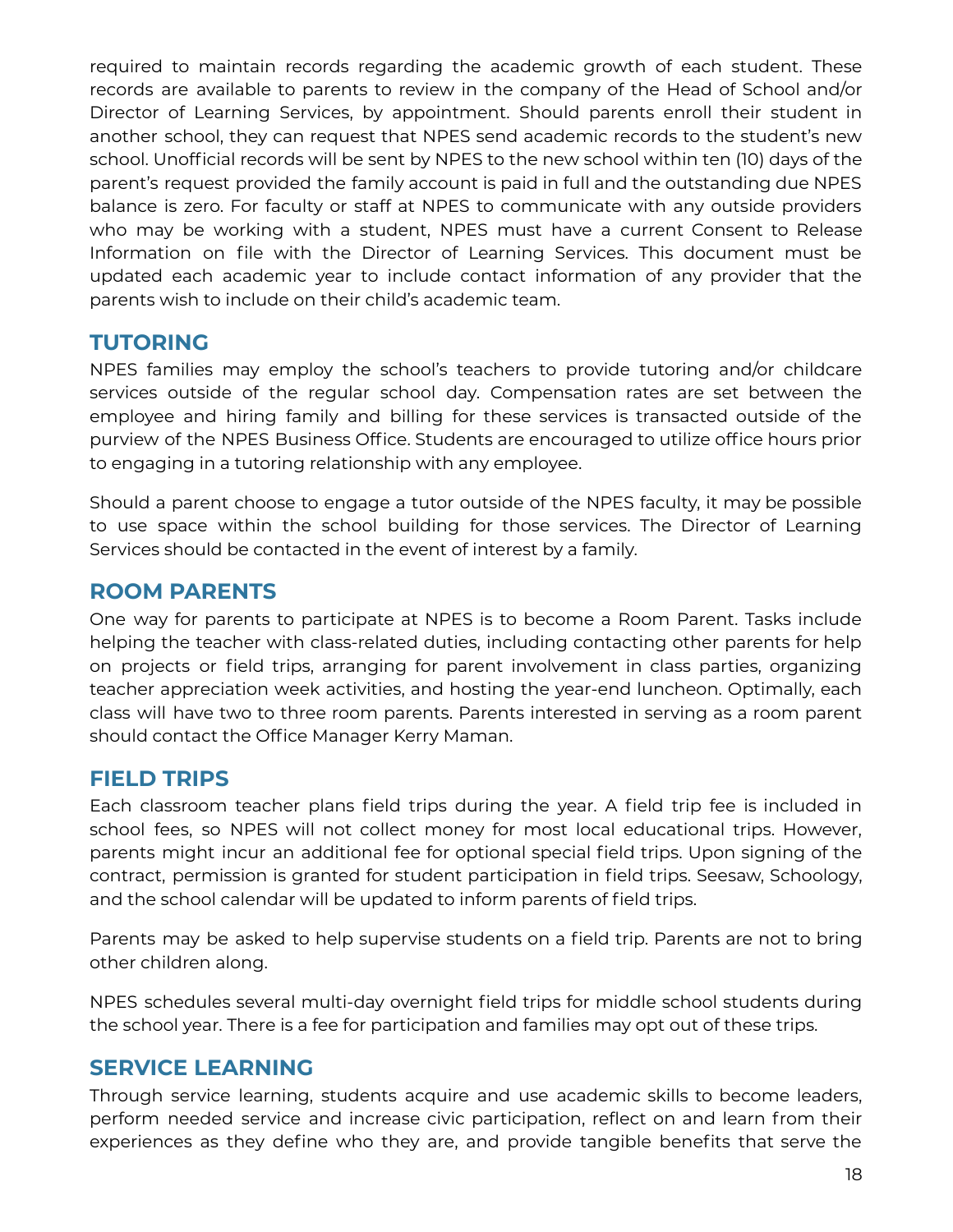community. Service learning brings together the five competencies of self-awareness, social awareness, self-management, relationship skills and responsible decision-making.

At NPES we feel strongly about connecting with our community, from relationships within the school to the broader neighborhood and city. Our students are learning on campus, in the surrounding and nearby neighborhood and across the city. Students gain a deep knowledge of a topic; the learning piece is what sets service-learning apart from volunteering and what makes for meaningful work. We make intentional curricular connections in our work and have content resources in place at each grade level so that teachers are implementing specific lessons around their topic. There are clear service or action components at least twice a year, and our students are frequently out in the community working with partners.

All NPES students are expected to behave in a way that represents the school in a positive light when out in the community. Students should be respectful and engaged during service learning experiences.

NPES Service Learning Topics are:

- K: Project Kindergarten
- 1st: Project Generations
- 2nd: Food Insecurity
- 3rd: Immigration Insights
- 4th: Project Local Heroes
- 5th: Environmental Stewardship
- Middle School: Varied based on student interest

# **SUSTAINABILITY**

NPES promotes environmental sustainability within our school with the support of all members of our community. NPES partners with WasteNot to compost our organic waste. Students should place food scraps in green bins in classrooms or the large compost bin in the atrium during snack and lunch. Recycling bins are also available in each classroom and should be utilized throughout the school day.

# **SECURITY AND SAFETY**

#### **School and Classroom Security**

Parents and guests are required to sign-in upon entering the school, doing so at the check-in window in the front vestibule on Montrose Avenue. Parents and students may not open the door for visitors without permission from the main office. All persons shall abide by the regulatory signs posted on school property.

Any persons violating the provisions of the school's policy with respect to visitor registration will be asked to leave the school premises. The school utilizes security cameras to monitor the public areas of the campus.

#### **NPES Employees are Mandated Reporters**

All employees of the school are mandated by law to report, or cause a report to be made, to the Illinois Department of Children & Family Services whenever they have reasonable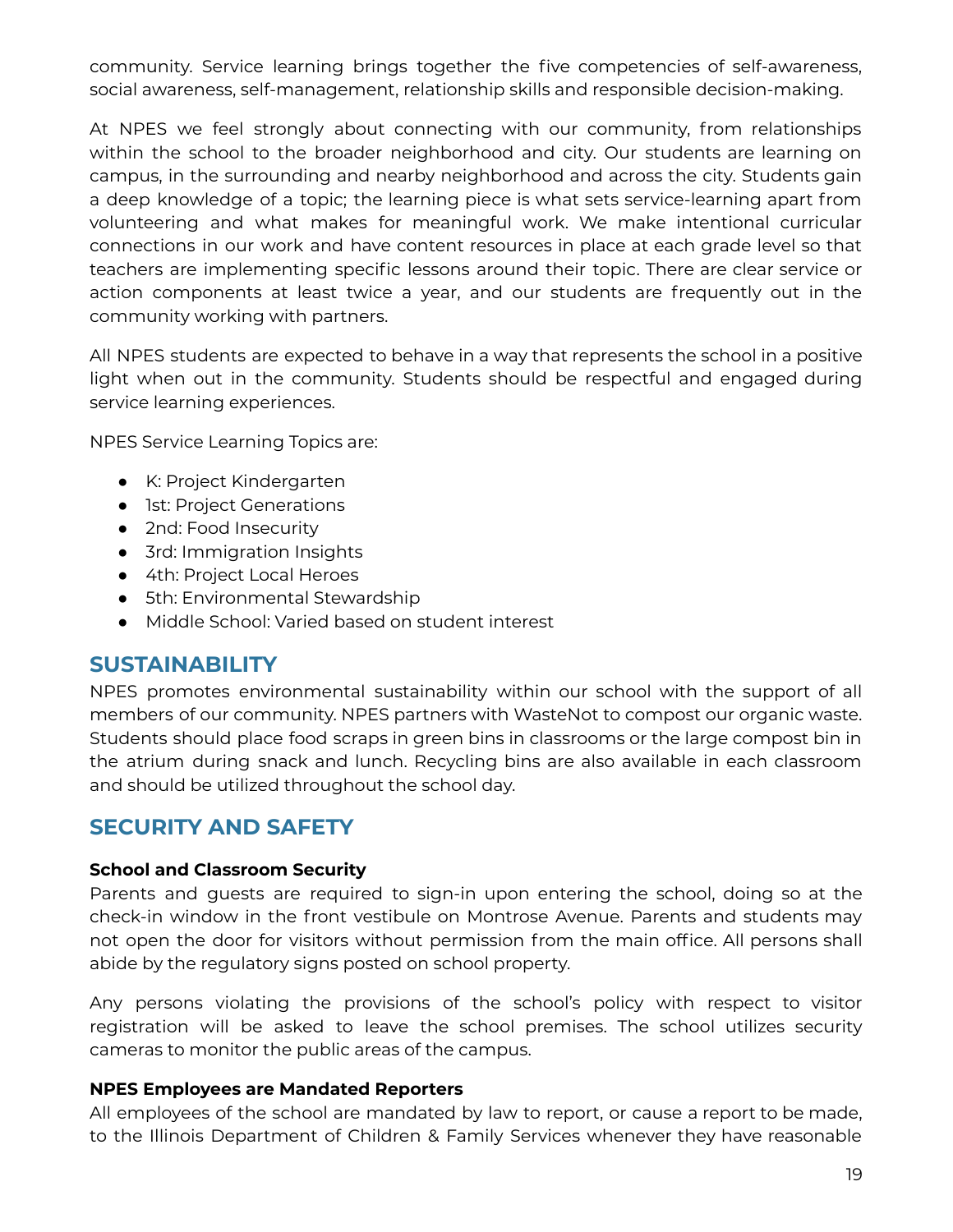cause to believe a child, known to the employee in their official or professional capacity, may be abused or neglected. The Illinois DCFS also requires NPES employees to acknowledge that privileged communication between NPES professional and client is not grounds for failure to report. Reporting is done by calling the DCFS Hotline at 1-800-252-2873 or 1-800-25ABUSE.

# **Mandated Reporting of Firearm Incidents and Drug Offenses to Law Enforcement**

All weapons are prohibited at NPES. Illinois State law requires the Head of School to report to Chicago Police Department and the Illinois State Police, the following events:

- Firearm incidents in, on, or around school property.
- Instances of drug violations in, on, or around school property.

If you or your child become aware or suspicious of any of the above events, you are urged to immediately contact the Head of School and your child's homeroom teacher.

# **Background Checks and Fingerprinting of Employees**

All employees of NPES are required to undergo fingerprinting and a background check at time of hire. Volunteers who will have occasion to work with students without NPES staff present must first pass a fingerprint background check. Fingerprinting forms can be picked up from the Office Manager.

# **Permission for Pick Up**

At the time of registration/re-enrollment, parents identify those who have permission to pick up a child other than a custodial parent or guardian. It is important to notify the child's teacher and the office should pick up procedures or the party responsible for pick up change. Any person outside of the custodial parent or guardian picking up a child should be prepared to provide photo identification to match the notification by the custodial parent or guardian.

# **School Functions Off Campus**

The Winter Showcase, Graduation Ceremony, and theater performances are held at a venue other than the school. For children's safety, the school's legal responsibility, and for insurance reasons, these guidelines must be followed:

- Parents/guardians must attend the school functions with their children.
- All students, unless otherwise notified, are to sit with parents/guardians.
- Children must stay in the designated area unless accompanied by a parent/guardian.

# **ELEVATOR**

Students may not use the elevator unless accompanied by an adult or with adult permission. Students with injuries will need a doctor's note stating the length of time accommodations may be needed.

# **BICYCLES**

There are bike racks on the sidewalk adjacent to the main entrance of NPES. Students are responsible for ensuring their bicycles are securely locked to the rack. NPES is not responsible for loss, damage, or theft of bikes stored at the racks.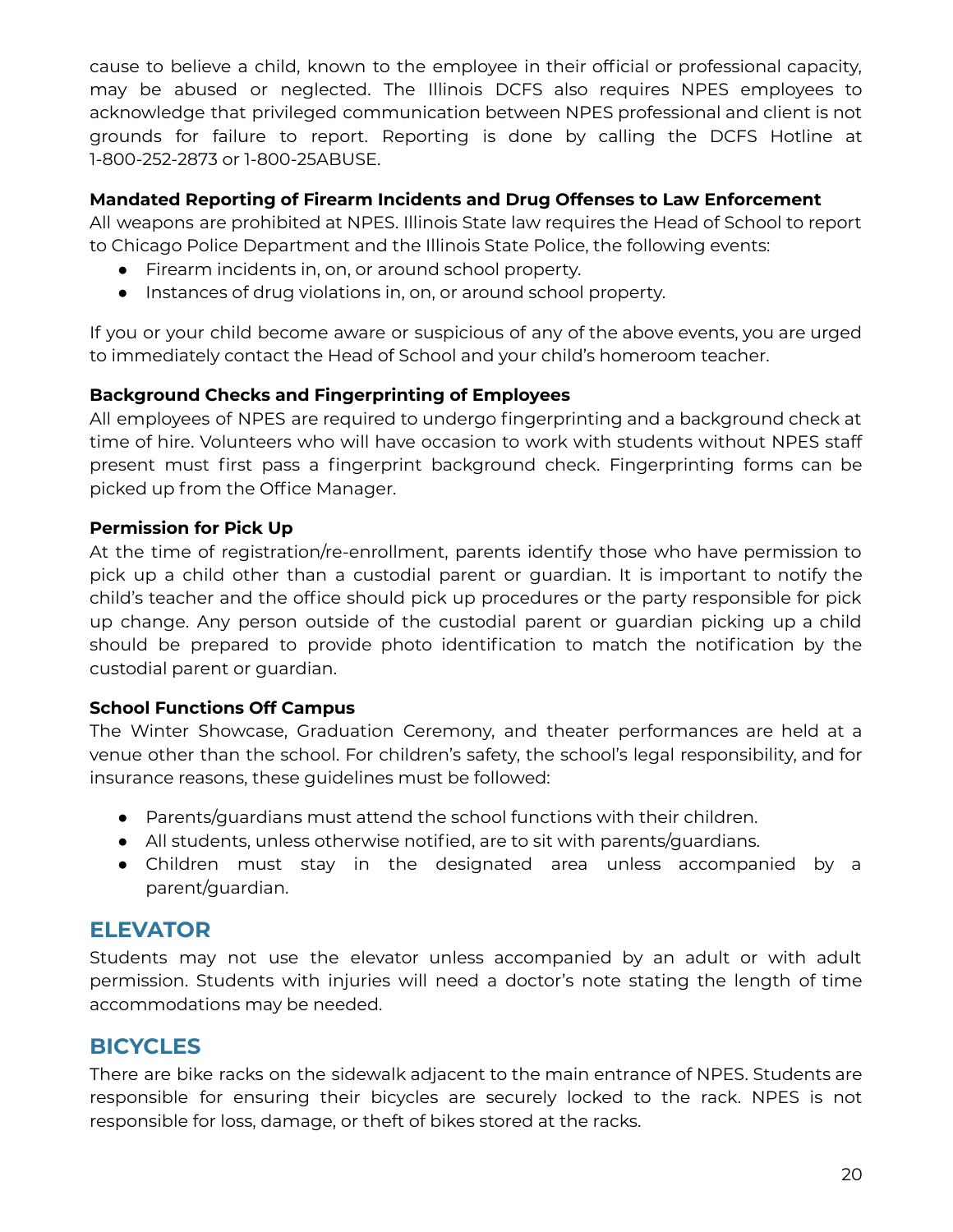# **PERSONAL ELECTRONIC DEVICES**

All personal electronic devices are brought to school at the student's own risk and are to be turned off and kept in backpacks (K-3) or lockers (4th-8th grade) during school hours unless the student has asked a teacher for permission. If permission is granted by a teacher, the student should use the device responsibly and for what the teacher granted the use for. Due to the disruption to class, devices must remain off until a student exits the building. Should you need to contact your child, please call the Main Office. If a student's cell phone or personal electronic device is confiscated by any faculty or staff member, a caregiver must retrieve it from the Main Office. After repeated offenses, the student will be prohibited from bringing electronic devices to school.

# **EMERGENCY PROCEDURES**

# **Emergency Communications**

North Park utilizes the SchoolMessenger system to deliver text messages straight to your mobile phone with important information about events, school closings, safety alerts, and more. You can participate in this free service by sending a text message of "Y" or "yes" to our school short code number, 67587. A test communication is sent to all families by October 31 to ensure proper contact information.

#### **Campus Evacuation Plan**

In the event of an emergency that causes the need to evacuate the NPES campus, we will go to the Ravenswood United Church of Christ gym (2050 W Pensacola Ave), Welles Park (2333 W Sunnyside Ave), and/or Sulzer Library (4455 N Lincoln Ave).

# **Fire and Disaster Drills**

Fire and disaster drills are important safety precautions. Fire drills are performed monthly under the guidance of the Chicago Fire Department. In the event of a storm warning or civil defense warning, no child will be dismissed early unless the parent or guardian comes, in person, to the school for the child.

# **Crisis Plan**

Teachers will discuss with their students the different situations that may affect our school. Drills for lock downs will be held at regular intervals. Each teacher has a complete Crisis Plan document to follow in case of an emergency.

# **ACADEMIC PROGRAM**

The curriculum at NPES is rooted in our mission of "instilling a sense of curiosity, a passion for learning, and a commitment to having an impact on the broader community." Core elements of our guiding principles keep us focused on the overarching mission and inform our curricular and pedagogical choices.

# **NPES Habits of Learning**

Preparation/Participation/Self-Advocacy: Taking responsibility for learning and using feedback to become a more effective learner.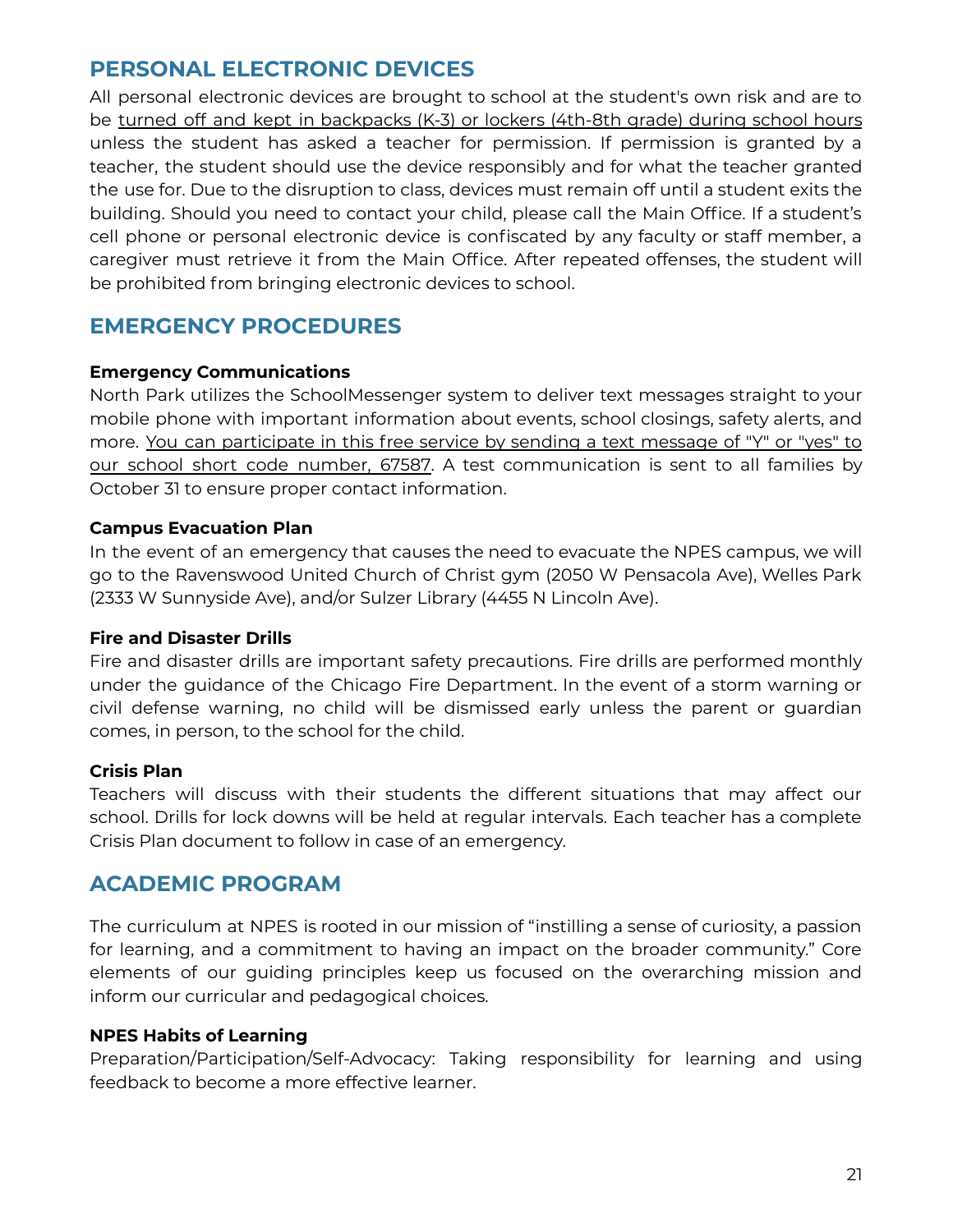NPES students show:

# **Preparation** by

- coming to class prepared with necessary materials/supplies
- handing in assignments on time without reminders and meeting deadlines
- preparing for assignments and assessments
- managing materials in an organized way, knowing where assignments are and when they need to be turned in
- prioritizing tasks and devoting an appropriate amount of time and attention to work

#### **Participation** by:

- demonstrating active listening and monitoring air time
- staying focused on the topic at hand
- avoiding side conversations or inappropriate interactions
- adding new, valuable information, or questions to a discussion
- articulately expressing ideas
- demonstrating resourcefulness and independence while working

#### **Self-advocacy** by:

- seeking out teachers with questions
- following routines independently
- taking initiative by making corrections and trying to solve problems or answer questions
- being a self-starter, understanding what is expected, and doing your best when working independently
- following up after an assessment, paper, or project is handed back to understand how to learn more effectively

#### **The use of teacher feedback to be a more effective learner** by:

- utilizing rubrics/assignment descriptions to improve work
- applying advice given in writing conferences to improve a piece of writing
- using feedback from assessments/homework to improve
- responding quickly and appropriately to redirection from the teacher or peers

# **Emotional and Physical Health Curriculum**

NPES provides each student health education on the following topics based on the guidelines from the Illinois State Board of Education and our school's values and mission: human ecology and health; human growth and development; prevention and control of disease; age-appropriate sexual abuse and assault awareness and prevention education; public and environmental health; consumer health; safety education and disaster survival; mental health and illness; medical and legal ramifications of alcohol, drug and tobacco use; cancer prevention and detection education; and cultural competency, including gender idendity and gender expression (in partnership with Lurie Children's Hospital of Chicago), and other aspects of human identity, like race, ethnicity, faith, body shape, physical differences, neurodiversity, and more.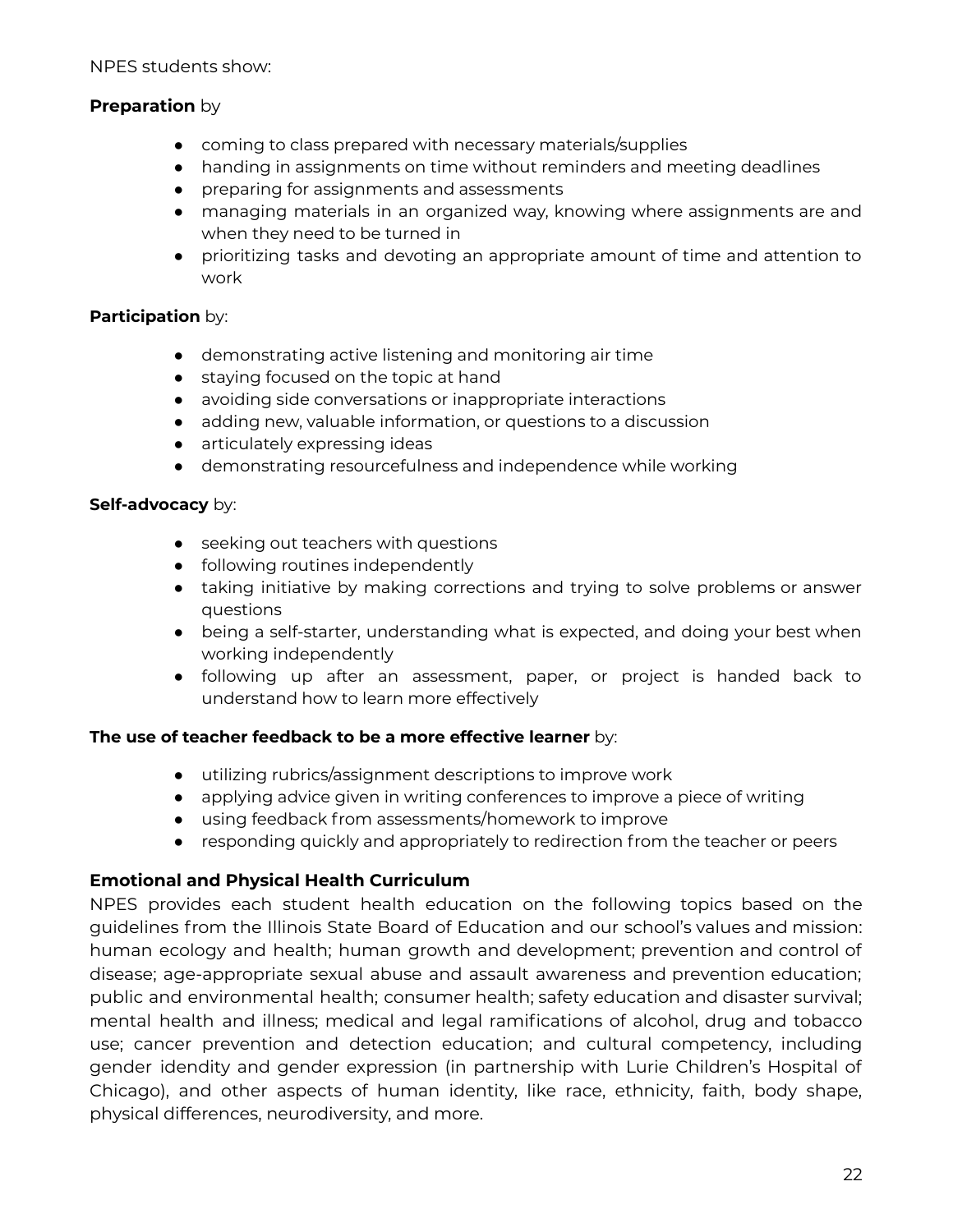# **Curriculum**

While NPES integrates critical thinking, collaboration, social-emotional well-being, self-confidence and self-reliance, empathy, resilience, study skills/habits, technology skills, design thinking, creative problem-solving, cultural competency, digital citizenship, and self-expression into instruction across many areas, our core academic subject matters taught include Literacy (reading and writing), Mathematics, Science (Laboratory and STEM), Social Studies, Spanish Language and Cultures, Creative Drama, Visual Art, Music, Library and Information Literacy, and Physical Education.

In addition to the core curriculum, students in grades 6th through 8th have a weekly elective each trimester which is interest-based. The middle school and co-curricular teams facilitate the electives, providing students with course descriptions and allowing students to choose their elective.

# **Student Confidentiality Policy**

NPES provides each student and their family rights to privacy that will be protected to the fullest extent possible. The school acknowledges that both state and Federal law protect such rights to privacy with respect to student records and other sensitive information. All employees of NPES are expected to respect these rights, as well as comply with all applicable rules, regulations and laws, completely. Willful violation of the applicable rules, regulations and laws will result in disciplinary action being taken by the school.

# **Learning Services, Support for Neurodiversity, Coordination with CPS**

The Learning Services Program at North Park is grounded in the belief that all students are capable and can be successful. We strive to accommodate students with diverse learning needs--social-emotional, behavioral, and academic--to encourage them to reach their highest potential. We value and employ a team approach in caring for the whole-child. Throughout a student's educational experience, from PK3 to 8th grade, we partner with families to understand, identify, and support diverse learning needs. Should needs be identified, the Director of Learning Services works with classroom teachers and outside providers (paid for by the parents) to develop and institute the appropriate learning plan, which includes determining accommodations for success, monitoring progress, and providing opportunities for feedback.

The Learning Services Program may refer a student for a comprehensive evaluation (neuropsychological, speech, occupational therapy) or interventive support (tutoring) based on the specific learning need, challenge, or difference. NPES is committed to working with the family and the provider(s) in a transparent manner and as a condition of enrollment. While North Park does not have learning specialists on staff who can work 1:1 with children, we understand that a student's academic, physical, or social-emotional needs may require specialized support paid for by the parents and provided by professionals outside of our school, so we have designated spaces on campus for providers to work with a child during school hours. North Park is committed to working with families and the provider(s) in a respectful and transparent manner, with a collaborative approach, and as a condition of enrollment. Parents are required to make NPES aware of any evaluations or diagnoses and provide consent annually for relevant faculty, administration, and providers to communicate regarding the provision of educational care and to support the well-being of the student. Any communication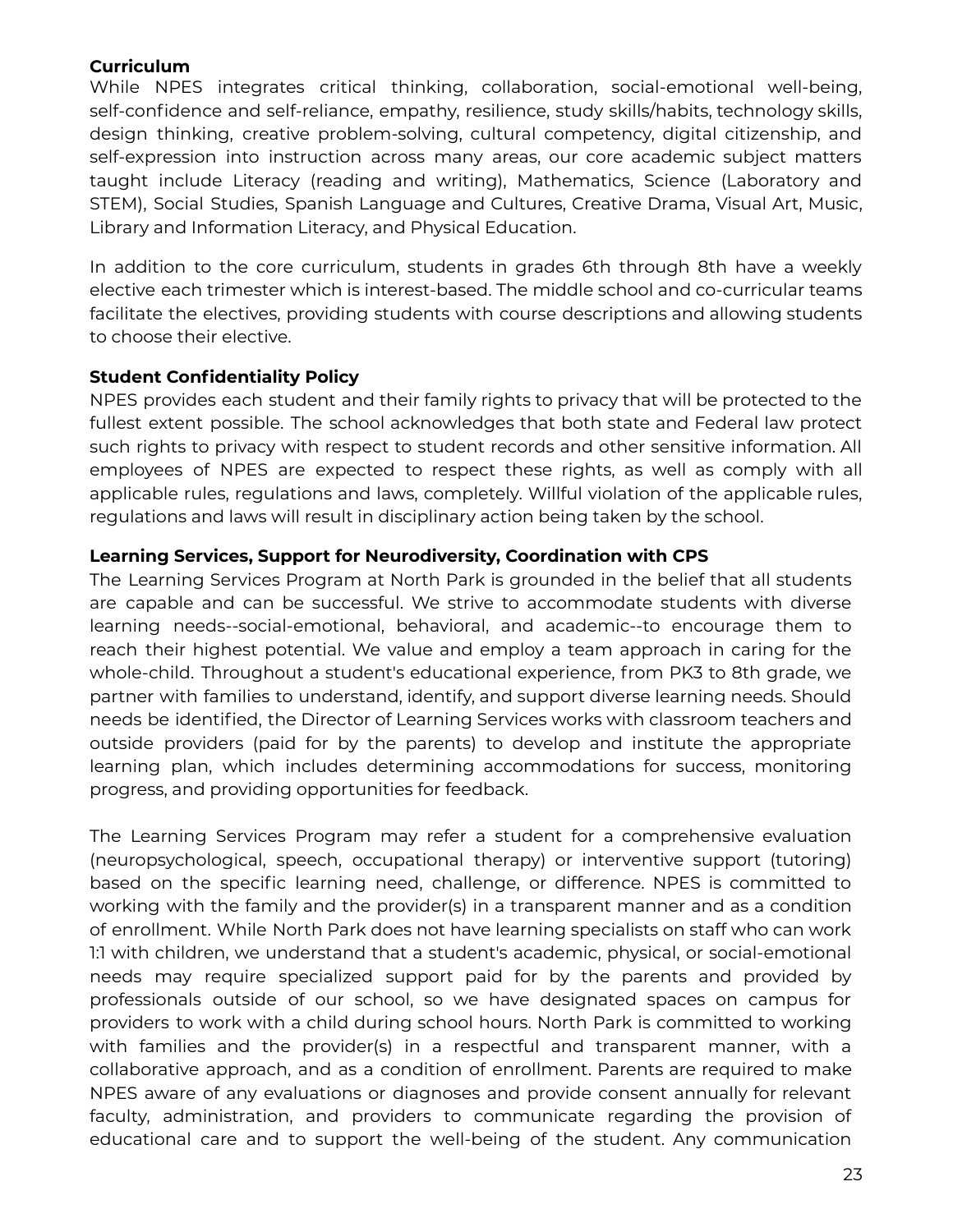and/or documentation will be kept confidential in accordance with the Student Confidentiality Policy.

Our faculty are encouraged to refer students to the Learning Services Program, are provided guidance in accommodating the varied learning styles of students within their classroom, and are expected to provide appropriate support as outlined by the Director of Learning Services. Faculty also utilize the Student Advocacy Team (SAT) composed of 6-8 faculty members for problem solving and to explore opportunities for supporting students and families. Students are encouraged to understand their needs as learners and, when developmentally appropriate, advocate for themselves.

When appropriate and/or at the request of the family, the Director of Learning Services seeks documentation through Chicago Public Schools for the student. Following assignment of an IEP or a 504 Plan, the Director of Learning Services coordinates any services provided via IDEA grant funding and necessary documentation to maintain compliance for IEP or 504 Plans.

The school's Student Advocacy Team (SAT) is responsible for creating and embedding systems of support, as well as providing training and resources for those who will be implementing the systems. This team, which meets weekly, is comprised of the Director of Teaching and Learning, the Director of Learning Services, and six faculty members, allows NPES to more clearly articulate a referral process, streamline and systematize the documentation of student concerns with a focus on data-driven information, and create a collaborative space in which to problem solve and set goals for students. Following notification to parents of intent to refer and submission of a referral via a standardized process, the teacher of record works with the team to develop specific and measurable goals for students of concern. During subsequent meetings, progress toward the established goals is monitored and informs decisions as to changes that should be made for the student in order to promote achievement. The Student Advocacy Team affirms NPES's commitment to providing support not only to students but also to educators through professional development, provision of resources, and opportunities to collaborate with colleagues on strategies to promote achievement.

Students are admitted to and retained by North Park if their diverse learning needs can be supported within our program. Many of our academic routines and practices allow for differentiation based on individual student needs and progress. The curriculum and teachers are responsive and adaptive based on student levels or needs as determined by ongoing assessments and observations. While we provide accommodations and differentiate instruction in the classroom, we do not modify the grade level expectations for individual students (it is not possible to do so given how interactive and collaborative our instruction is). In the rare case that a student might require more intensive or individualized support than we can provide, we work with families to find a more appropriate school placement.

#### **School Materials**

Textbooks and non-consumable educational materials are considered the property of the school. If a student misplaces or damages these materials, the family will be responsible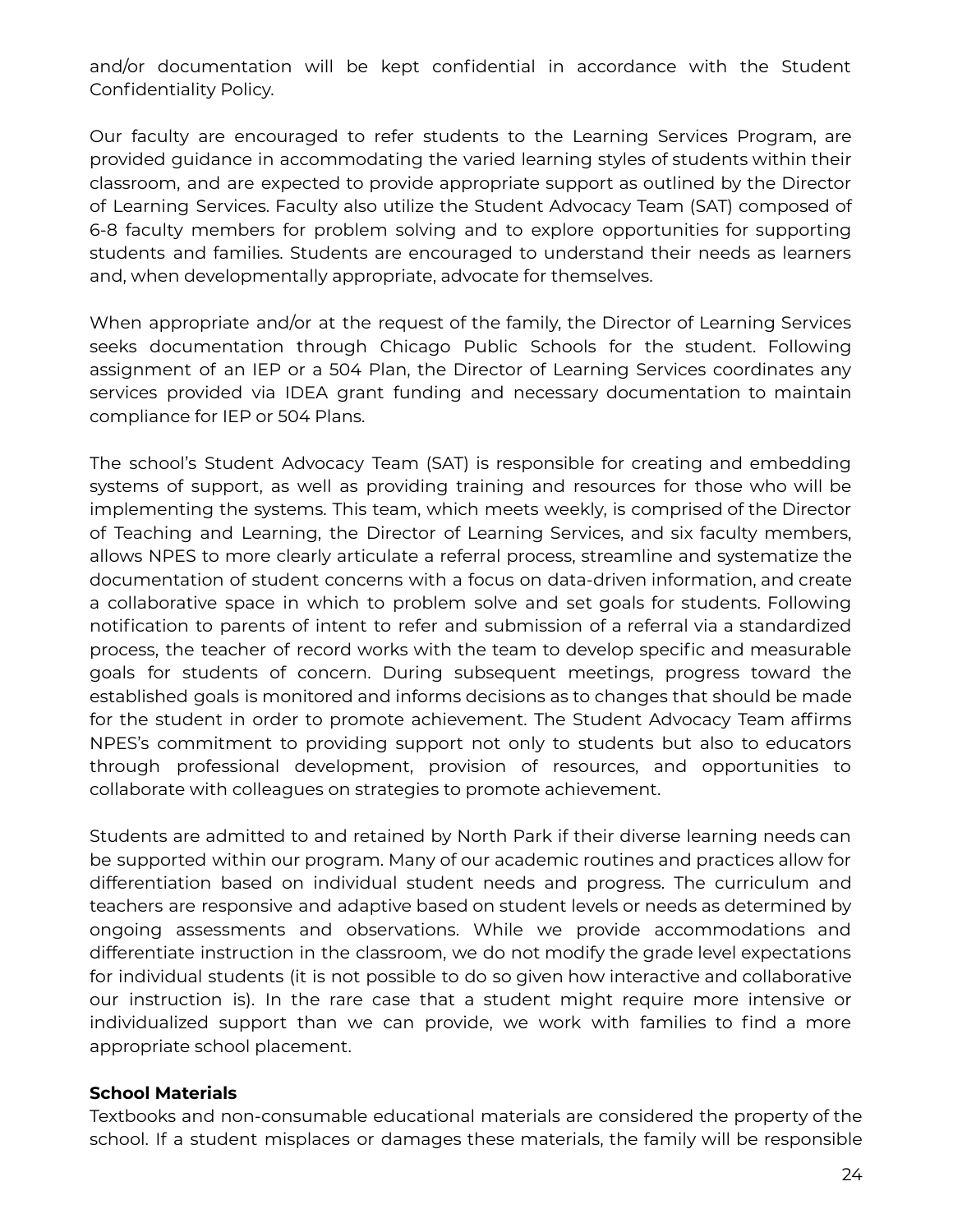for any replacement fees.

# **Homework**

The purpose of homework is to reinforce instruction and provide students with opportunities to explore outside of class. Following are the general expectations for homework in the different grades. As individual students work at different speeds, the estimated times are offered as guidelines rather than specific requirements.

Daily reading is invaluable for students in all grades, and we encourage parents to establish reading as a habit. Parents should encourage children to read independently and/or read aloud to them every day. On occasions when other homework is lighter, students are expected to spend homework time reading books or magazines of their choice.

If parents have concerns regarding their children's work, work habits, and/or homework assignments, they should contact their child's teacher directly.

- **● Kindergarten:** Kindergarten students do not typically have homework, except for a book buddy bag (with a reader) that goes home daily starting in October, with just a few minutes of reading to do (more about building the habit).
- **● Grades 1-2** In general, students should work on homework (including reading) for about 15-30 minutes daily, with specific assignments two to three days each week.
- **● Grades 3-5:** Students may have from 1/2 hour to 1 hour of homework each night (total) in one or more subjects. Homework expectations and requirements are listed in Schoology on a regular basis.
- **● Grades 6-8:** Students will be given homework regularly and can expect up to 1.5 hours of daily homework. Students are encouraged to contact their teachers if work takes longer than 30 minutes per class. Homework expectations and requirements are updated in Schoology on a regular basis.

# **Assessment: Individual Strengths and Areas for Growth, and External Benchmarks**

AIMSWeb Plus is used as a universal screening tool for all students in Kindergarten through fifth grade and some students in grades six through eight. Based on the results of this screening, students may be identified for additional support and monitored for progress towards goals based on supports that are provided.

NPES administers the NWEA-MAP (Measures of Academic Progress) to students in grades 3rd through 8th each year. NPES utilizes test results to look for trends and identify goals for instruction, as well as to consider the effectiveness of its own teaching and learning. Results are sent home with students.

Students in 5th and 8th grade Spanish take the Assessment of Performance Toward Proficiency in Languages (Spanish) test in the spring. This is used to identify growth and inform instruction.

Students in Kindergarten through third grade participate in Fountas and Pinnell benchmark assessments in the fall and spring each year. Fourth and fifth grade students participate in Fountas and Pinnell assessments as needed based on teacher discretion. NPES utilizes these results to guide students as they choose "just right" texts for reading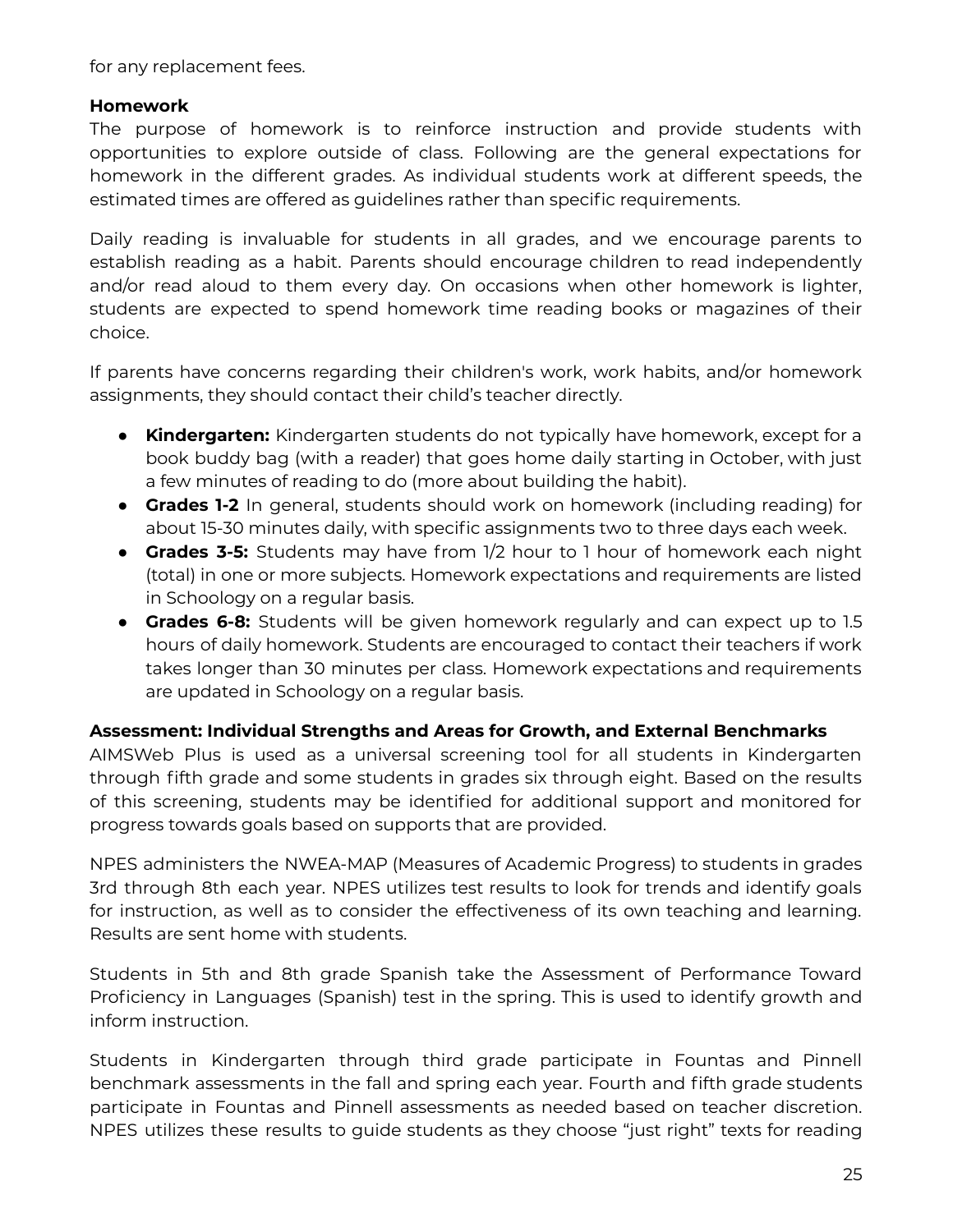independently and to ensure students are receiving instruction at a level that is appropriate for their skills.

# **Reporting of Student Progress**

The preschool utilizes Seesaw software for the posting of photos, blogs about child development, and weekly information and messages. Parents in grades K through 2nd have access to their child's learning journal via Seesaw. Seesaw is used to inform parents of areas for student growth and academic progress through the posting of midterm comments and report cards. Dates for cumulative reporting check-ins are listed on the school calendar. Questions about your child's progress should be directed to the teacher.

Via Schoology, parents in grades 3rd through 8th have access to grades and cumulative scores in an ongoing way. Grades are updated within one week of assignment submission. Dates for cumulative reporting check-ins are listed on the school calendar. Questions about your child's progress should be directed to the teacher.

Final report cards at the end of a marking period (Trimester 1, Trimester 2, Trimester 3) will be located for parents in the BigSIS portal.

# **Reporting Structure**

Preschool teachers write a comprehensive narrative report twice a year about students that focuses on social-emotional, fine and gross motor, number sense, and literacy skills.

Kindergarten through second grade students receive report cards with a comprehensive narrative as well. Kindergarten teachers also provide reading benchmark levels and a summary of achievement level for basic academic skills that include sight words, letter names, letter sounds, CVC decoding, and ability to count to 100. First and second grade student report cards identify whether the student is exceeding, meeting, approaching, or needs improvement in the reading benchmark and students are ranked in writing, word study, math, science, and social studies.

In third through eighth grades, report cards consist of a narrative report that highlights the key academic and social-emotional areas for growth and strength, as well as an academic grade for each content area.

The following is the grading scale used for academic grade reporting, with plus (+) or minus (-) indicating the top or bottom of the range:

# **Grades 3-8**

A = 90 - 100 Excellent Work B = 80 - 89 Very Good Work C = 70 - 79 Satisfactory Work D = 60 - 69 Needs Improvement F = 0 - 68 Unsatisfactory Work

# **Co-Curriculars (6th-8th)**

S = Superior M = Meeting A = Approaching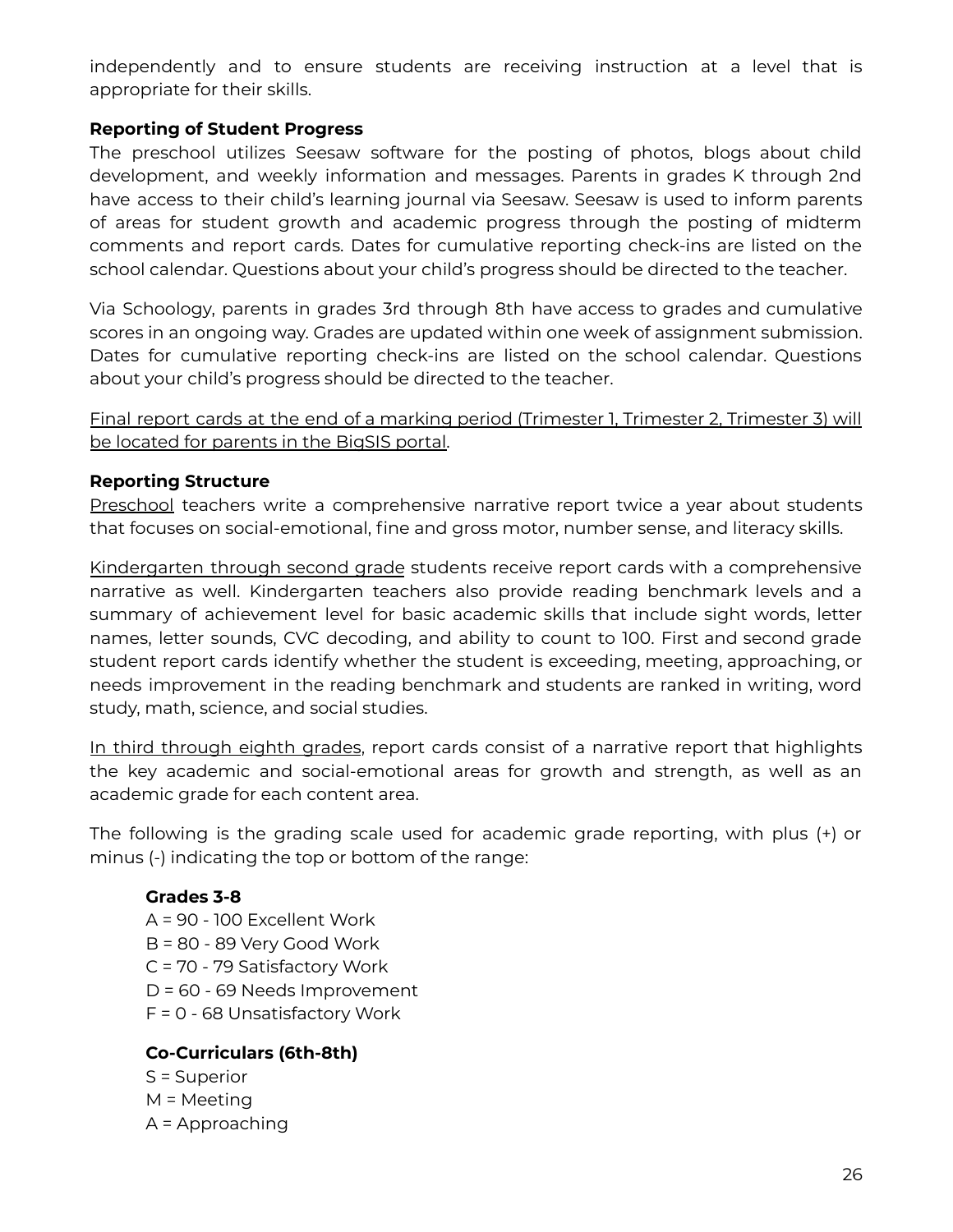NI = Needs Improvement

At all grade levels midterms are *exception* reporting, meaning that teachers take the time to reflect on all students at the midterm date and contact parents if a concern exists or they'd like to share notable progress. As always, parents are welcome to reach out to teachers to discuss their student at any point during the year.

# **Promotion and Retention**

A student who finishes the school year and has shown satisfactory progress for the year shall be promoted to the following grade. Promotion and retention are handled on an individual basis by the Head of School, informed by the counsel of all who work with a student.

# **Student Leadership Roles**

Student Council is the student governing body of NPES. Representatives from each grade 3rd through 8th meet with faculty advisors. They plan philanthropic fundraising events as well as various activities throughout the year, including Spirit Week, school dances, a movie night, and talent show. The Student Council clears all fundraising ideas through the faculty advisors and the Director of Development. NPES does not encourage selling items door-to-door.

Students in grades 6th through 8th may also choose to volunteer to be on the Safety Patrol. Safety Patrol responsibilities include helping other students out of their vehicles during dropoff and helping the students and faculty during emergency drills.

Eighth grade students have the opportunity to work as admissions ambassadors for our Director of Admissions, as well as other leadership roles that develop.

# **Social Emotional Learning**

Our work on social emotional learning (SEL) is rooted in the belief that when children feel safe, recognized, and understood in the classroom, they can present their authentic selves and excel academically in our community. Social and emotional learning is the process of acquiring the skills to recognize and manage emotions, develop caring and concern for others, establish positive relationships, make responsible decisions, and handle challenging situations effectively. Our curriculum is deeply embedded in research and an understanding of the developmental needs of our students at various age levels. The framework and general structure for social-emotional learning at NPES is based on the research at the Collaborative for Academic, Social, and Emotional Learning (CASEL). The five competencies on which we base our work with students are self-management, selfawareness, responsible decision-making, social awareness, and relationship skills.

# **BEHAVIORAL NORMS AND DISCIPLINE POLICIES**

# **Expectations for Student Behavior**

NPES students are expected to practice self-regulation skills and grow in their ability to do so as we strive to create peaceful and harmonious relationships in the community. Students participate in daily class meetings, demonstrate self-awareness, as well as awareness of others' feelings and physical space. Students show responsible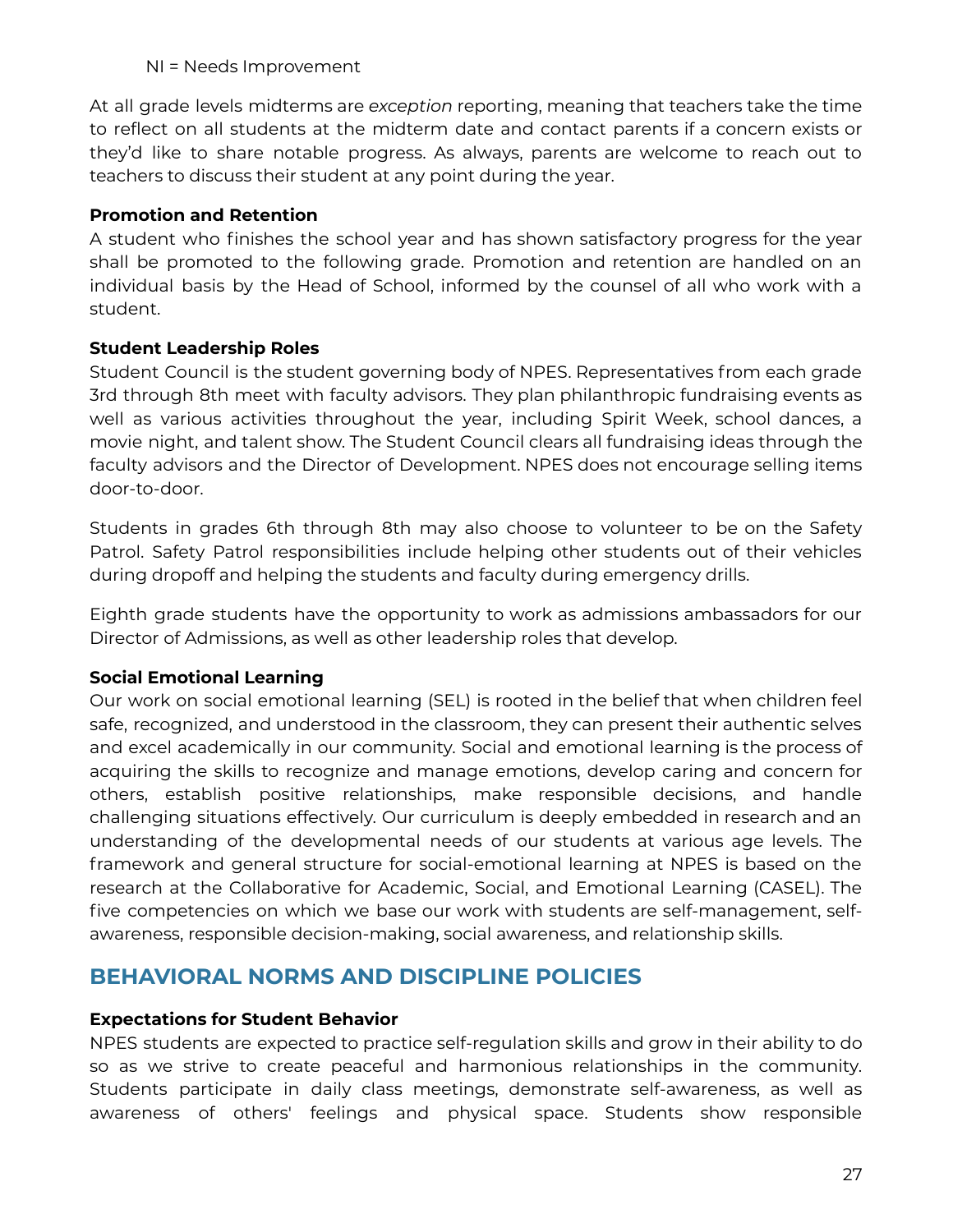decision-making skills and make contributions to the NPES community through their daily practice as citizens and engagement in service opportunities.

# **When mistakes or harm to the community happen, students are expected to:**

- tell the truth to the best of their ability
- own the impact of their behaviors (not only their intentions)
- reflect and problem solve, with faculty support
- listen to those who were harmed, seeking to understand and empathize
- take actions to repair, and demonstrate a genuine interest in restoration
- not repeat the harm

NPES requires that its students, faculty and administrators follow the rules and regulations of the school. The school also expects parents to recognize and follow these rules and regulations. Courtesy and civility are part of this, especially when it relates to dealings between parents and the administration or representatives of the school, including teaching staff. Parents not only have a contractual relationship with the school, but most importantly, they can set an example of respectful communication for students. Therefore, NPES places great emphasis on conduct of all members of the school community, including families and employees.

# **Positive Discipline**

NPES uses Positive Discipline, which is based on the premise that human beings in community seek belonging and significance, and that "misbehavior" (the violation of school boundaries and norms) becomes the student's solution to the problem of not belonging. Effective discipline seeks to connect and uncover the source of the disconnection, rather than only attempting to change behavior.

In NPES classrooms you will see students socializing and collaborating around academic choice, class meetings that encourage connections and problem-solving, a "think spot" area where students can gather their minds and bodies, teachers speaking in a positive and respectful way, the use of respectful and logical consequences, rules that were developed as a community around student hopes and dreams, students reflecting on their learning and thinking about their thinking, and teachers who are modeling expectations and setting clear paths to success.

As students enter middle school (and puberty) and their needs change, they transition into the advisory setting where our curriculum is authentic and responsive to the nuances of each advisor and advisory group (on average about nine students from 6th-8th grade) but framed by Positive Discipline. Advisory groups meet periodically throughout the week to build community, encourage one another, and solve problems within a democratic framework. Students discuss relevant hot topics, work on executive functioning issues, experience team and trust building activities, meet independently with the advisor and set individual goals, work with Lil' Buddies from PK-5, and participate in a project fair experience that brings together service-learning and a passion project.

NPES's advisory model builds the skills of community-based problem solving by asking students to explicitly learn and practice tools of self-regulation, communication, mutual respect, and focus on solutions instead of blame. Students learn about adolescent brain development to gain a deeper understanding of their development and to purposefully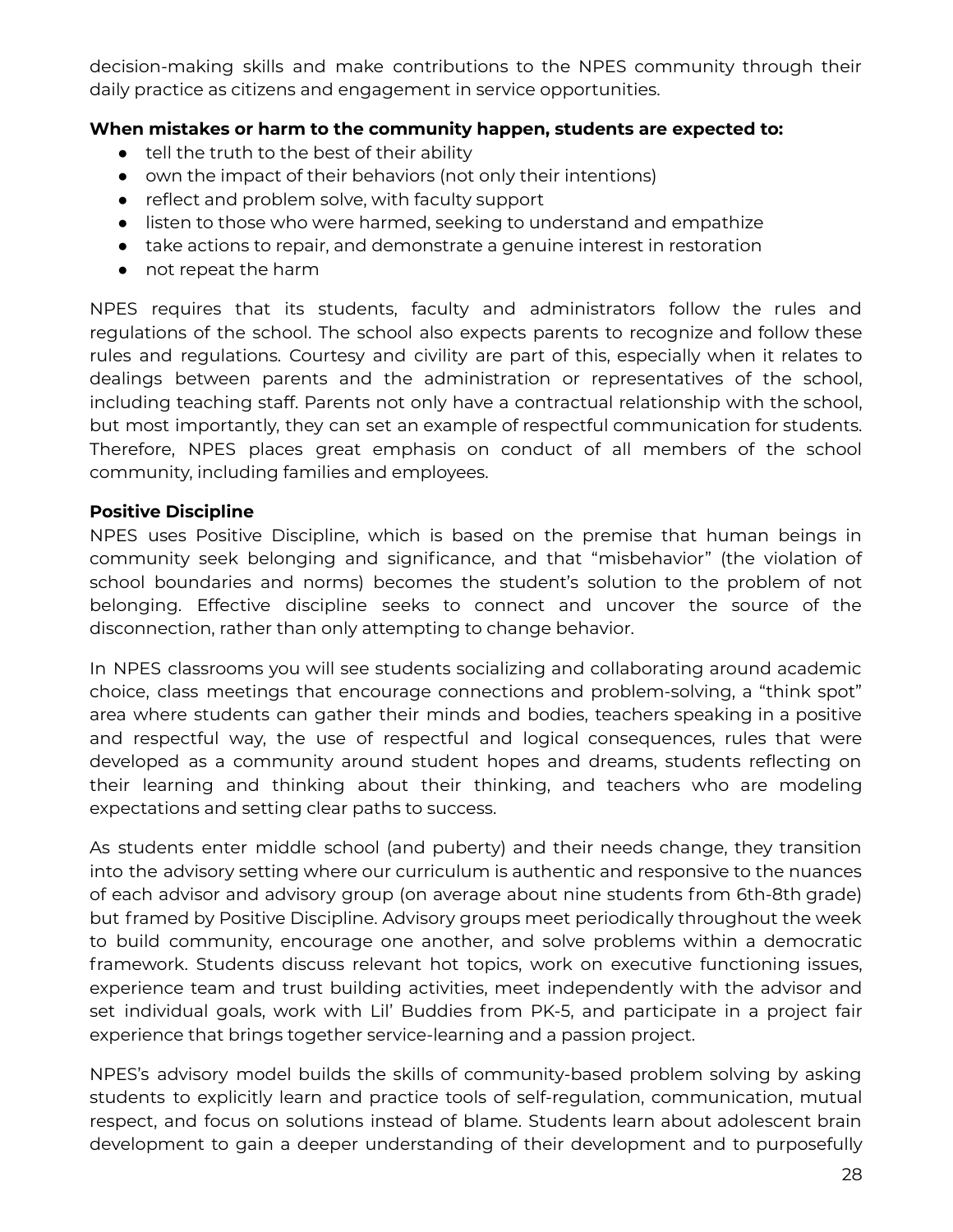seek to develop their own growth mindset, embracing mistakes and imperfection as the richest opportunities to learn and grow.

While specific goals and learning objectives are set in advisory, there is more autonomy and freedom to respond to the needs of adolescents, and the specific advisory group. The academic curriculum is still based on the domains of engaging academics, effective management, and positive community. As students move from class to class for academic subjects, they find a consistent and common approach that fosters a strong connection between academic and social growth.

# **Positive Discipline Framework**

The NPES Positive Discipline Framework provides all faculty, staff, and students a structure for discipline. This framework identifies the daily practices teachers are expected to engage in as they build a respectful and connected classroom community. Additionally, it provides possible responses faculty/staff might employ when students exhibit level 1, 2 or 3 behaviors. Underlying all NPES discipline policies is a belief that behavior has underlying causes that should be unpacked through a thoughtful, intentional process, and that the building of social-emotional skills is the responsibility of the school, students, and parents in partnership. Students are treated in a kind and firm way that holds them accountable and brings them a sense of belonging while also recognizing that mistakes and harm happen; it's how we respond to these mistakes and harm that defines who we are as a community.

# **Expected Daily Practice For Teachers**

- ❖ Build relationships of trust
- ❖ Firm and kind
- ❖ Student-generated guidelines with frequent check-ins
- ❖ Regular class meetings
- ❖ Ask vs tell
- ❖ Specific instruction in social skills
- ❖ Classroom greetings
- ❖ Regular whole class self-regulation
- ❖ Encouragement
- ❖ Focus on and teach respect vs compliance
- ❖ Clear routines, regularly practiced

# **Level 1: Behavior/mistakes that are developmentally appropriate that can be efficiently redirected**

- ❖ Connect before correct
- ❖ Visual or verbal redirection
- ❖ Proximity
- ❖ Use the "Cool Down Zone"
- ❖ Complete reflection sheet
- ❖ Process managed by teachers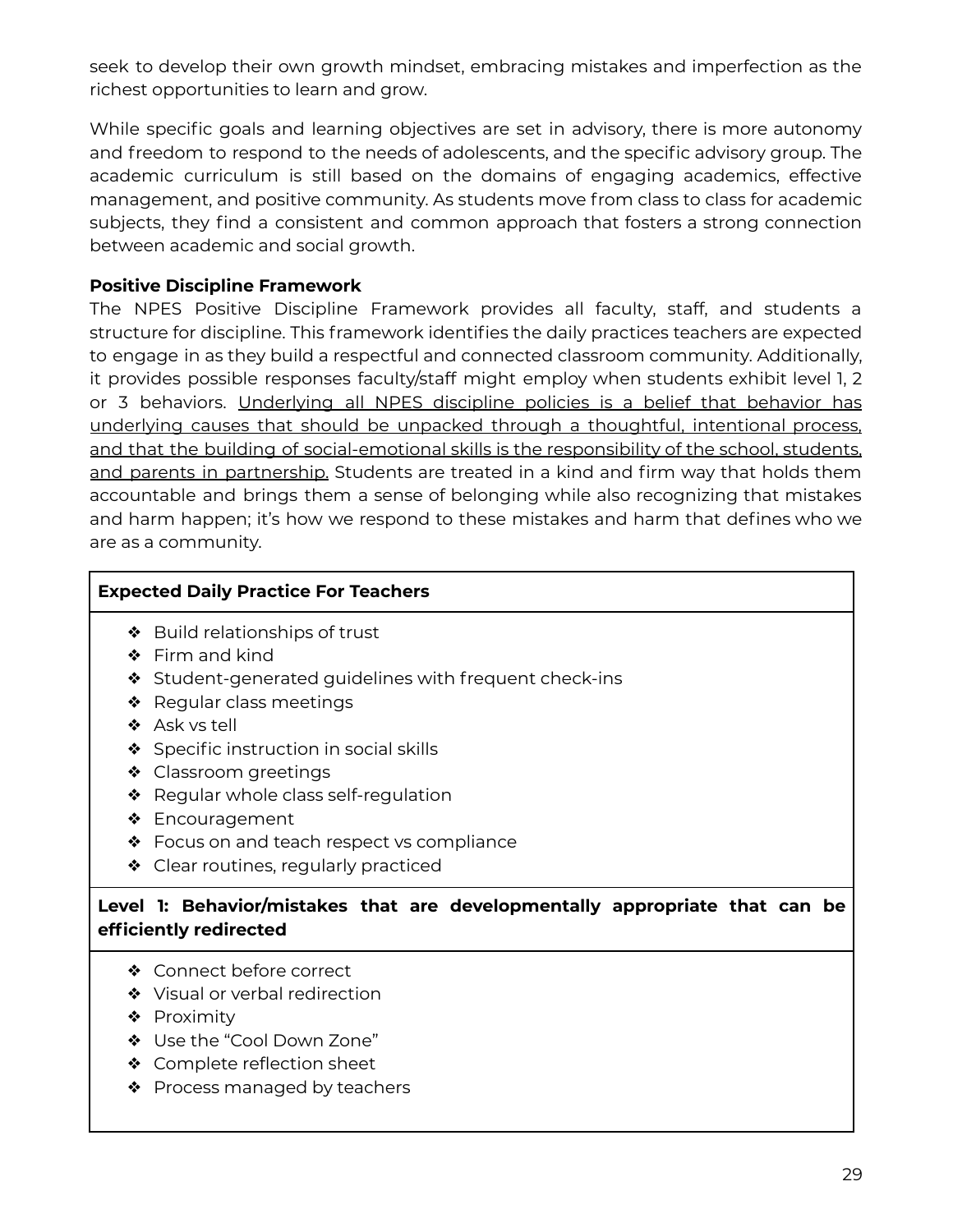# **Level 2: Behavior/mistakes that persist despite repeated interventions or are significantly disruptive or are hurtful (but not a safety concern)**

- ❖ Self-regulate for adult and student
- ❖ Parent/guardian contact with an explanation of response
- ❖ Teacher/student problem-solving plan
- ❖ Make an agreement with the student
- ❖ Ask for administrative support/help/observation
- ❖ Bring the case to the Student Advocacy Team (SAT)
- ❖ Conference with specialist
- ❖ Managed by teachers with administrative support from Head of School or designated administrator
- ❖ Minor referral to track, if desired

# **Level 3: Behaviors/mistakes that endanger self, others, property or that persists after level 2 interventions**

- ❖ **Ensure safety**
- ❖ Parent/guardian contact with an explanation of response
- ❖ Teacher/administrator & student problem-solving meeting to plan for repair
- ❖ Time out (sometimes from school) as appropriate
- ❖ Student removed from the situation (class or common area)
- ❖ Teacher/administrator calls the family to explain the incident, how repair made/will be made
- ❖ Major referral is submitted same day
- ❖ Managed by Head of School or designated administrator with support from teacher

# **Bullying and Harassment Policies**

NPES is committed to fostering in each child an understanding and acceptance of all human beings, without discrimination against sex, gender identity, gender expression, sexuality, race, color, national origin, ethnicity, religion, personal appearance, physical handicap, age, ability, and economic status. Creating an inclusive, equitable, and just school community requires much diligence and guidance, and a communal effort. Any form of demeaning or disrespectful behavior toward others is unacceptable and is not allowed. Bullying/harassment is an intentional, repeated, hurtful act (verbal, nonverbal or physical) committed by one or more persons toward others. In addition, the school views as an important precept the maintenance of a learning environment that permits students of diverse backgrounds and characteristics to develop their unique potential. Bullying is strictly prohibited by Illinois law and contrary to North Park's policies.

Bullying is defined as intentional, unwanted, aggressive behavior that involves a real or perceived power imbalance and repeats over time. Bullying includes actions such as making threats, spreading rumors, attacking someone physically or verbally (including online) and excluding someone from a group on purpose. Bullying may occur on the Internet, in print or via telecommunications as well as in person. Bullying may take various forms, including without limitation one or more of the following: harassment, threats,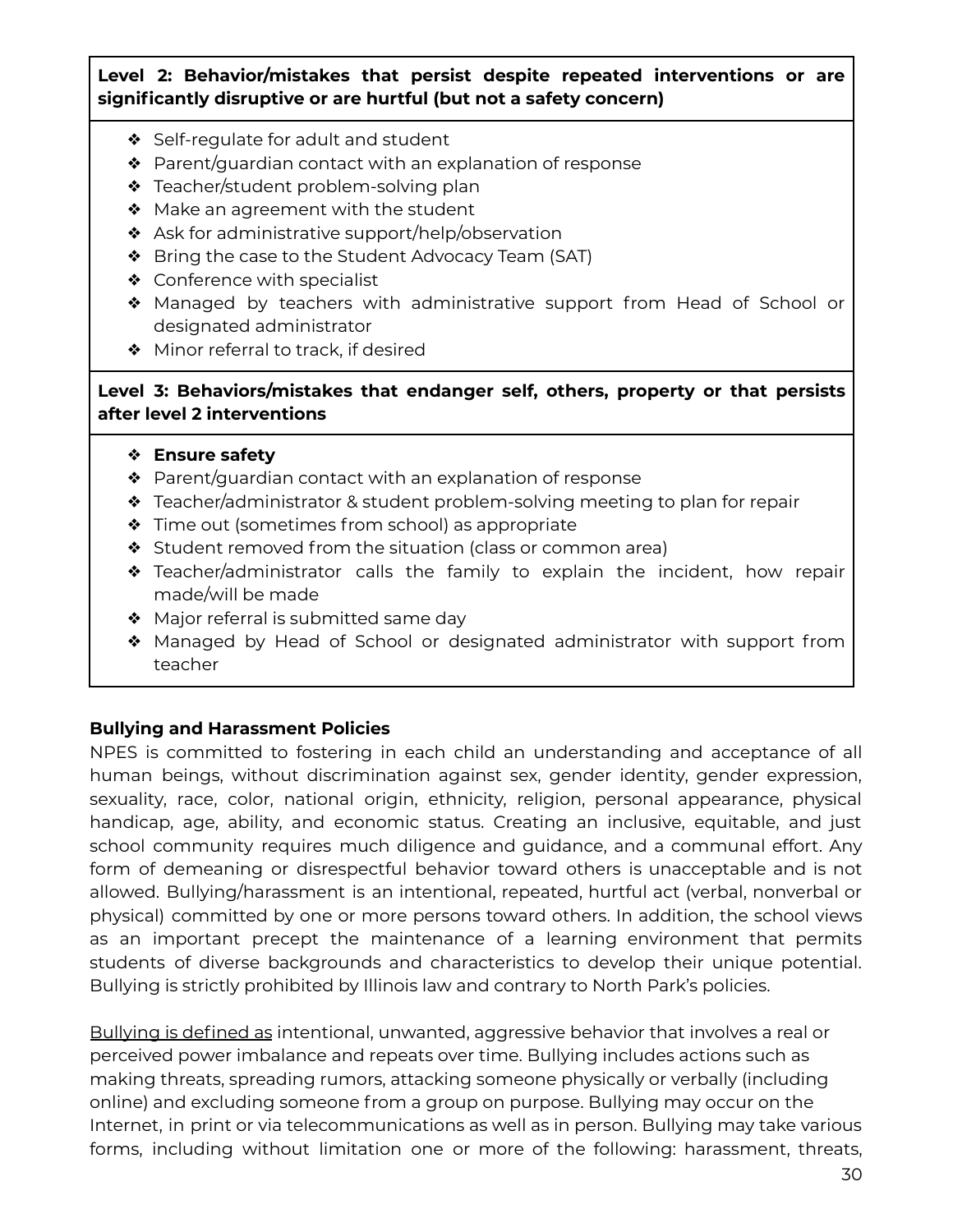intimidation, stalking, physical violence, sexual harassment, sexual violence, theft, public humiliation, destruction of property or retaliation for asserting or alleging an act of bullying. This list is intended to be illustrative and non-exhaustive.

Bullying includes cyber-bullying, which is defined as bullying through the use of technology or any electronic communication, including without limitation any transfer of signs, signals, writing, images, sounds, data or intelligence of any nature transmitted in whole or in part by social media, email and Internet communications. Cyber-bullying also includes assuming the identity of another person via electronic means.

Harassment is any gesture; written, verbal or physical act; or any electronic communication that hurts or intimidates another person based on the person's sex, gender identity, gender expression, sexuality, race, color, national origin, ethnicity, religion, personal appearance, physical handicap, age or other identifying characteristics. Harassment causes harm from discriminatory conduct that is pervasive or severe.

This policy prohibits any form of sexual harassment. Sexual harassment includes unwelcome sexual advances, requests for sexual favors, communicating unwelcome explicit words or images of a sexual nature or other verbal and physical conduct of a sexual nature.

This policy prohibits any form of hate speech. Hate speech is identity-targeted language including but not limited to racist slurs, gender-biased slurs, ethnic slurs, homophobic language and religious slurs.

The school views bullying, cyber-bullying, harassment, and hate speech--any conduct that has the purpose or effect of unreasonably interfering with a student's individual work performance or creating an intimidating, hostile, or offensive school environment--as a major violation. Included in this is retaliation against students who have reported bullying.

Students who believe they have been the victim of bullying and harassment should report the incident(s) to a teacher, advisor, or an administrator immediately. A report of bullying or harassment may be made orally or in writing (paper or email). Anonymous reports may also be made in writing to the Head of School. Reports of bullying will be promptly investigated by the Head of School with assistance by the Head's designees. Reasonable efforts will be made to complete the investigation of bullying allegations within 10 school days after the date of the reporting. The school will follow up with students and families regarding actions taken. When warranted in the Head of School's judgment, disciplinary action will be taken. The appropriateness of the disciplinary action to be taken is the sole discretion of the school's.

# **School Attire**

The NPES community respects personal style and individuality of expression and dress. We are also conscious that dress codes historically have been inequitable, singling out female members of a community for more stringent scrutiny and regulation. We reject that approach. Instead, we believe it is the duty of the school to provide an educational environment that is safe, authentic, inclusive, and equitable, and that lends itself to the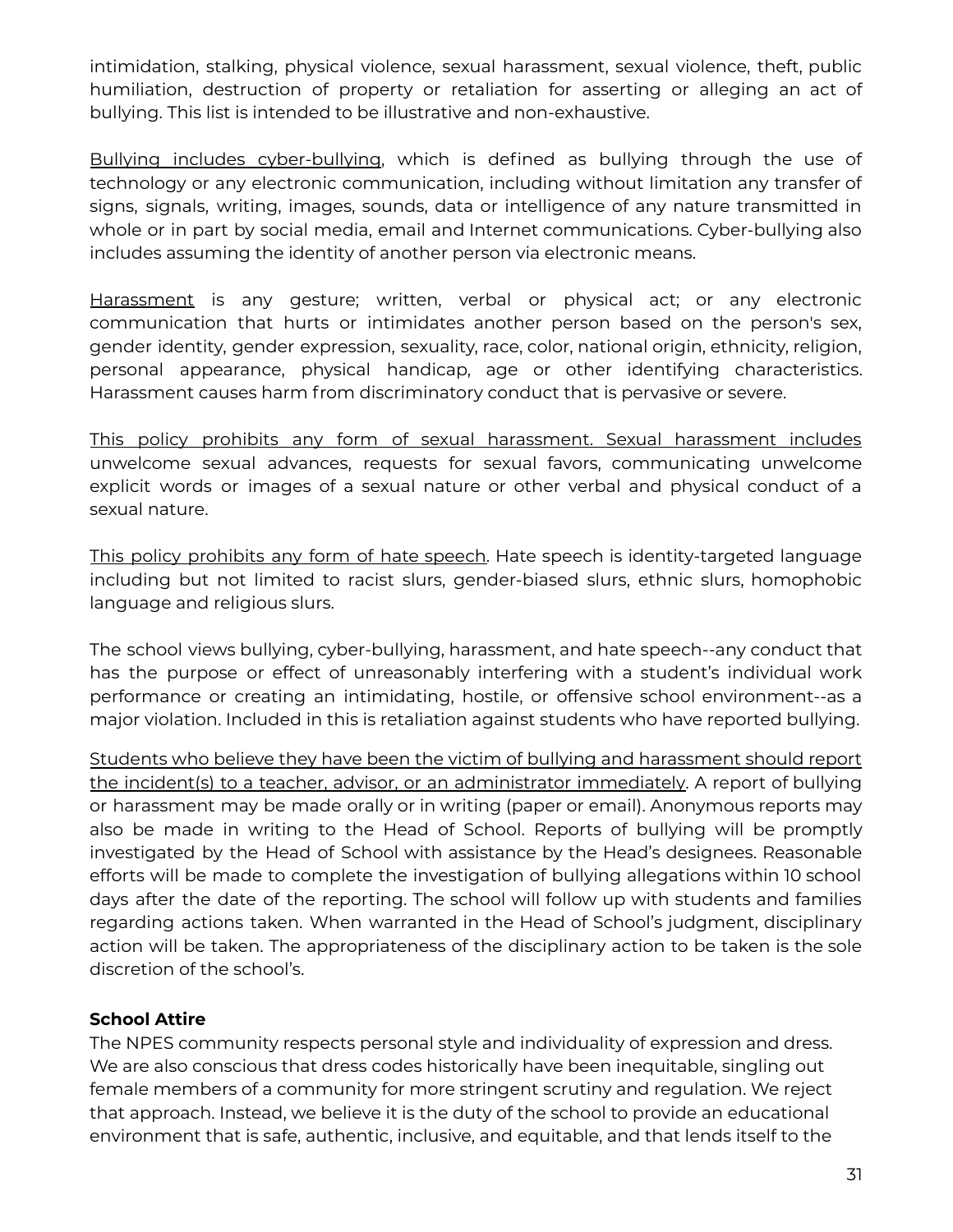academic focus and full engagement of all children, with as few barriers to that focus and engagement as possible.

Our guidelines on school attire were developed with children of all genders in mind. All students must wear clothing and maintain personal hygiene appropriate for a joyful and engaging but serious academic setting. It is expected that parents will monitor their child's choice of clothing. The school office will contact parents of children wearing inappropriate dress. Parents may be asked to bring other clothing to school for the student to wear.

To assist students and parents in determining clothing choice for school attire, the school has established the following guidelines for all students:

- Shirts must be of appropriate length (i.e. below the navel); low-cut, see-through or mesh shirts are not permitted.
- All clothing must cover undergarments.
- Clothing and footwear must not present a safety hazard (i.e. pants not longer than the heel of the shoes) or be disruptive or disturbing to others.
- Hats/bandanas should not be worn inside the building except on hat days.
- Sleepwear as outerwear is not acceptable except during spirit days.
- Attire may not have writing or pictures that advertise or promote alcohol, drugs, tobacco, obscenity, bullying or harassment, or violence.
- Faculty and staff, and ultimately the Head of School if disagreement exists, exercise final judgment on whether specific clothing is appropriate for school.

For gym class, all children must wear gym shoes, which are required in the gym. Other activity-specific requirements will be shared by the PE teacher.

# **Lunchroom Rules**

Students are expected to adhere to the following the lunchroom rules:

- 1. Each student is expected to remain seated during the lunch period.
- 2. Students are expected to maintain an appropriate tone of voice in the lunchroom (no yelling).
- 3. Each student should dispose of garbage by sorting appropriately into trash, compost, and recycling.
- 4. Students are expected to exit the lunchroom in an orderly manner.

Any pandemic-related policies about eating and drinking will be communicated to students and should be considered official school policy in addition to the above.

# **Expulsion**

Any activity by an individual student or group of students that interferes with the functioning of the school or that may be harmful to any individual or group of individuals within the school community or its environs is grounds for dismissal. A student is liable for expulsion for any serious violation of school policies, including but not limited to chronic disciplinary problems (including disruptive behavior); blatant disrespect of others; stealing; possession, use, or sale of drugs, alcohol, tobacco, or other illegal substances; possession of a weapon; and bullying, cyber-bullying, and all forms of harassment, including hate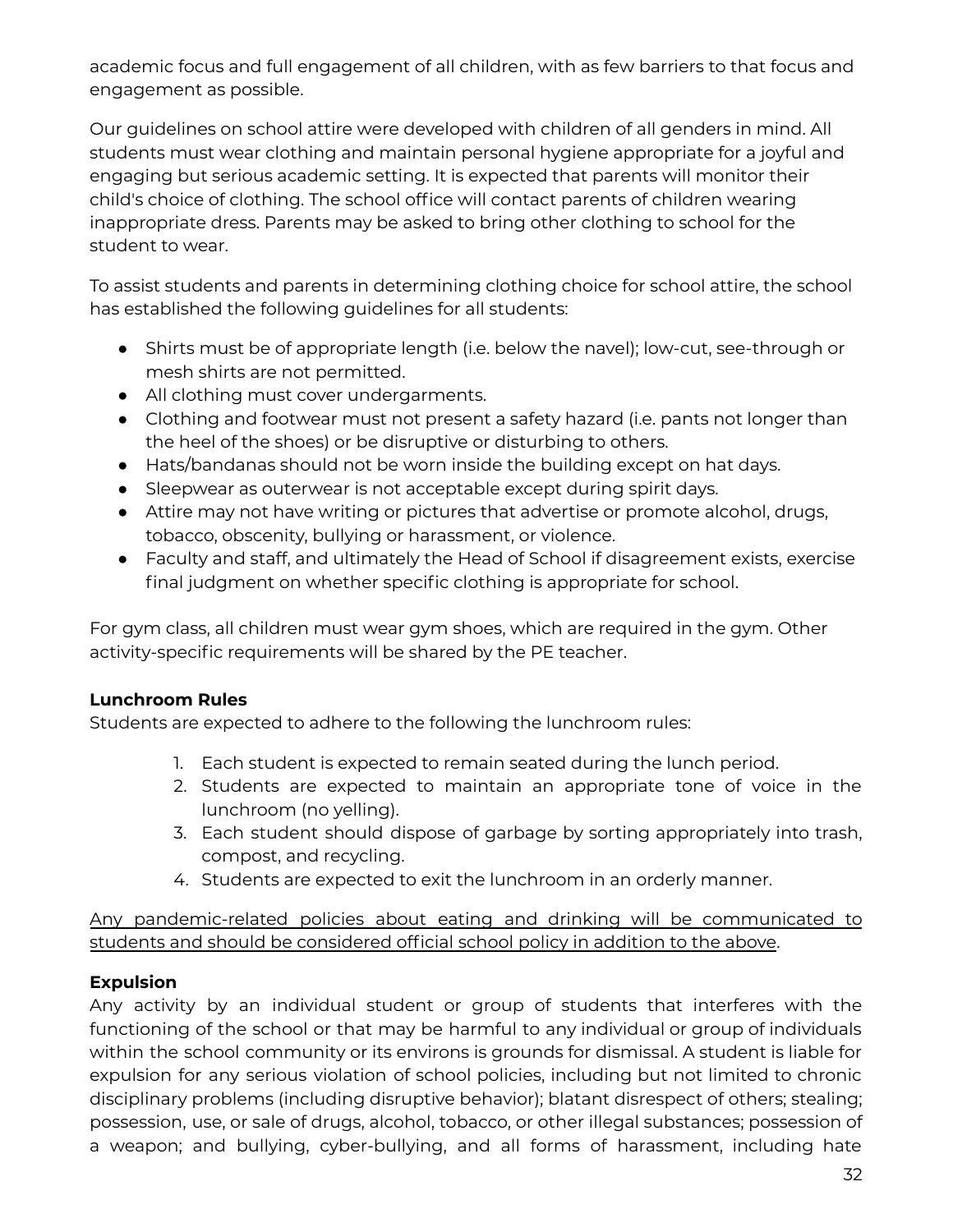speech. No school Handbook can explicitly state every school rule or regulation. The school reserves the right to interpret and develop policies and regulations as necessary based on core philosophy and educational objectives. The decision to expel a student rests solely with the school's administration.

# **TECHNOLOGY USE POLICIES**

North Park Elementary School provides various technology resources, including computers and iPads, to authorized students to assist them in their classroom studies.

Each student has a responsibility to use the NPES computers/iPads and other technology resources in a manner that increases learning, enhances the school's public image, and is respectful of other students, teachers, and the school community.

Failure to follow the NPES policies regarding its computers/iPads and technology resources may lead to disciplinary measures, as well as suspension of access. All disciplinary measures taken as a result of violations of these policies are taken at the sole discretion of the school's administration.

# **Prohibited Use**

Students will be issued an email account for use at NPES. Sending, receiving, or accessing electronic mail outside the organization without faculty/staff permission is not allowed. In addition, access to logon sites such as Facebook, Instagram, or other social media, blogs, instant messaging, or chat sites is prohibited on NPES devices. Internet access at school is supervised by a teacher or staff member to the best of our ability.

Students will not change iPad settings or attempt to bypass the NPES web filter or firewall on shared devices. Tampering with settings may compromise the auto-backup features, and can result in a student's iPad privileges being suspended.

iPads are provided for school work only. These devices should not be loaned or shared with any person other than the user it is assigned to. No iPad should be left unattended.

Internet games, messaging services, downloading/installing apps will not be permitted on the NPES iPads unless requested by and supervised by a teacher or staff member.

Students are to respect copyright laws and should observe proper citing of accessed information. Students may not use any NPES computers/iPads for any illegal purpose. This will include the downloading of pirated materials or information of an inappropriate nature.

The presence on devices of guns, other weapons, pornographic images and material, inappropriate language, alcohol, drugs, gang-related symbols or pictures, or hate speech will result in disciplinary action by the school.

Only registered passwords are to be used on NPES devices.

# **Care Of Device**

Screens should be cleaned only with a soft dry cloth. No cleansers of any type are to be used. iPad batteries must be charged and ready for school each day. Cords and cables must be inserted carefully into the iPad to prevent damage. Care and caution must be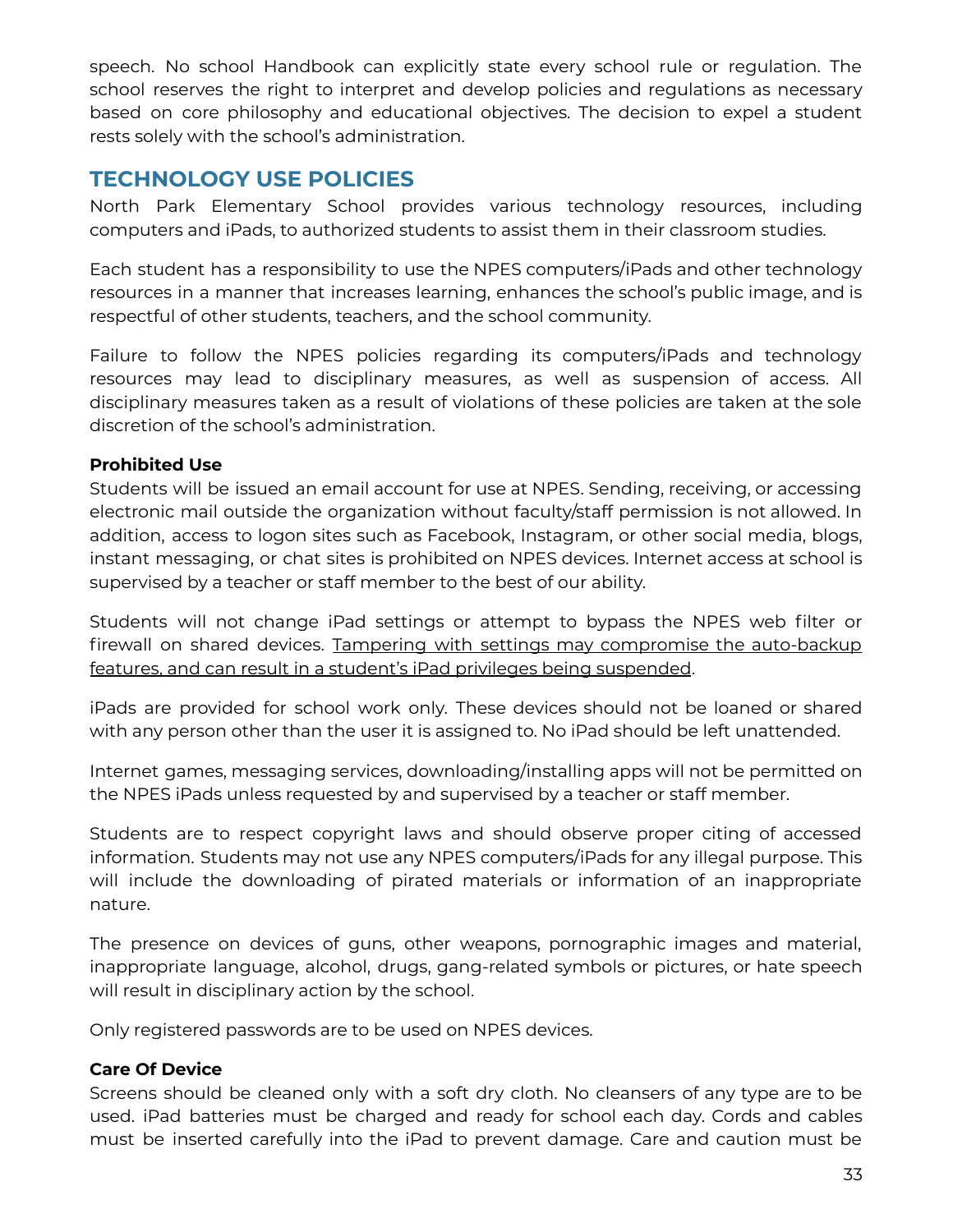used when transporting the device. Avoid undue pressure or impact on the screen. No food or drink should be near the device. iPads must remain free of any writing, drawing, stickers, or labels that are not the property of NPES.

# **Software**

The software/apps originally installed by NPES must remain on the iPad in usable condition and be easily accessible at all times.

From time to time the school may add software applications for use in a particular class. Upgrades and additional installations of application software will be conducted by NPES.

If technical difficulties occur or illegal software is discovered, the iPad will be restored from a backup. The school does not accept responsibility for the loss of any software or documents deleted due to a reformat or a re-image.

# **File Storage/Printing**

Student files and work will require saving to a specified directory (Google Drive) that will be established by NPES. This access will allow students to save and retrieve their work from other devices and other locations, as needed.

Students are responsible for following proper procedures to ensure proper storage of work. Oversight, malfunctions, or accidental deletion are not acceptable excuses for not submitting required work.

Students will not have open access to printers at NPES. Printing of files at school will be supervised by the classroom teachers. This may include submission of work in .pdf format or collected by the teacher to be printed as required.

# **Damage**

Each student agrees to take reasonable care of the NPES computers/iPads and agrees that if they willfully or negligently damage any of these computers/iPads they shall be responsible for the cost of replacement or repair resulting from such damage as indicated by the Director of Technology.

Students are not responsible for damage caused by circumstances outside their reasonable control. All iPads have a glass protective covering. If that protective covering cracks, it needs to be replaced by the parents. NPES will install the covering by request.

Students may be provided with a substitute device while repairs are being made to their original, damaged device so they may continue their classwork. Backup of the files on the device should be made, if possible, before the device is submitted for repair. Utilizing Google Drive, Notability, etc. will ensure that necessary files are not lost. Once finished with an assignment, document, or project, students should put files in Google Drive or submit to Schoology.

In addition, missing adapter plugs or adapter cables will be the responsibility of the student to replace. We follow Apple's policy for AppleCare products, which gives two instances of Accidental Damage.

First and second cracked screen: \$75 each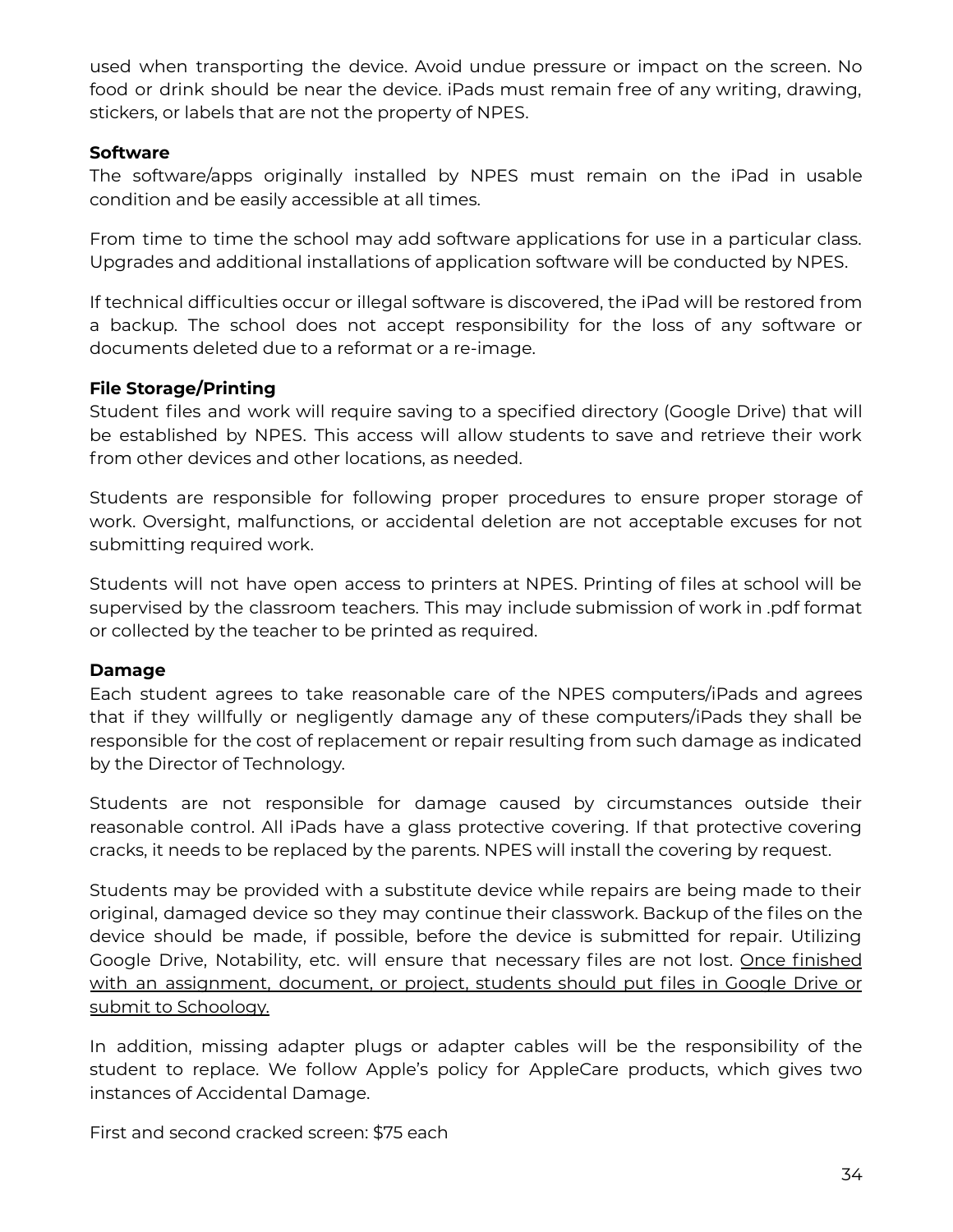Three or more cracked screens:\$250 Glass protector \$15

# **iPad/Technology Use at NPES**

iPads are learning tools and students must use them for that purpose and not for distracting themselves or others. NPES wants the expectations to be clear and known to all students, so they act responsibly and have their learning enriched by the available technology.

Should a teacher deem a student has misused technology or taken negligent care of their NPES-issued device, the student will be subject to a consequence as listed below and determined by the teacher or administrator (along with any payments needed to replace the device). Parents of the students will be notified.

Things that may be constitute misuse:

- 1. Off task, watching videos, playing games, distracting other students
- 2. More than one cracked iPad screen in three years
- 3. Not charging the iPad overnight (so it is ready for school) multiple times
- 4. Forgetting iPad at home multiple times
- 5. Physically abusing the device

Possible consequences for technology-use infractions, at the discretion of the teacher or administrator, and depending on the misuse:

- 1. Loss of iPad for the day
- 2. Loss of iPad overnight
- 3. Limited access to Applications in Self-Service such as only Schoology and Notability
- 4. Create a public service announcement (PSA) to address an aspect of care of school property/use of technology to be shared with class, teacher, and tech committee.
- 5. Loss of study hall time to create PSA/write a letter to teacher about what happened
- 6. Loss of student elective/service choice time to create PSA
- 7. Loss of after school activity to create PSA

Public Service Announcement should be related to

- 1. The infraction such as negligent care, inappropriate content, or misuse of school resources such as using email not related to school
- 2. Relate to Six Pillars of Character as it relates to technology
	-
	- Self-management △ Responsible decision-making skills
	- Harmony in relationships o Knowledge of self
- -
	- Awareness of others Service in the community

# **Privacy**

Students should understand that computers/iPads at NPES are community property and should at no time expect files to be considered private. NPES may, at its discretion, inspect all files or messages on its computers/iPads at any time for any reason. The school may also monitor its computers/iPads at any time to determine compliance with its policies, for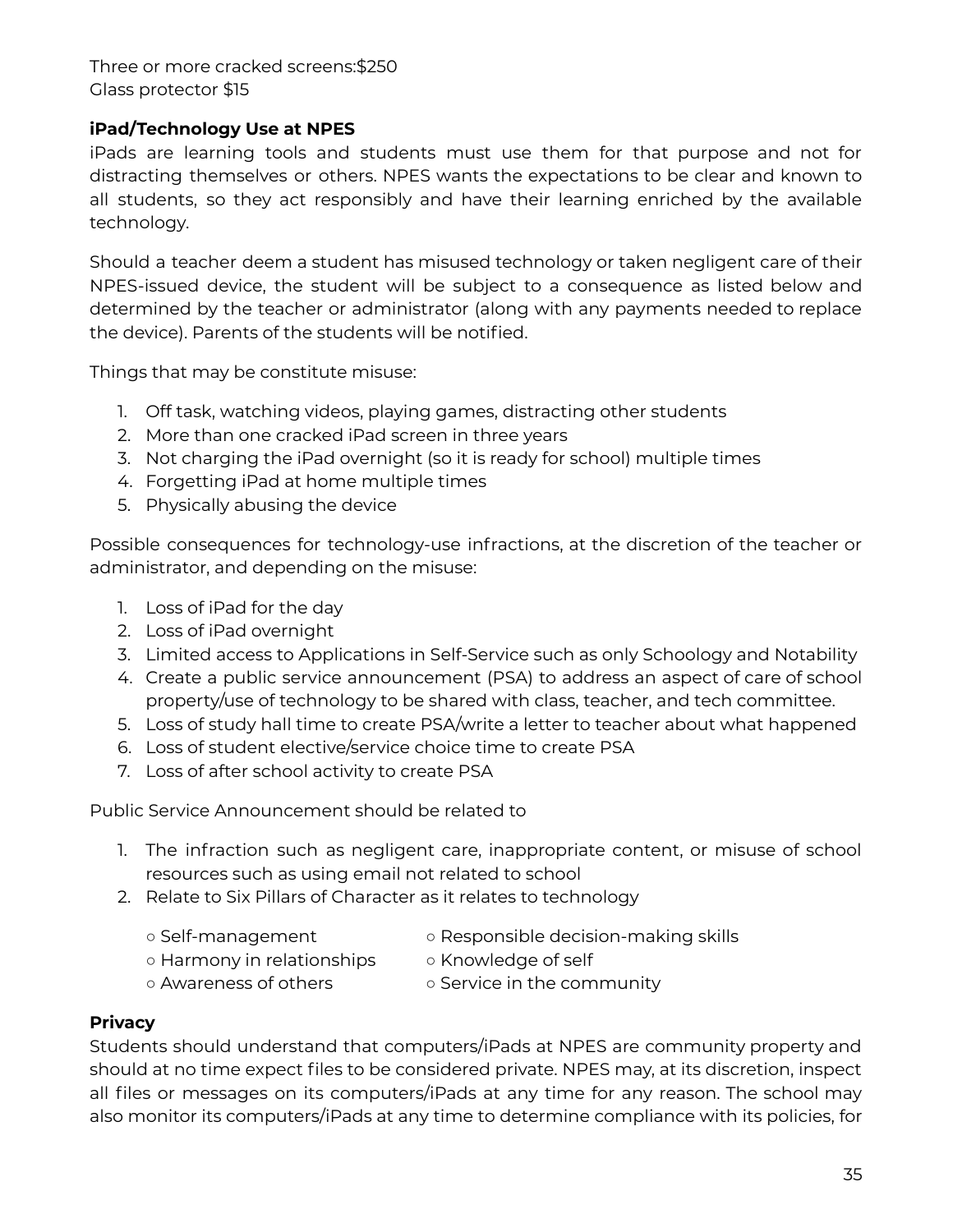purposes of legal proceedings, to investigate misconduct, to locate information or for any other business purposes.

# **Vandalism**

Any form of vandalism will not be tolerated. This will include the intentional deleting of other user's files, altering content, posting inappropriate material, changing settings or configurations of computers/iPads or otherwise creating mischief that would impede the proper use of any of the NPES technology and interfere with the work of the school.

# **Sexting**

Sexting is transmitting sexually explicit or suggestive images or messages via email, instant messaging, websites, blogs, or any other digital communication vehicle. Any NPES student caught in the posting or solicitation of such material involving themselves or any member of the NPES community, on or off campus, will be banned from access to computers/iPads at NPES. Parents will be contacted, the appropriate authorities will be notified, and the school reserves the right to take its own disciplinary action at its sole discretion. Sexting that also constitutes sexual harassment per the definition in this Handbook will include additional disciplinary action by the school.

# **Harassment/Cyber-Bullying**

NPES does not tolerate discrimination or harassment based on race, ethnicity, gender identity or expression, sex, sexuality, religion, national origin, ancestry, age, physical disability, mental disability, medical condition, or any other status protected by state and federal laws. Under no circumstances may students use the NPES computers/iPads to transmit, receive, or store any information that is discriminatory (hate speech), harassing, or defamatory in any way or that may cause undue stress or harm to another individual or group of individuals. Under no circumstances may students intimidate, threaten, humiliate, mock, harass, or impersonate other students or employees, nor use their image or likeness without permission.

# **Security**

NPES has installed or may install a variety of programs and devices to ensure the safety and security of the school's information and technology resources. Any student found tampering with or disabling any of these security measures will be subject to discipline.

# **Acknowledgement**

All parties (students, parents, NPES) acknowledge and agree to the terms detailed in the policy above prior to the issuing of any devices or access privileges. A record of acceptance will be on file at NPES.

# **ADMISSIONS POLICIES**

NPES admits students of all races, sexes, gender identities, gender expressions, religions, national or ethnic origins, or physical disabilities to all rights, privileges, programs, and activities made available to the students at the school. On the same basis it does not discriminate in its educational policies, admissions policies, and athletic and other school-administered programs.

NPES is committed to providing equal enrollment opportunities to qualified individuals with disabilities, which may include providing reasonable accommodations within our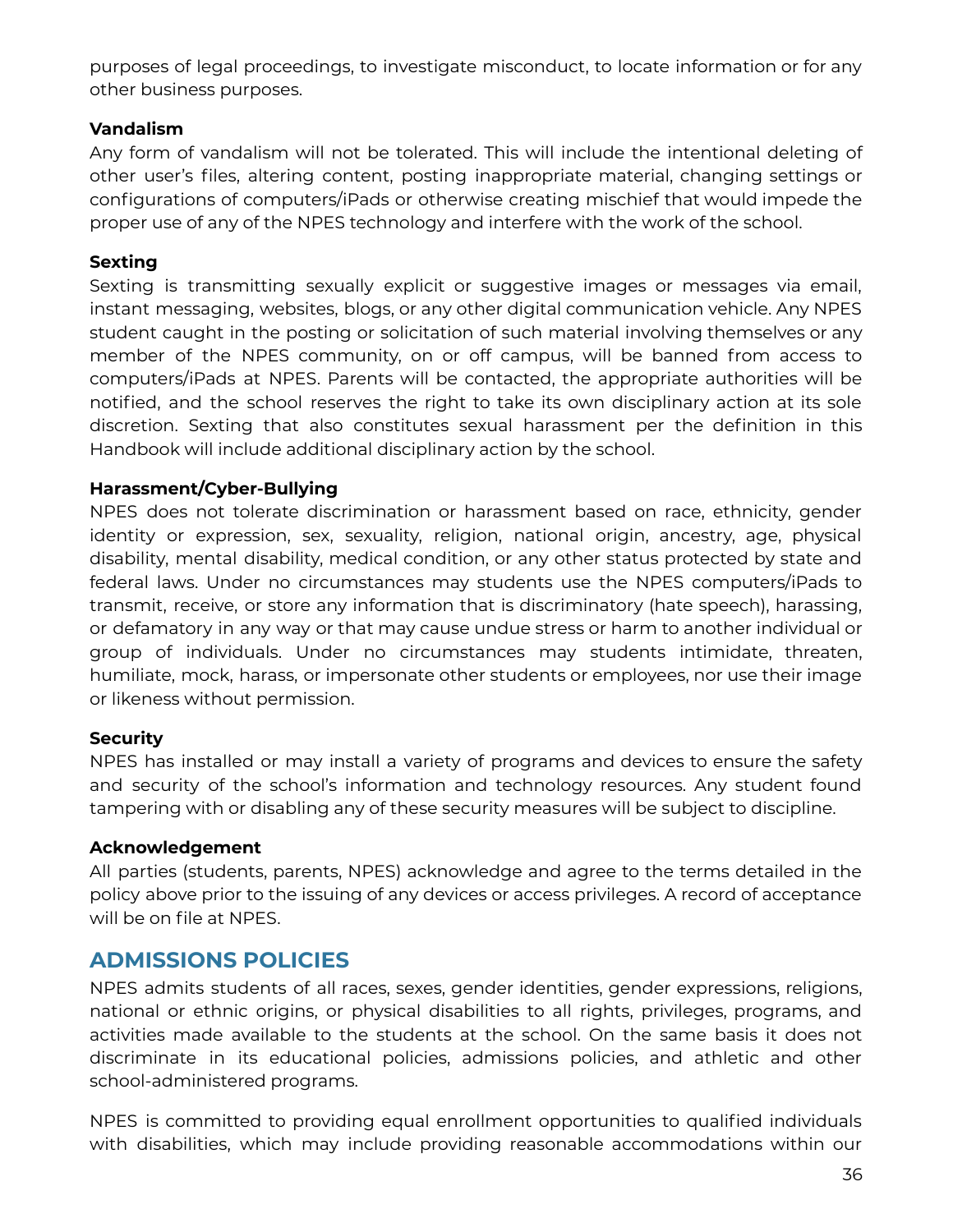program where appropriate, provided the school can do so without fundamentally altering the nature of its programs or creating an undue burden. In general, the family is responsible for notifying the Head of School and the Director of Learning Services of the need for an accommodation, and submitting a signed NPES consent form so the school can partner with outside providers and the family to support a child's learning and growth. The Head of School or Director of Learning Services may ask parents for input on the type of accommodations that may be necessary, or the actual functional limitations caused by the disability. Generally speaking, requests for accommodations must be supported by diagnostic evaluations or written recommendations by qualified and certified specialists in the relevant field.

The school accepts students who are able to complete the curriculum with reasonable accommodations and support that are within the scope of the school's programmatic or financial resources. The school reserves the right to terminate enrollment if a student's needs exceed the capabilities of the school as determined by the Head of School. This is an ethical consideration for the school, as NPES takes its commitment to supporting the well-being, learning, and growth of every child seriously, and when a student's needs cannot be met by our program, we strive to be honest and clear with families in the best interests of the child.

# **Application Policies & Procedures**

All prospective students must complete the online application, submit the required documentation, and pay the application fee in order to be considered for admission. NPES relies on the information obtained in the student application for admission and, therefore, any inaccuracies or omissions will be grounds for NPES to terminate any contract. By executing an application, families authorize NPES to investigate the applicant's academic records and to secure information NPES deems pertinent. Parents release NPES, its employees, agents, Board of Directors, as well as the sending institutions from all liability resulting from or pertaining to furnishing of records, documents, and other information provided to NPES for admission.

Parents are aware of and agree to abide by the fact that students are admitted to NPES based on its professional interpretation and evaluation of the information gathered during the application process for the general welfare of the school. All recommendations and materials submitted and engendered by the application process are held in strict confidence. By signing the application, parents agree that they waive the right to review student recommendations and other materials submitted.

# **Student Acceptance**

PK3 students must be three years old on or by September 1st and PK4 students must be four years old on or by September 1st. Kindergarten applicants must be five years old on or before September 1st. NPES requires a certified birth certificate to be presented for each student who applies for enrollment. NPES staff makes a photocopy of the birth certificate and returns the certified copy to the parent.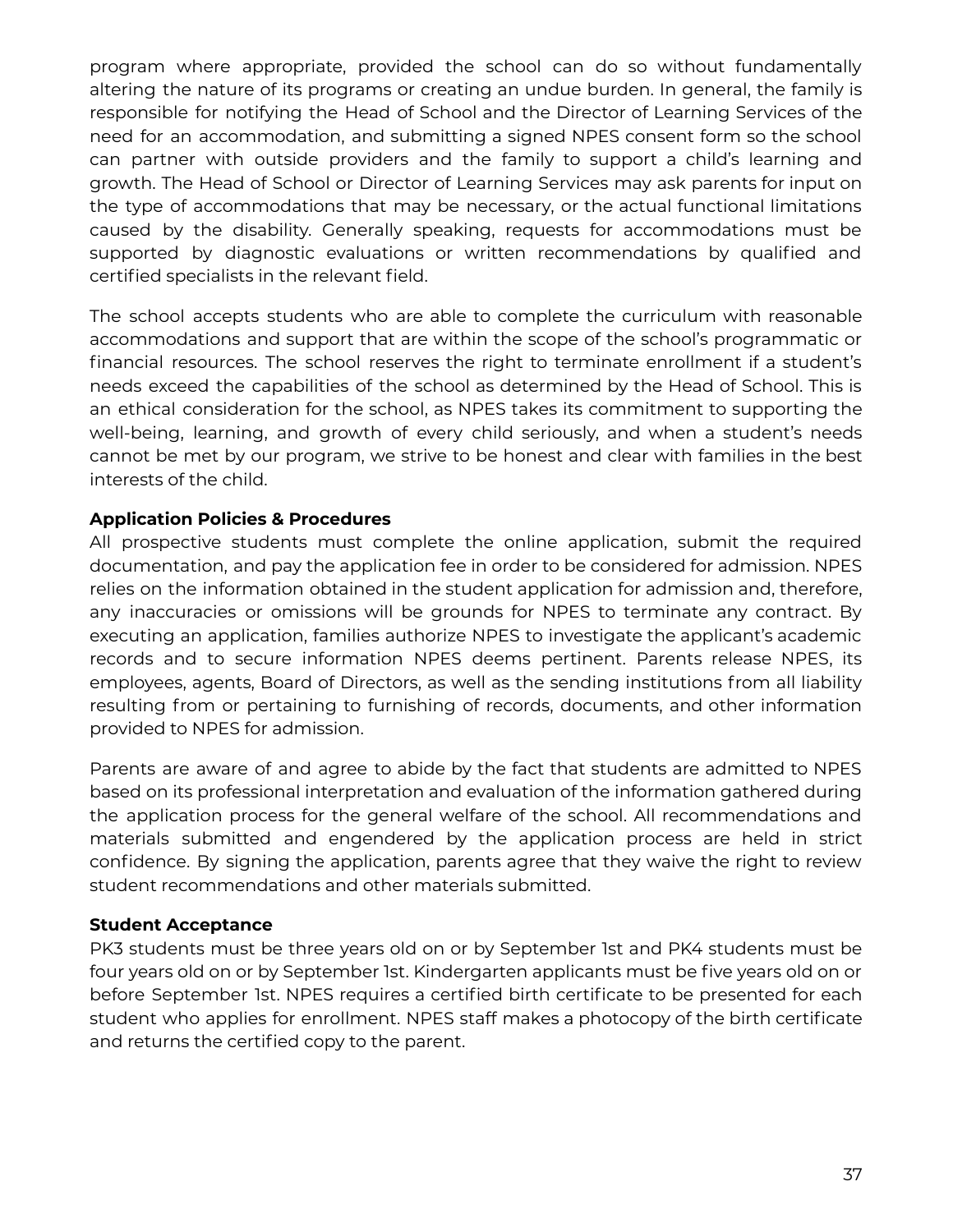The acceptance of a child to NPES is dependent upon:

- A satisfactory review by NPES of academic history (where applicable), including report cards, teacher narratives, and test scores, as well as teacher recommendation forms and a family questionnaire.
- A family interview (preschool applicants) or informal screening (or group evaluation for incoming Kindergarten students) including academic considerations (when age-appropriate) as well as in-person classroom visits with current students (1-8 grade applicants).
- The school's expectations for toilet training are **[here](https://docs.google.com/document/d/1Jdj1ZUwHHH9c_xNTCC6TQiDmOsk-x0Eff9m24_yo0gk/edit?usp=sharing)**.
- The final acceptance will be made upon completion of the student review and availability of space in the applicable grade.

# **ENROLLMENT CONTRACT POLICIES**

# **Payment Procedure for Tuition and Fees**

Each fall, NPES will contact parents about re-enrollment for the next school year at which time a \$150 per student pre-registration fee will be due. Parents who complete re-enrollment will then receive an email from the Director of Admissions with instructions on how to complete online enrollment.

One parent or guardian is designated as the person responsible for payment of tuition and fees. The designated person must make all payments in a timely manner through the student tuition billing system. Billing for the school year begins July 1 and goes through June 1. The student billing system accepts credit card, debit, and checks as payment. Credit card payments are subject to convenience fees. The student billing system will assess late fees to family accounts for payments not received within the grace period. The following schedule lists the annual tuition and fees for the academic year:

# **Tuition/Fees (K through 8)**

| Oldest/Only Child in K- Gr 8    | \$15,037 |
|---------------------------------|----------|
| Second Child in K- Gr 8         | \$14,285 |
| Third + Child in $K - Gr 8$     | \$13,533 |
| K – Gr 8 Book & Tech Fee        | \$900    |
| Graduation Fee (8th Grade)      | \$150    |
| <b>Tuition/Fees (Preschool)</b> |          |
| Half Day                        | \$10,689 |
| <b>Full Day Option Add-On</b>   |          |
| Monday thru Friday              | \$4,348  |
| Mon/Wed/Fri                     | \$2,610  |
| Tues/Thurs                      | \$1,740  |
| Preschool Book & Tech Fee       | \$165    |
|                                 |          |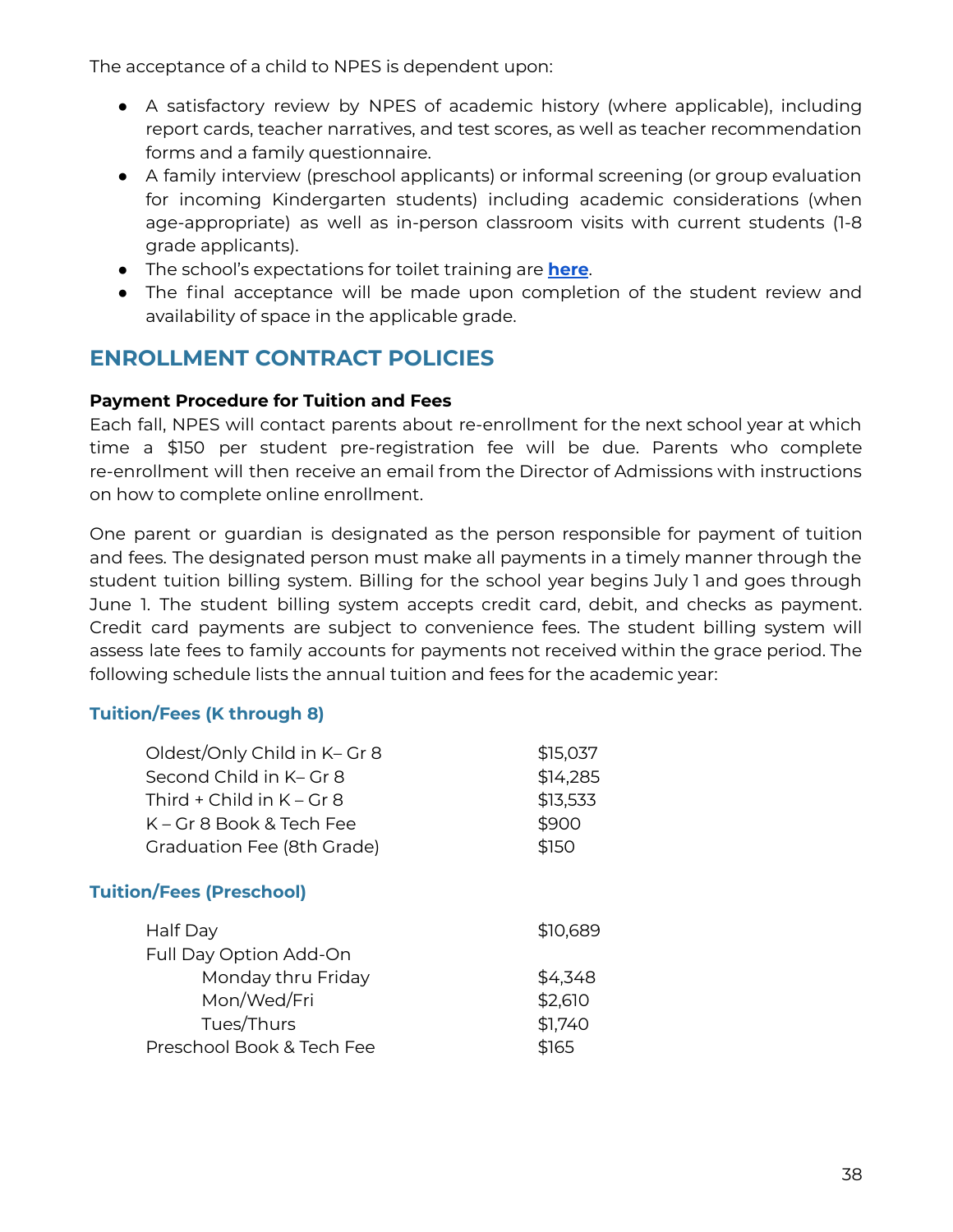#### **Other Fees**

| <b>Association Dues (Per Family)</b>    | \$100              |
|-----------------------------------------|--------------------|
| Facilities Assessment (New Family)      | \$2,500 per family |
| Facilities Assessment (Existing Family) | \$700 per family   |
| Re-Enrollment Fee (Per Current Student) | \$150              |
| <b>Extended Day Care Supervision</b>    | \$10 per hour      |

When families are offered an enrollment contract, a tuition deposit of \$500 per student is due within five (5) business days. This deposit is non-refundable.

# **Refund/Withdrawal Policies**

Withdrawal of students may be initiated by parents or by the school any time after acceptance. Once a contract is signed, there is no refund of the tuition paid and any subsequent tuition payments due for the school year must be paid. NPES families are obligated to pay tuition and all other charges for the entire school year and are not entitled to any reduction from these obligations if they leave the school. Enrollment contracts are binding, and the school's budget for the year is reliant on funding from the signed enrollment agreements. There are two additional reasons why the school will not make exceptions to this policy: making an exception for one but not others would be inequitable, as all have their reasons for the request, and second, it is essential for an independent school to maintain the validity and integrity of its contracts, or volatility in its funding results over time, undermining financial stability and ultimately disrupting the educational program for all children.

There is only one exception to this policy: if, after a contract has been signed for the upcoming school year, written notice of withdrawal has been delivered to Dire(email or letter) before March 15th of the preceding school year, the remaining balance of tuition and fees for the year ahead will not be charged. However, after March 15, all signed contracts of the preceding school year are automatically binding.

Upon dismissal of a student by NPES, the family is responsible for paying all tuition for the remainder of the school year, with no refunds possible. If tuition and fees remain unpaid, NPES will employ a collection firm to recoup the monies owed, and the parents will be responsible for all costs of collection, including attorney's fees.

Again, parents initiating a withdrawal after the contract binding date of March 15, 2021 are required to pay the full year's tuition and are not entitled to any reduction from any such obligations.

# **Late Fees and Insufficient Fund Charges**

NPES utilizes the BigSis tuition billing system for the administration of our student tuition billing. Payments are due paid in full each month on the 1st of the month. The system will charge late fees should payment in full not be received by the published deadline. Likewise, the system will assess an insufficient funds charge to the family account should a payment be declined due to insufficient funds. In both instances, the family is responsible for paying these fees.